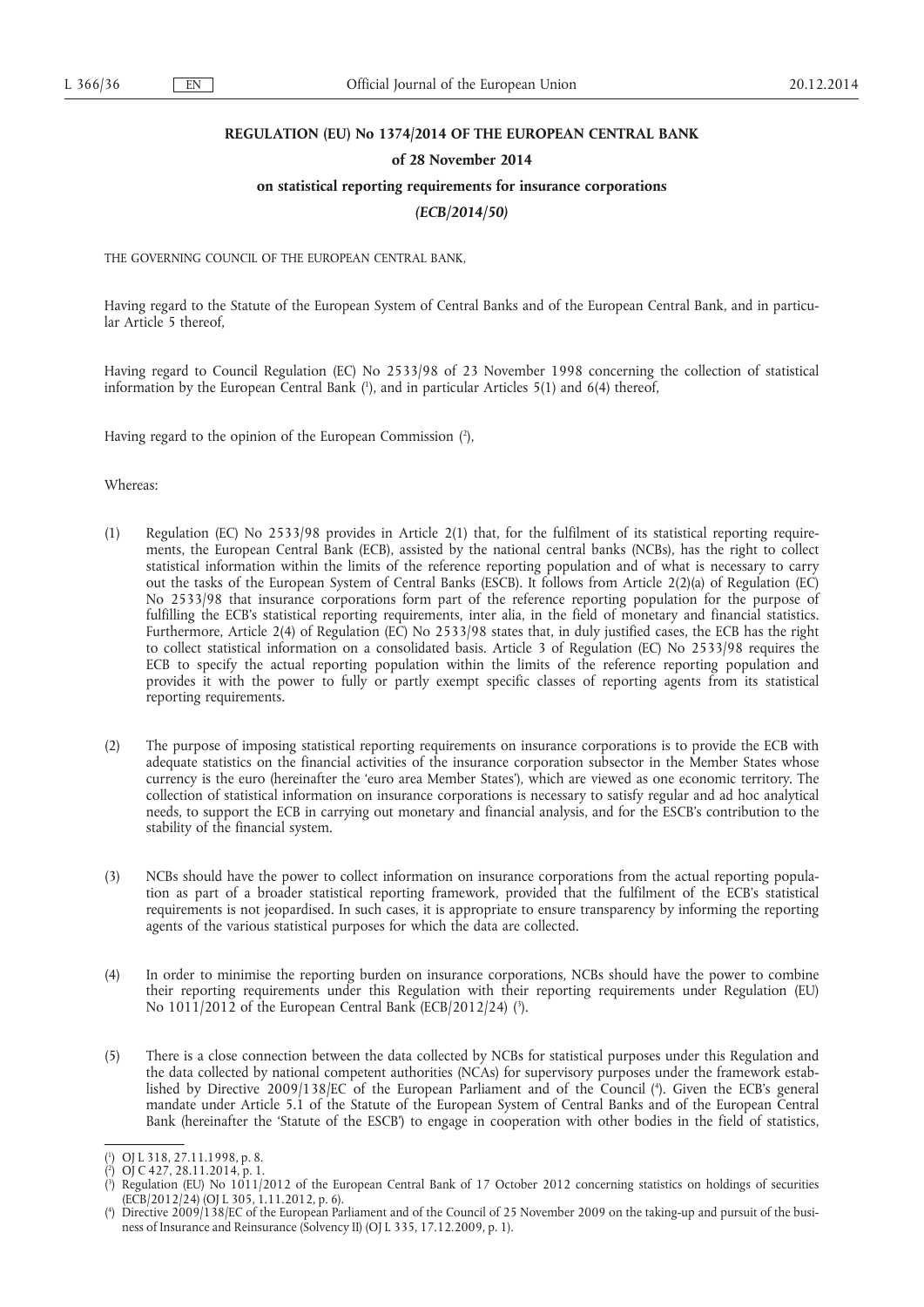and in order to limit the administrative burden and avoid the duplication of tasks, NCBs may derive the data required to be reported under this Regulation from data collected under Directive 2009/138/EC, including the national law implementing that Directive, having due regard to the terms of any cooperation arrangement between the relevant NCB and the relevant NCA. Article 70 of Directive 2009/138/EC provides that NCAs may transmit information intended for the performance of their tasks under that Directive to NCBs and other bodies with a similar function in their capacity as monetary authorities.

- (6) The European system of accounts set up by Regulation (EU) No 549/2013 of the European Parliament and of the Council ( 1 ) (hereinafter the 'ESA 2010') requires that the assets and liabilities of institutional units are reported in the country of residence. In order to minimise the reporting burden, if NCBs derive data required to be reported under this Regulation from data collected under Directive 2009/138/EC, the assets and liabilities of branches of insurance corporations whose head offices are resident in the European Economic Area (EEA) may be aggregated with those of the head offices. Limited information on branches of insurance corporations should be collected for the purposes of monitoring their size and any deviations from the ESA 2010.
- (7) The standards for the protection and use of confidential statistical information as laid down in Article 8 of Regulation (EC) No 2533/98 should apply to the collection of statistical information under this Regulation.
- (8) While it is recognised that regulations adopted under Article 34.1 of the Statute of the ESCB do not confer any rights or impose any obligations on Member States whose currency is not the euro (hereinafter 'non-euro area Member States'), Article 5 of the Statute of the ESCB applies to both euro and non-euro area Member States. Recital 17 of Regulation (EC) No 2533/98 states that Article 5 of the Statute of the ESCB, together with Article 4(3) of the Treaty on European Union, implies an obligation to design and implement at national level all the measures that the non-euro area Member States consider appropriate to collect the statistical information needed to fulfil the ECB's statistical reporting requirements and to make timely preparations in the field of statistics in order to become euro area Member States.
- (9) Article 7(1) of Regulation (EC) No 2533/98 provides that the ECB has the power to impose sanctions on reporting agents that fail to comply with the statistical reporting requirements set out in ECB regulations or decisions.
- (10) By the year 2020, at the latest, the Governing Council should assess the merits and costs of: (a) an increase in the coverage of quarterly reporting from 80 % to 95 % of the total market share of insurance corporations in each euro area Member State; (b) the separate reporting of assets and liabilities of branches of insurance corporations where the branches are resident in euro area Member States and the parent entities of such branches are resident in the EEA; and (c) a further reduction in the time for the transmission of data by reporting agents to four weeks, following the end of the quarter to which the data relates,

HAS ADOPTED THIS REGULATION:

*Article 1* 

## **Definitions**

For the purposes of this Regulation:

1. 'insurance corporation' and 'IC' (subsector 128 of the ESA 2010) mean a financial corporation or quasi-corporation that is principally engaged in financial intermediation as a consequence of the pooling of risks mainly in the form of direct insurance or reinsurance.

<sup>(</sup> 1 ) Regulation (EU) No 549/2013 of the European Parliament and of the Council of 21 May 2013 on the European system of national and regional accounts in the European Union (OJ L 174, 26.6.2013, p. 1).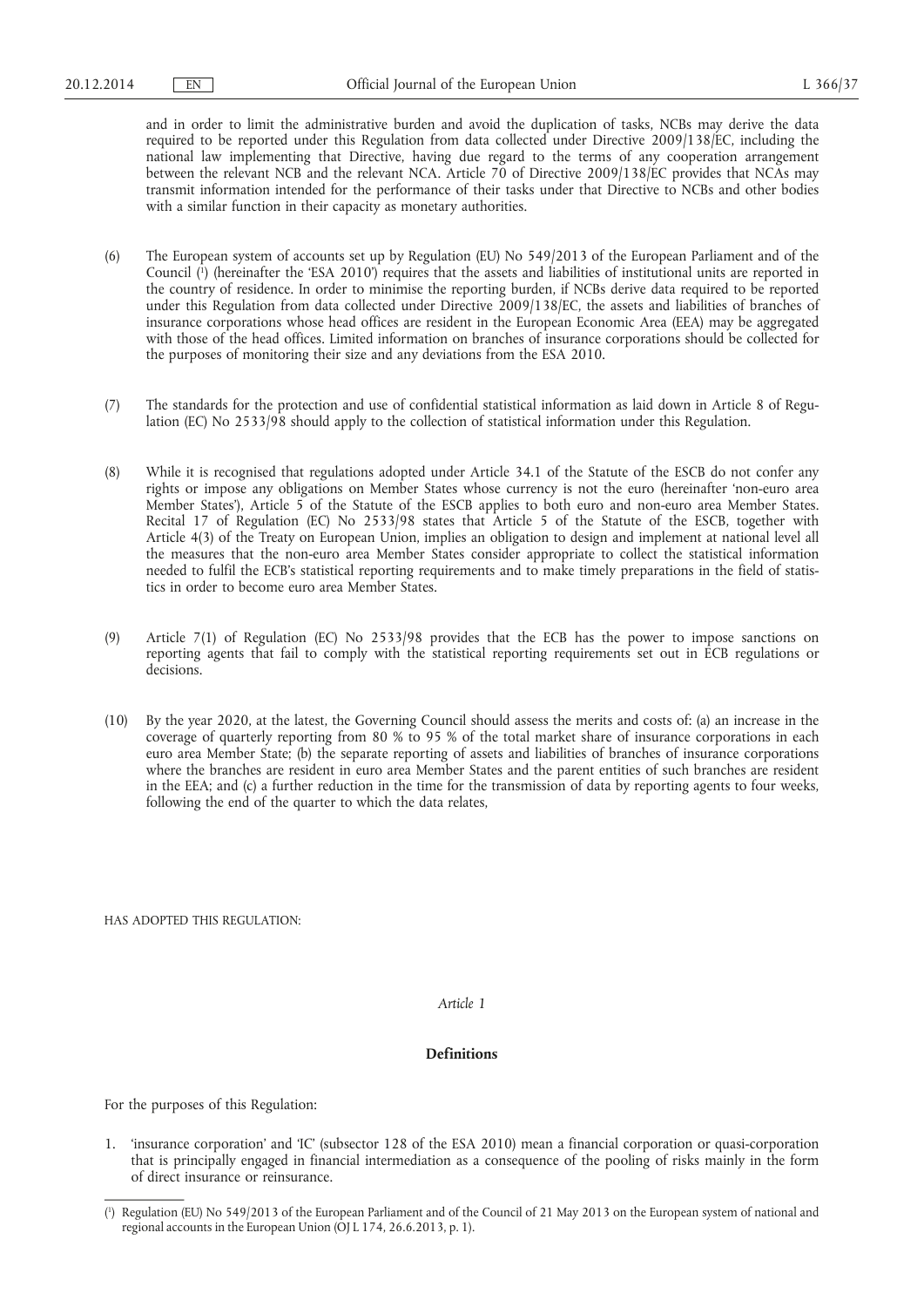The following are included within the definition:

- (a) a financial corporation or quasi-corporation that provides life insurance services, where policyholders make regular or one-off payments to the insurer in return for which the insurer guarantees to provide the policyholders with an agreed sum, or an annuity, at a given date or earlier;
- (b) a financial corporation or quasi-corporation that provides non-life insurance services to cover risks such as, for example, risks of accidents, sickness, fire or credit default;
- (c) a financial corporation or quasi-corporation that provides reinsurance services, where insurance is bought by the insurer to protect itself against an unexpectedly high number of claims or exceptionally large claims.

The following are not included within the definition:

- (a) investment funds as defined in Article 1 of Regulation (EU) No 1073/2013 of the European Central Bank (ECB/2013/38) ( 1 );
- (b) financial vehicle corporations engaged in securitisation transactions as defined in Article 1 of Regulation (EU) No 1075/2013 of the European Central Bank (ECB/2013/40) ( 2 );
- (c) monetary financial institutions as defined in Article 1 of Regulation (EU) No 1071/2013 of the European Central Bank (ECB/2013/33) (<sup>3</sup>);

(d) pension funds as defined in paragraph 2.105 of the ESA 2010.

- 2. 'branch' means an unincorporated agency or branch, but not the head office, of an insurance or reinsurance corporation;
- 3. 'subsidiary' means an incorporated entity in which another entity has a majority or full participation;
- 4. 'reporting agents' has the meaning as defined in Article 1 of Regulation (EC) No 2533/98;
- 5. 'resident' has the meaning as defined in Article 1 of Regulation (EC) No 2533/98. For the purposes of this Regulation, if a legal entity lacks a physical dimension its residence shall be determined by the economic territory under whose laws the entity is incorporated. If the entity is not incorporated, its residence shall be determined by its legal domicile, namely the country whose legal system governs the creation and continued existence of the entity;
- 6. 'relevant NCB' means the NCB of the euro area Member State in which the insurance corporation is resident;
- 7. 'relevant NCA' means the NCA of the euro area Member State in which the insurance corporation is resident;
- 8. 'security-by-security data' means data broken down into individual securities;
- 9. 'item-by-item data' means data broken down into individual assets or liabilities;
- 10. 'aggregated data' means data that has not been broken down into individual assets or liabilities;
- 11. 'financial transactions' means transactions that arise out of the creation, liquidation or change in ownership of financial assets or liabilities, as further described in Part 5 of Annex II;
- 12. 'price and exchange rate revaluations' means changes to the valuation of assets and liabilities that arise from changes to the price of assets and liabilities and/or the effect of exchange rates on the values, expressed in euro, of assets and liabilities denominated in a foreign currency, as further described in Part 5 of Annex II.

## *Article 2*

#### **Actual reporting population**

Where NCBs collect data under the ESA 2010, which requires the assets and liabilities of institutional units to be reported in the country of residence, the actual reporting population shall consist of the insurance corporations resident in the territory of the relevant euro area Member State.

<sup>(</sup> 1 ) Regulation (EU) No 1073/2013 of the European Central Bank of 18 October 2013 concerning statistics on the assets and liabilities of investment funds (ECB/2013/38) (OJ L 297, 7.11.2013, p. 73).

<sup>(</sup> ) Regulation (EU) No 1075/2013 of the European Central Bank of 18 October 2013 concerning statistics on the assets and liabilities of financial vehicle corporations engaged in securitisation transactions (ECB/2013/40) (OJ L 297, 7.11.2013, p. 107).

<sup>(</sup> 3 Regulation (EU) No 1071/2013 of the European Central Bank of 24 September 2013 concerning the balance sheet of the monetary financial institutions sector (ECB/2013/33) (OJ L 297, 7.11.2013, p. 1).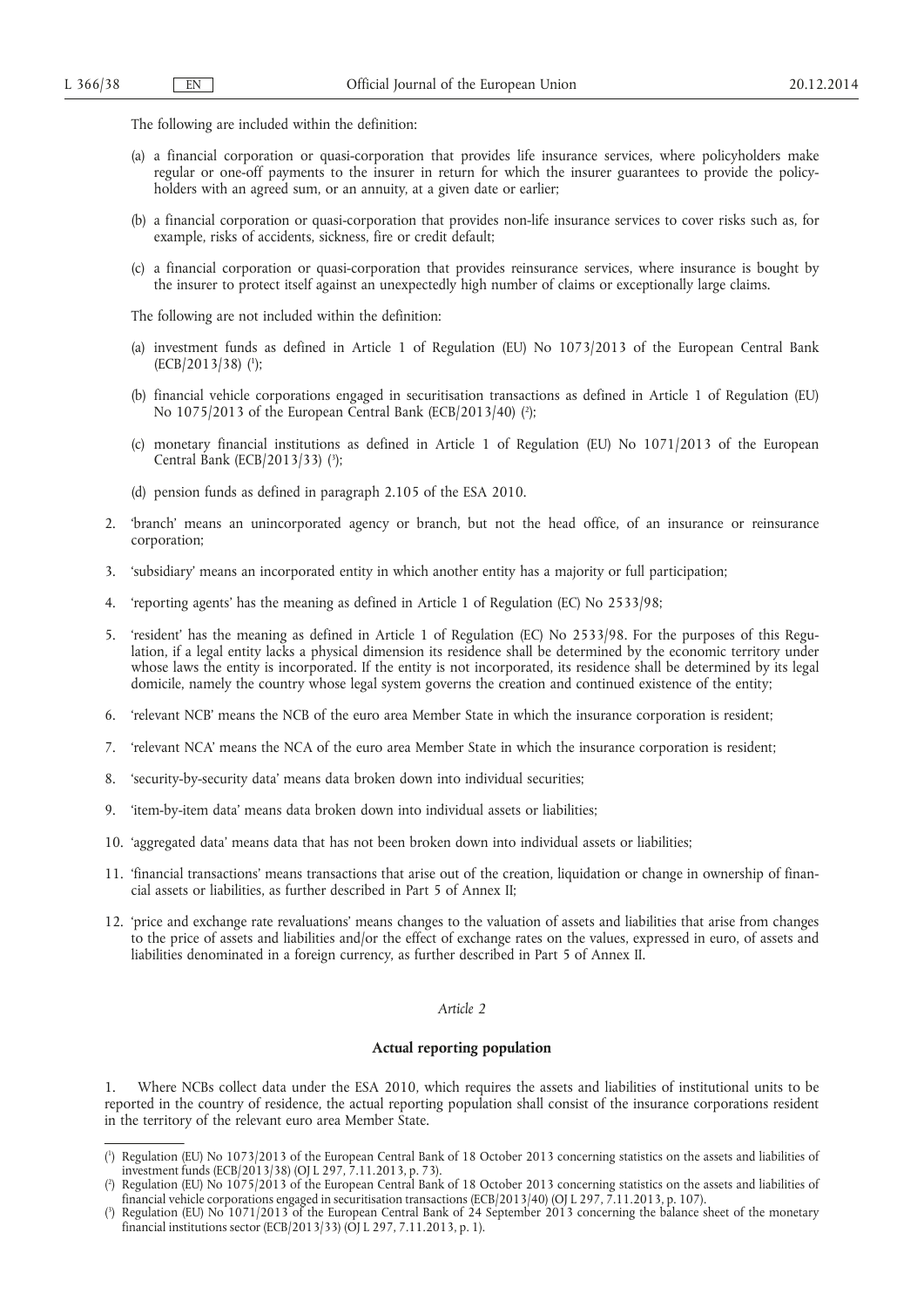2. Where NCBs derive data to be reported under this Regulation from data collected under the provisions of Directive 2009/138/EC or national law implementing that Directive, the actual reporting population shall consist of:

- (a) insurance corporations incorporated and resident in the territory of the relevant euro area Member State, including subsidiaries whose parent entities are located outside that territory;
- (b) branches of insurance corporations specified in point (a) that are resident outside the territory of the relevant euro area Member State; and
- (c) branches of insurance corporations that are resident in the territory of the relevant euro area Member State but whose head office is outside the EEA.

Branches of insurance corporations that are resident in the territory of a euro area Member State and whose head office is inside the EEA are not part of the actual reporting population.

3. The insurance corporations in the actual reporting population shall be subject to full statistical reporting requirements unless a derogation granted pursuant to Article 7 applies.

## *Article 3*

#### **List of insurance corporations for statistical purposes**

1. The Executive Board of the ECB shall establish and maintain, for statistical purposes, a list of insurance corporations that form the actual reporting population under this Regulation. The list may be based on lists of insurance corporations that are currently drawn up by national authorities, where such lists are available, and supplemented by other lists of insurance corporations that fall within the definition of 'insurance corporation' in Article 1.

2. The relevant NCB may request a reporting agent specified in Article 2(2)(a) to provide the necessary information on its branches where such information is required for the purpose of the list.

3. The NCBs and the ECB shall make the list and any updates to it available in an appropriate form, including by electronic means, via the internet or, at the request of the reporting agents concerned, in paper form.

4. If the latest electronic version of the list referred to in this Article is incorrect, the ECB shall not impose sanctions on a reporting agent that has not properly fulfilled its reporting requirements to the extent that it relied on the incorrect list in good faith.

## *Article 4*

## **Statistical reporting requirements**

1. The reporting agents shall provide to the relevant NCB, either directly or via the relevant NCA pursuant to local cooperation arrangements, and in accordance with Annexes I and II:

- (a) on a quarterly basis, end-of-quarter stock data on the assets and liabilities of insurance corporations and, in line with Article 5, quarterly revaluation adjustments or financial transactions, where applicable;
- (b) on a quarterly basis, end-of-quarter stock data on non-life insurance technical reserves broken down by line of business;
- (c) on an annual basis, end-of-year stock data on non-life insurance technical reserves broken down by line of business and geographic area.

2. In addition to the requirements of paragraph 1, reporting agents that are insurance corporations incorporated and resident in the territory of a euro area Member State shall provide to the relevant NCB, directly or via the relevant NCA pursuant to local cooperation arrangements, information on premiums written, claims incurred and commissions paid. This information shall be provided on an annual basis in accordance with Annexes I and II.

NCBs may obtain the data required to be reported under this Regulation from the following data collected under the framework established by Directive 2009/138/EC:

(a) data contained in quantitative reporting templates for supervisory reporting transmitted to NCBs by NCAs, whether the NCB and the NCA are separately established or integrated within the same institution, in accordance with the terms of local cooperation arrangements between the two bodies; or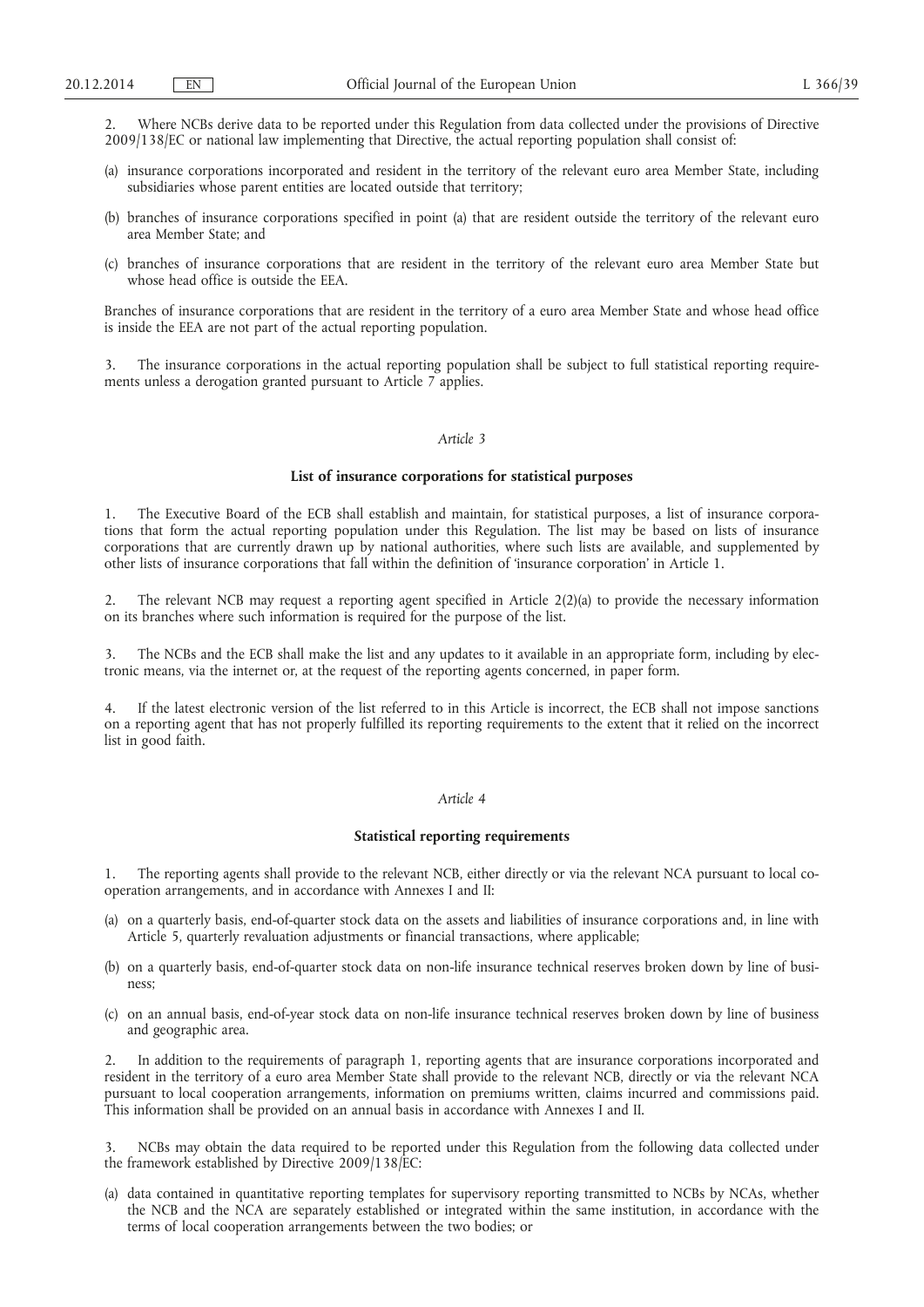(b) data contained in quantitative reporting templates for supervisory reporting, transmitted by reporting agents directly and simultaneously to an NCB and NCA.

Where a quantitative reporting template for supervisory reporting contains data needed to fulfil the statistical reporting requirements of this Regulation, NCBs shall have access to the entire template and any related template required for data quality purposes.

Member States may establish cooperation arrangements to provide for centralised collection by the relevant NCA of information addressing both the data collection requirements under the framework established by Directive 2009/138/EC and the additional data collection requirements defined in this Regulation, in accordance with national law and harmonised terms of reference as may be defined by the ECB.

4. NCBs shall inform reporting agents of the various purposes for which their data are collected.

## *Article 5*

## **Revaluation adjustments and financial transactions**

Information on revaluation adjustments and financial transactions, as further specified in Annex I and described in Annex II, shall be obtained as follows:

- (a) reporting agents shall report aggregated data on revaluation adjustments and/or financial transactions, depending on the relevant NCB's instructions;
- (b) NCBs shall either derive approximations of the value of securities transactions from security-by-security data or shall directly collect data on such transactions from reporting agents on a security-by-security basis. NCBs may follow a similar approach for assets other than securities when collecting item-by-item data;
- (c) approximations of the value of financial transactions concerning insurance technical reserves maintained by insurance corporations shall be derived:
	- (i) by reporting agents, in accordance with the relevant NCB's guidance based on common best practices as may be defined at euro area level; or
	- (ii) by the relevant NCB, based on data provided by insurance corporations.

## *Article 6*

#### **Accounting rules**

1. Unless otherwise provided for in this Regulation, the accounting rules followed by insurance corporations for the purpose of reporting under this Regulation shall be those laid down in the relevant national law implementing Directive 2009/138/EC or in any other national or international standards to be followed by insurance corporations based on instructions provided by NCBs.

2. In addition to the requirements of any accounting rules followed by insurance corporations in accordance with paragraph 1, deposits and loans held by insurance corporations and denoted as 'nominal value' in Table 2.1 and Table 2.2 of Annex I shall be reported at the principal amount outstanding at the end of the quarter. Write-offs and write-downs as determined by the relevant accounting practices shall be excluded from this amount.

3. Without prejudice to accounting practices and netting arrangements prevailing in the euro area Member States, all financial assets and liabilities shall be reported on a gross basis for statistical purposes.

## *Article 7*

#### **Derogations**

1. Derogations may be granted to small insurance corporations as follows:

(a) NCBs may grant derogations to the smallest insurance corporations in terms of market share as defined in Article 35(6) of Directive 2009/138/EC, provided that the insurance corporations that contribute to the quarterly aggregated balance sheet account for at least 80 % of the total market share of insurance corporations in each euro area Member State;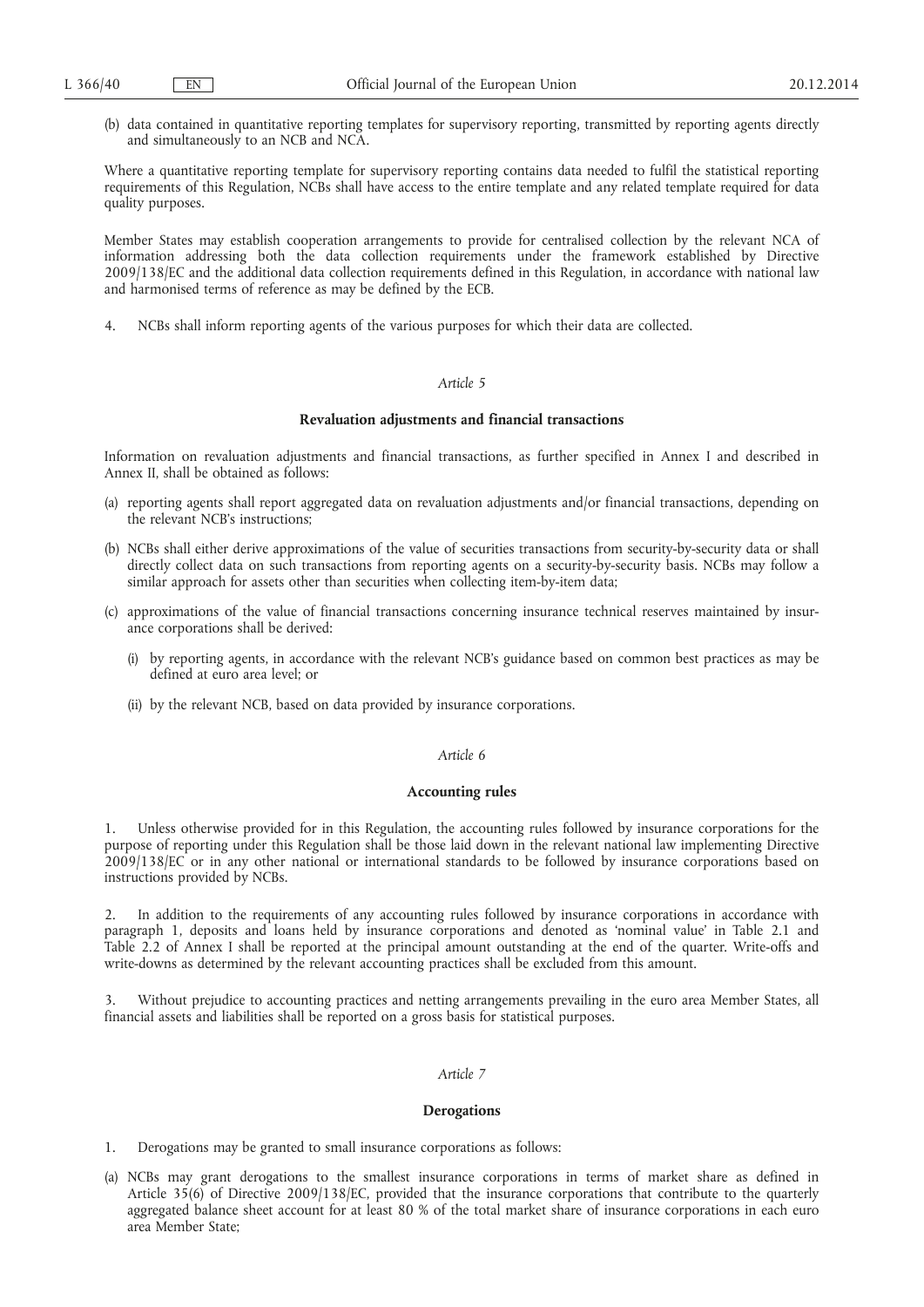- (b) an insurance corporation that is granted a derogation under point (a) shall comply with the reporting requirements in Article 4 on an annual basis so that the insurance corporations that contribute to the annual aggregated balance sheet account for at least 95 % of the total market share of insurance corporations, in each euro area Member State;
- (c) an insurance corporation that is not required to report any data under point (a) and (b) shall report a reduced set of information, as defined by the relevant NCB;
- (d) NCBs shall check the fulfilment of the conditions set out in points (a) and (b) annually and in good time in order to grant or withdraw, if necessary, any derogation with effect from the start of the following calendar year.

2. NCBs may grant derogations to insurance corporations in respect of the reporting of holdings of currency and deposits at nominal value.

If data collected at a higher level of aggregation shows that holdings of currency and deposits by resident insurance corporations amount to less than 10 % of the national combined total of insurance corporation balance sheets and less than 10 % of total euro area insurance corporation holdings of currency and deposits in terms of stocks, the relevant NCB may decide not to require the reporting of holdings of currency and deposits at nominal value. The relevant NCB shall inform the reporting agents of such a decision.

3. Insurance corporations may choose not to make use of a derogation but instead to fulfil the full statistical reporting requirements specified in Article 4. If an insurance corporation makes such a choice, it shall obtain the prior consent of the relevant NCB before any subsequent use of the derogation.

## *Article 8*

## **Timeliness**

1. For the year 2016, reporting agents shall transmit to the relevant NCB or the relevant NCA or both, in accordance with local cooperation arrangements, the required quarterly data, at the latest eight weeks following the end of the quarter to which the data relates. This deadline shall be brought forward by one week per year thereafter and shall be five weeks for quarters ending in 2019.

2. For the year 2016, reporting agents shall transmit to the relevant NCB or the relevant NCA or both, in accordance with local cooperation arrangements, the required annual data, at the latest 20 weeks following the end of the year to which the data relates. This deadline shall be brought forward by two weeks per year thereafter and shall be 14 weeks for 2019.

## *Article 9*

#### **Minimum standards and national reporting arrangements**

Reporting agents shall comply with the statistical reporting requirements in accordance with the minimum standards for transmission, accuracy, compliance with concepts and revisions specified in Annex III.

2. The NCBs shall define and implement the reporting arrangements to be followed by the reporting agents in accordance with national requirements. The NCBs shall ensure that these reporting arrangements provide the required statistical information and allow accurate checking of the fulfilment of the minimum standards for transmission, accuracy, compliance with concepts and revisions specified in Annex III.

## *Article 10*

#### **Mergers, divisions and reorganisations**

In the event of a merger, division or reorganisation that might affect the fulfilment of their statistical obligations, the reporting agents concerned shall inform the relevant NCB, directly or via the relevant NCA in accordance with local cooperation arrangements, as soon as the intention to implement the operation has been published and before it takes effect, of the procedures that are planned for the fulfilment of the statistical reporting requirements set out in this Regulation.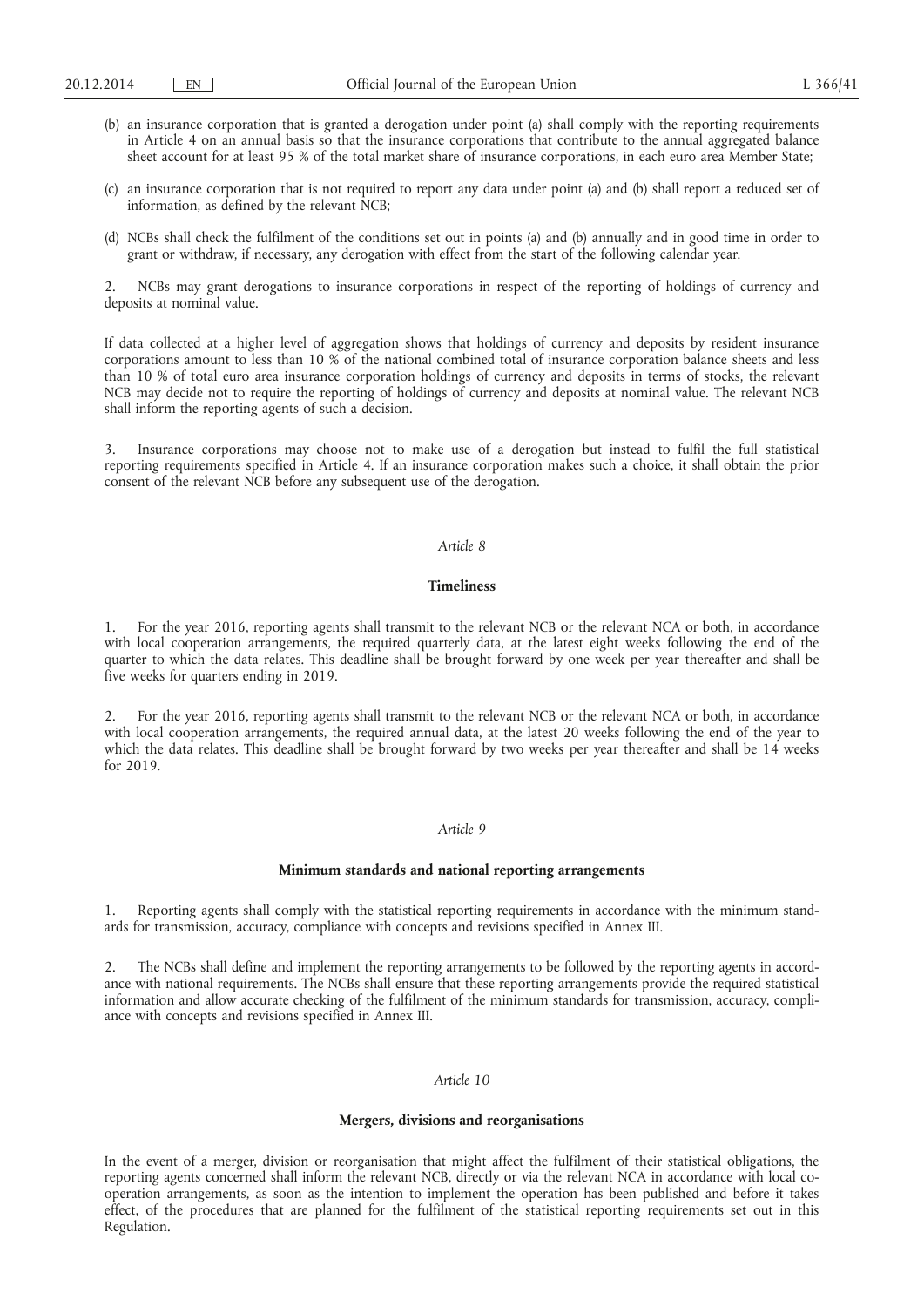#### *Article 11*

#### **Verification and compulsory collection**

The NCBs shall exercise the right to verify or to collect compulsorily the information which reporting agents are required to provide pursuant to this Regulation, without prejudice to the ECB's right to verify or to collect compulsorily such information itself. In particular, the NCBs shall exercise this right when a reporting agent does not fulfil the minimum standards for transmission, accuracy, compliance with concepts or revisions specified in Annex III.

## *Article 12*

## **First reporting**

1. First reporting shall begin with quarterly data for the first quarter of 2016 and annual data for 2016.

2. Insurance corporations referred to in Article 7(1)(b) shall report annual data from the reference year 2016. In addition, in order to compile statistics on the insurance corporation subsector from the beginning of 2016, these insurance corporations shall report a complete set of data in line with Article 4(1)(a) for the first quarter of 2016.

## *Article 13*

## **Final provision**

This Regulation shall enter into force on the twentieth day following that of its publication in the *Official Journal of the European Union*.

> This Regulation shall be binding in its entirety and directly applicable in the Member States in accordance with the Treaties.

Done at Frankfurt am Main, 28 November 2014.

*For the Governing Council of the ECB The President of the ECB*  Mario DRAGHI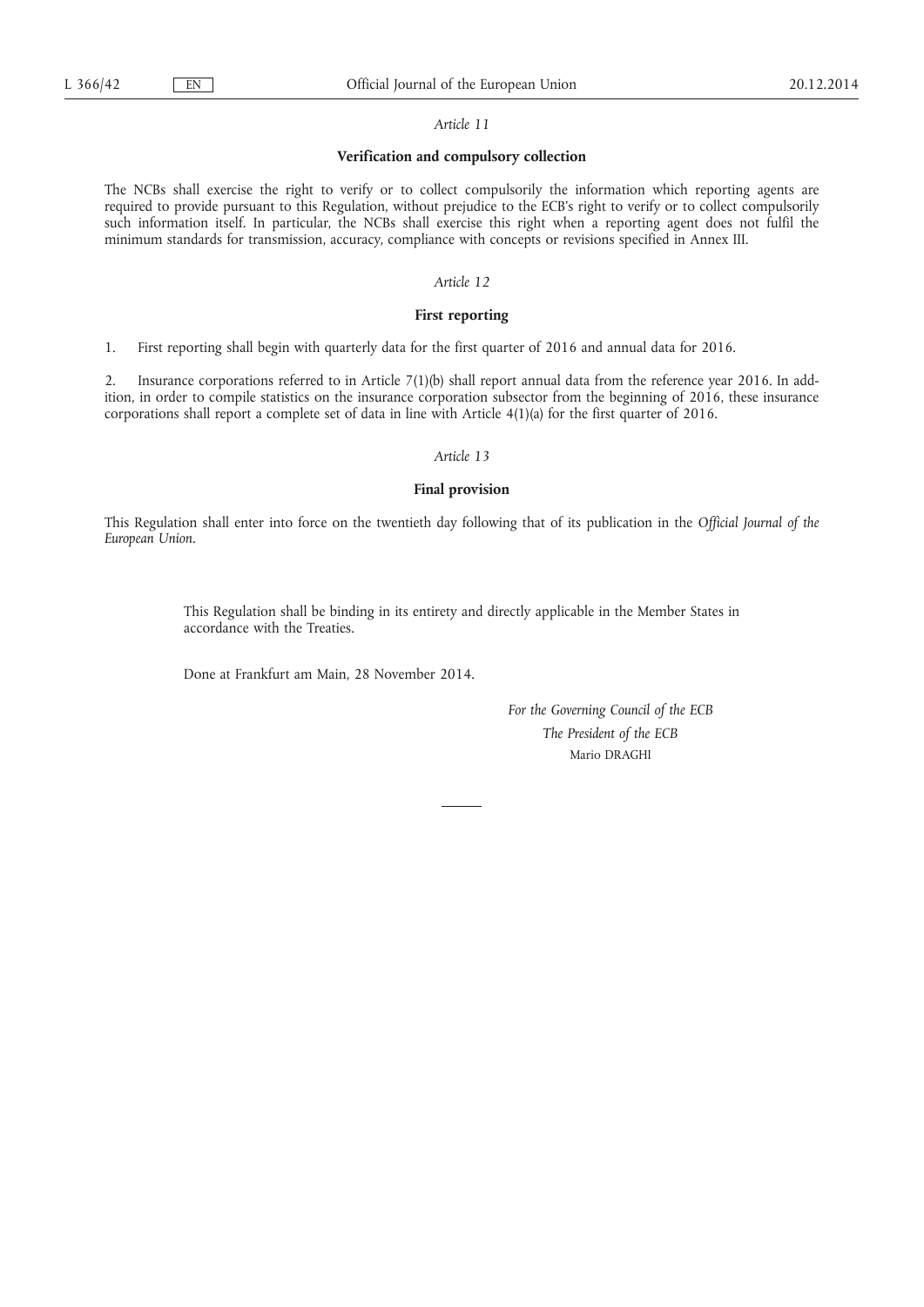## *ANNEX I*

## **STATISTICAL REPORTING REQUIREMENTS**

#### PART 1

#### **General statistical reporting requirements**

- 1. The actual reporting population must provide the following statistical information, on a quarterly basis:
	- (a) security-by-security data for securities with ISIN codes;
	- (b) data on securities without ISIN codes either on a security-by-security or aggregated basis, broken down by instrument/maturity categories and counterparties;
	- (c) data on assets and liabilities other than securities either on an item-by-item or aggregated basis, broken down by instrument/maturity categories and counterparties.
- 2. Aggregated data must be provided in terms of stocks and, in accordance with the relevant NCB's instructions, in terms of either: (a) revaluations due to price and exchange rate changes; or (b) financial transactions.
- 3. Insurance corporations (ICs) incorporated and resident in the territory of a euro area Member State must also provide, on an annual basis, data on premiums, claims and commissions, identifying business carried out domestically and through branches abroad, broken down by individual countries in the case of European Economic Area (EEA) countries.
- 4. The data to be provided to the relevant NCB on a security-by-security basis is specified in Table 2.1 for securities with ISIN codes and in Table 2.2 for securities without ISIN codes. The aggregated quarterly statistical reporting requirements for stocks are specified in Tables 1a and 1b and those for revaluations due to price and exchange rate changes or financial transactions are specified in Tables 3a and 3b. The annual reporting requirements for premiums, claims and commissions are specified in Table 4.

## PART<sub>2</sub>

#### **Insurance technical reserves**

- 1. As regards insurance technical reserves, for the quarterly reporting requirements listed below, reporting agents shall derive approximations, if the data cannot be identified directly, in accordance with the relevant NCB's guidance, based on common best practices defined at euro area level:
	- (a) in relation to assets, data on the residence of the entity providing reinsurance to the reporting agent that is maintained as non-life insurance technical reserves (reinsurance recoverables);
	- (b) in relation to liabilities, data on:
		- (i) the residence of the holders of insurance technical reserves (life and non-life separately) provided by ICs resident in Member States whose currency is the euro (hereinafter the 'euro area Member States');
		- (ii) pension entitlements, referring to occupational pension plans (broken down by defined contribution, defined benefit and hybrid schemes);
		- (iii) financial transactions and/or revaluation adjustments for all required breakdowns, as shown in Tables 3a and 3b.
- 2. NCBs may also choose to derive the required information from data they deem necessary to require from the reporting agents for the purposes of this Part.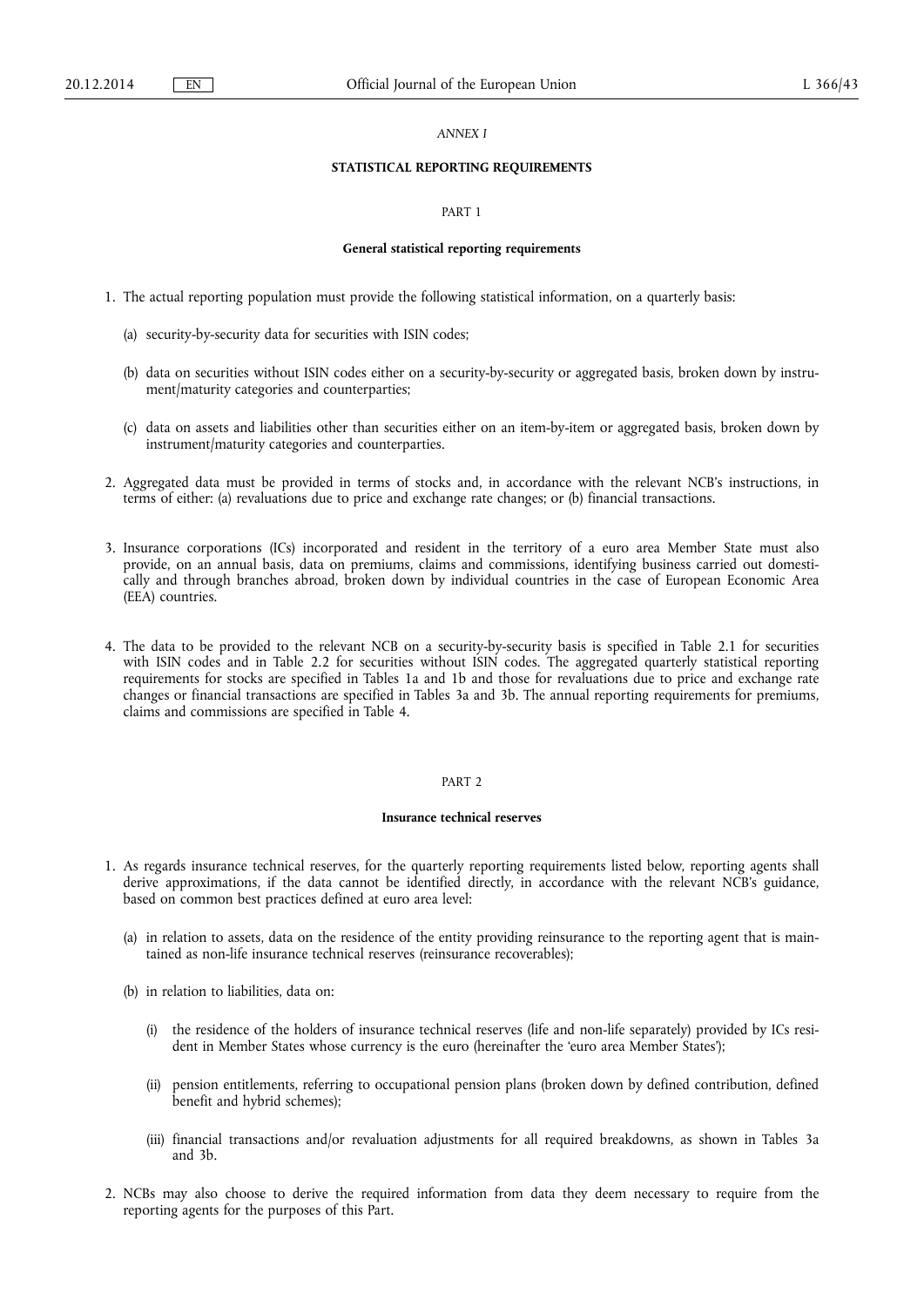# **Reporting tables**

# *Table 1a*

# **Quarterly stocks**

|        |                                                                          |                          |            | Euro area                                         |                                                                                         |            |                                                                           | Rest of the world                                                                                                                                                        |
|--------|--------------------------------------------------------------------------|--------------------------|------------|---------------------------------------------------|-----------------------------------------------------------------------------------------|------------|---------------------------------------------------------------------------|--------------------------------------------------------------------------------------------------------------------------------------------------------------------------|
|        |                                                                          | Total                    | Domestic   | Euro area Member<br>States other than<br>domestic | Euro area Member States<br>other than domestic<br>(country-by-country infor-<br>mation) | Total      | Non-participating<br>Member States<br>(country-by-country<br>information) | Main counterparties outside the European<br>Union<br>(country-by-country information for Brazil,<br>Canada, China, Hong Kong, India, Japan,<br>Russia, Switzerland, USA) |
|        | <b>ASSETS (F)</b>                                                        |                          |            |                                                   |                                                                                         |            |                                                                           |                                                                                                                                                                          |
| 1.     | Currency and deposits (ESA 2010:<br>$F.21 + F.22 + F.29$ - fair value    | <b>SUM</b>               | <b>SUM</b> | <b>SUM</b>                                        |                                                                                         | <b>SUM</b> |                                                                           |                                                                                                                                                                          |
|        | up to 1 year (remaining until maturity)                                  | <b>SUM</b>               |            |                                                   |                                                                                         |            |                                                                           |                                                                                                                                                                          |
|        | over 1 year (remaining until maturity)                                   | $\pmb{\quad \text{SUM}}$ |            |                                                   |                                                                                         |            |                                                                           |                                                                                                                                                                          |
| $1x$ . | Currency and deposits o/w transferable<br>deposits (F.22)                | <b>SUM</b>               |            |                                                   |                                                                                         |            |                                                                           |                                                                                                                                                                          |
| 1.     | Currency and deposits (ESA 2010:<br>$F.21 + F.22 + F.29$ - nominal value | $\pmb{\quad \text{SUM}}$ |            | <b>SUM</b>                                        |                                                                                         |            |                                                                           |                                                                                                                                                                          |
| 2.     | Debt securities (ESA 2010: F.3)                                          | <b>SUM</b>               | <b>SUM</b> | <b>SUM</b>                                        | <b>SUM</b>                                                                              | <b>SUM</b> | <b>SUM</b>                                                                |                                                                                                                                                                          |
|        | issued by MFIs                                                           |                          | <b>SUM</b> | <b>SUM</b>                                        |                                                                                         |            |                                                                           |                                                                                                                                                                          |
|        | issued by GG                                                             |                          | <b>SUM</b> | <b>SUM</b>                                        |                                                                                         |            |                                                                           |                                                                                                                                                                          |
|        | issued by OFIs                                                           |                          | <b>SUM</b> | <b>SUM</b>                                        |                                                                                         |            |                                                                           |                                                                                                                                                                          |
|        | issued by ICs                                                            |                          | <b>SUM</b> | <b>SUM</b>                                        |                                                                                         |            |                                                                           |                                                                                                                                                                          |
|        | issued by PFs                                                            |                          | <b>SUM</b> | <b>SUM</b>                                        |                                                                                         |            |                                                                           |                                                                                                                                                                          |
|        | issued by NFCs                                                           |                          | <b>SUM</b> | <b>SUM</b>                                        |                                                                                         |            |                                                                           |                                                                                                                                                                          |
|        | issued by HHs & NPISHs                                                   |                          | <b>SUM</b> | <b>SUM</b>                                        |                                                                                         |            |                                                                           |                                                                                                                                                                          |
|        | up to 1 year (original maturity)                                         | $\pmb{\quad \text{SUM}}$ | <b>SUM</b> | <b>SUM</b>                                        |                                                                                         |            |                                                                           |                                                                                                                                                                          |
|        | issued by MFIs                                                           |                          |            |                                                   |                                                                                         |            |                                                                           |                                                                                                                                                                          |
|        | issued by GG                                                             |                          |            |                                                   |                                                                                         |            |                                                                           |                                                                                                                                                                          |
|        | issued by OFIs                                                           |                          |            |                                                   |                                                                                         |            |                                                                           |                                                                                                                                                                          |
|        |                                                                          |                          |            |                                                   |                                                                                         |            |                                                                           |                                                                                                                                                                          |

 $1.366/44$ 

 $\boxed{\phantom{000} \text{EM}}$ 

L 366/44  $\Box$  EN  $\Box$  EN  $\Box$ Official Journal of the European Union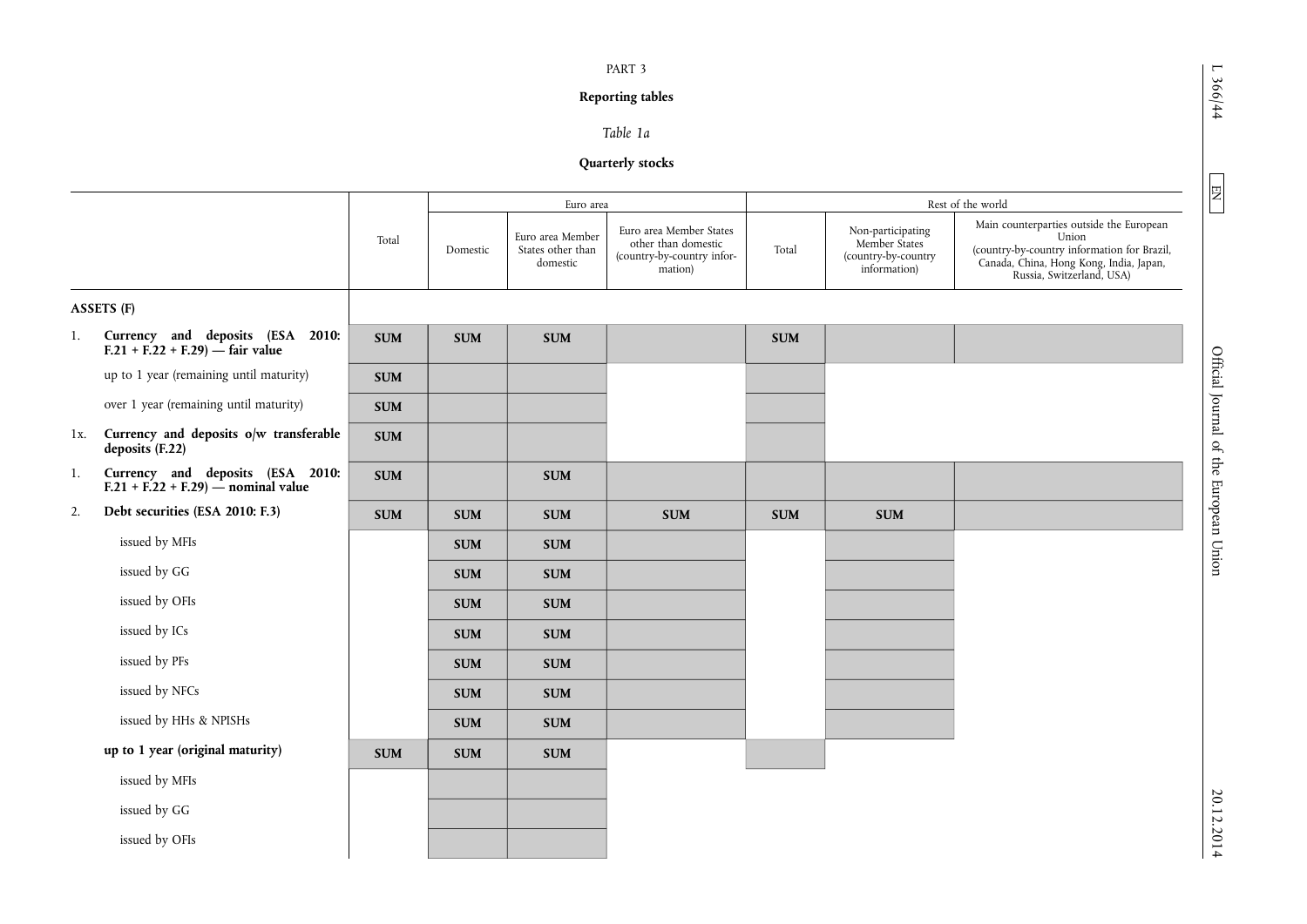|                                         |            |            | Euro area                                         |                                                                                                  |                                                                           | Rest of the world                                                                                                                                                        |
|-----------------------------------------|------------|------------|---------------------------------------------------|--------------------------------------------------------------------------------------------------|---------------------------------------------------------------------------|--------------------------------------------------------------------------------------------------------------------------------------------------------------------------|
|                                         | Total      | Domestic   | Euro area Member<br>States other than<br>domestic | Euro area Member States<br>other than domestic<br>Total<br>(country-by-country infor-<br>mation) | Non-participating<br>Member States<br>(country-by-country<br>information) | Main counterparties outside the European<br>Union<br>(country-by-country information for Brazil,<br>Canada, China, Hong Kong, India, Japan,<br>Russia, Switzerland, USA) |
| issued by ICs                           |            |            |                                                   |                                                                                                  |                                                                           |                                                                                                                                                                          |
| issued by PFs                           |            |            |                                                   |                                                                                                  |                                                                           |                                                                                                                                                                          |
| issued by NFCs                          |            |            |                                                   |                                                                                                  |                                                                           |                                                                                                                                                                          |
| issued by HHs & NPISHs                  |            |            |                                                   |                                                                                                  |                                                                           |                                                                                                                                                                          |
| 1-2 years (original maturity)           | <b>SUM</b> | <b>SUM</b> | <b>SUM</b>                                        |                                                                                                  |                                                                           |                                                                                                                                                                          |
| issued by MFIs                          |            |            |                                                   |                                                                                                  |                                                                           |                                                                                                                                                                          |
| issued by GG                            |            |            |                                                   |                                                                                                  |                                                                           |                                                                                                                                                                          |
| issued by OFIs                          |            |            |                                                   |                                                                                                  |                                                                           |                                                                                                                                                                          |
| issued by ICs                           |            |            |                                                   |                                                                                                  |                                                                           |                                                                                                                                                                          |
| issued by PFs                           |            |            |                                                   |                                                                                                  |                                                                           |                                                                                                                                                                          |
| issued by NFCs                          |            |            |                                                   |                                                                                                  |                                                                           |                                                                                                                                                                          |
| issued by HHs & NPISHs                  |            |            |                                                   |                                                                                                  |                                                                           |                                                                                                                                                                          |
| over 2 years (original maturity)        | <b>SUM</b> | <b>SUM</b> | <b>SUM</b>                                        |                                                                                                  |                                                                           |                                                                                                                                                                          |
| issued by MFIs                          |            |            |                                                   |                                                                                                  |                                                                           |                                                                                                                                                                          |
| issued by GG                            |            |            |                                                   |                                                                                                  |                                                                           |                                                                                                                                                                          |
| issued by OFIs                          |            |            |                                                   |                                                                                                  |                                                                           |                                                                                                                                                                          |
| issued by ICs                           |            |            |                                                   |                                                                                                  |                                                                           |                                                                                                                                                                          |
| issued by PFs                           |            |            |                                                   |                                                                                                  |                                                                           |                                                                                                                                                                          |
| issued by NFCs                          |            |            |                                                   |                                                                                                  |                                                                           |                                                                                                                                                                          |
| issued by HHs & NPISHs                  |            |            |                                                   |                                                                                                  |                                                                           |                                                                                                                                                                          |
| up to 1 year (remaining until maturity) | <b>SUM</b> | <b>SUM</b> | <b>SUM</b>                                        |                                                                                                  |                                                                           |                                                                                                                                                                          |
| issued by MFIs                          |            |            |                                                   |                                                                                                  |                                                                           |                                                                                                                                                                          |
| issued by GG                            |            |            |                                                   |                                                                                                  |                                                                           |                                                                                                                                                                          |
| issued by OFIs                          |            |            |                                                   |                                                                                                  |                                                                           |                                                                                                                                                                          |
| issued by ICs                           |            |            |                                                   |                                                                                                  |                                                                           |                                                                                                                                                                          |
|                                         |            |            |                                                   |                                                                                                  |                                                                           |                                                                                                                                                                          |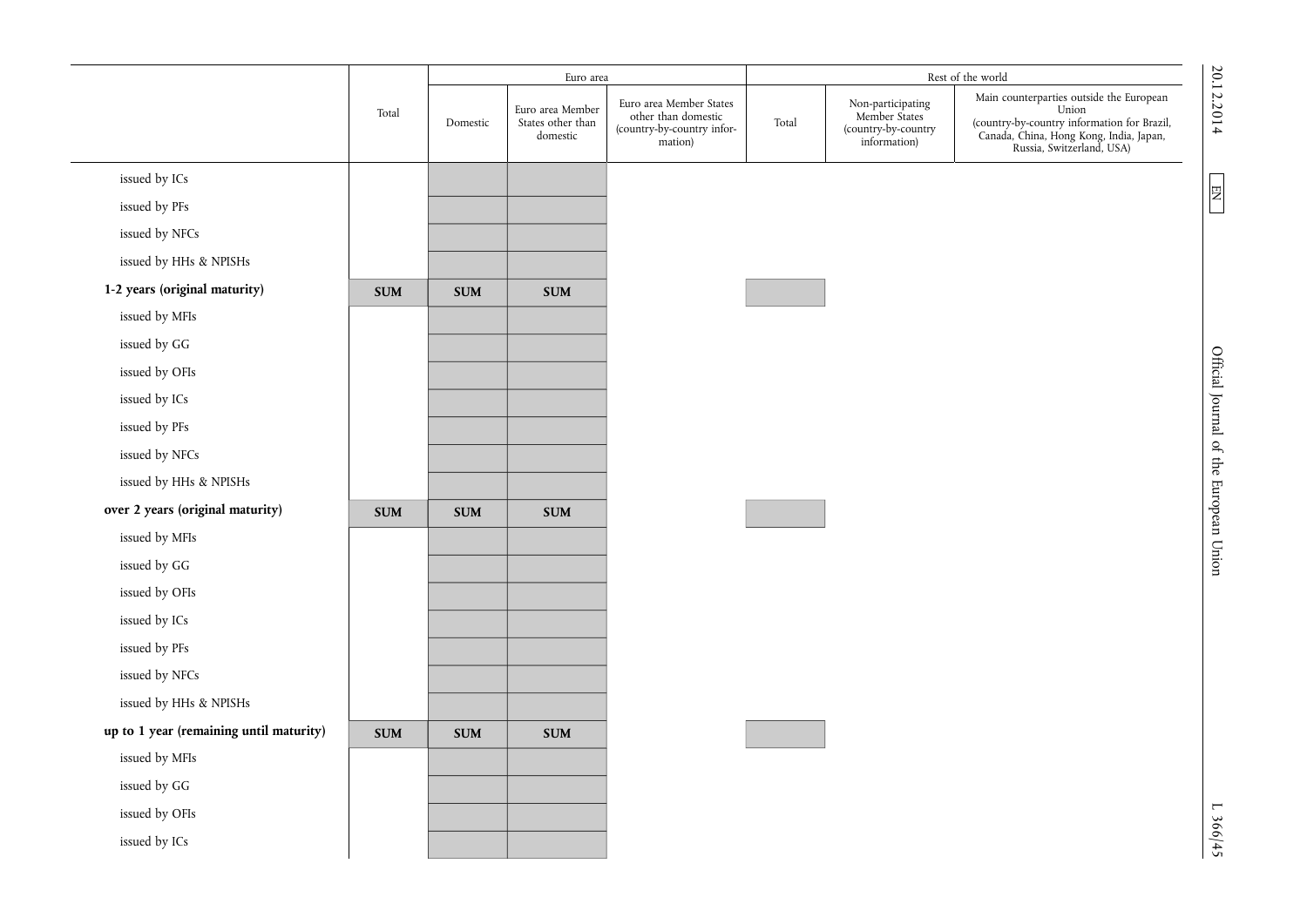|                                         |            |            | Euro area                                         |                                                                                         |       |                                                                           | Rest of the world                                                                                                                                                        |
|-----------------------------------------|------------|------------|---------------------------------------------------|-----------------------------------------------------------------------------------------|-------|---------------------------------------------------------------------------|--------------------------------------------------------------------------------------------------------------------------------------------------------------------------|
|                                         | Total      | Domestic   | Euro area Member<br>States other than<br>domestic | Euro area Member States<br>other than domestic<br>(country-by-country infor-<br>mation) | Total | Non-participating<br>Member States<br>(country-by-country<br>information) | Main counterparties outside the European<br>Union<br>(country-by-country information for Brazil,<br>Canada, China, Hong Kong, India, Japan,<br>Russia, Switzerland, USA) |
| issued by PFs                           |            |            |                                                   |                                                                                         |       |                                                                           |                                                                                                                                                                          |
| issued by NFCs                          |            |            |                                                   |                                                                                         |       |                                                                           |                                                                                                                                                                          |
| issued by HHs & NPISHs                  |            |            |                                                   |                                                                                         |       |                                                                           |                                                                                                                                                                          |
| 1-2 years (remaining until maturity)    | <b>SUM</b> | <b>SUM</b> | <b>SUM</b>                                        |                                                                                         |       |                                                                           |                                                                                                                                                                          |
| issued by MFIs                          |            |            |                                                   |                                                                                         |       |                                                                           |                                                                                                                                                                          |
| issued by GG                            |            |            |                                                   |                                                                                         |       |                                                                           |                                                                                                                                                                          |
| issued by OFIs                          |            |            |                                                   |                                                                                         |       |                                                                           |                                                                                                                                                                          |
| issued by ICs                           |            |            |                                                   |                                                                                         |       |                                                                           |                                                                                                                                                                          |
| issued by PFs                           |            |            |                                                   |                                                                                         |       |                                                                           |                                                                                                                                                                          |
| issued by NFCs                          |            |            |                                                   |                                                                                         |       |                                                                           |                                                                                                                                                                          |
| issued by HHs & NPISHs                  |            |            |                                                   |                                                                                         |       |                                                                           |                                                                                                                                                                          |
| 2-5 years (remaining until maturity)    | <b>SUM</b> | <b>SUM</b> | <b>SUM</b>                                        |                                                                                         |       |                                                                           |                                                                                                                                                                          |
| issued by MFIs                          |            |            |                                                   |                                                                                         |       |                                                                           |                                                                                                                                                                          |
| issued by GG                            |            |            |                                                   |                                                                                         |       |                                                                           |                                                                                                                                                                          |
| issued by OFIs                          |            |            |                                                   |                                                                                         |       |                                                                           |                                                                                                                                                                          |
| issued by ICs                           |            |            |                                                   |                                                                                         |       |                                                                           |                                                                                                                                                                          |
| issued by PFs                           |            |            |                                                   |                                                                                         |       |                                                                           |                                                                                                                                                                          |
| issued by NFCs                          |            |            |                                                   |                                                                                         |       |                                                                           |                                                                                                                                                                          |
| issued by HHs & NPISHs                  |            |            |                                                   |                                                                                         |       |                                                                           |                                                                                                                                                                          |
| Over 5 years (remaining until maturity) | <b>SUM</b> | <b>SUM</b> | <b>SUM</b>                                        |                                                                                         |       |                                                                           |                                                                                                                                                                          |
| issued by MFIs                          |            |            |                                                   |                                                                                         |       |                                                                           |                                                                                                                                                                          |
| issued by GG                            |            |            |                                                   |                                                                                         |       |                                                                           |                                                                                                                                                                          |
| issued by OFIs                          |            |            |                                                   |                                                                                         |       |                                                                           |                                                                                                                                                                          |
| issued by ICs                           |            |            |                                                   |                                                                                         |       |                                                                           |                                                                                                                                                                          |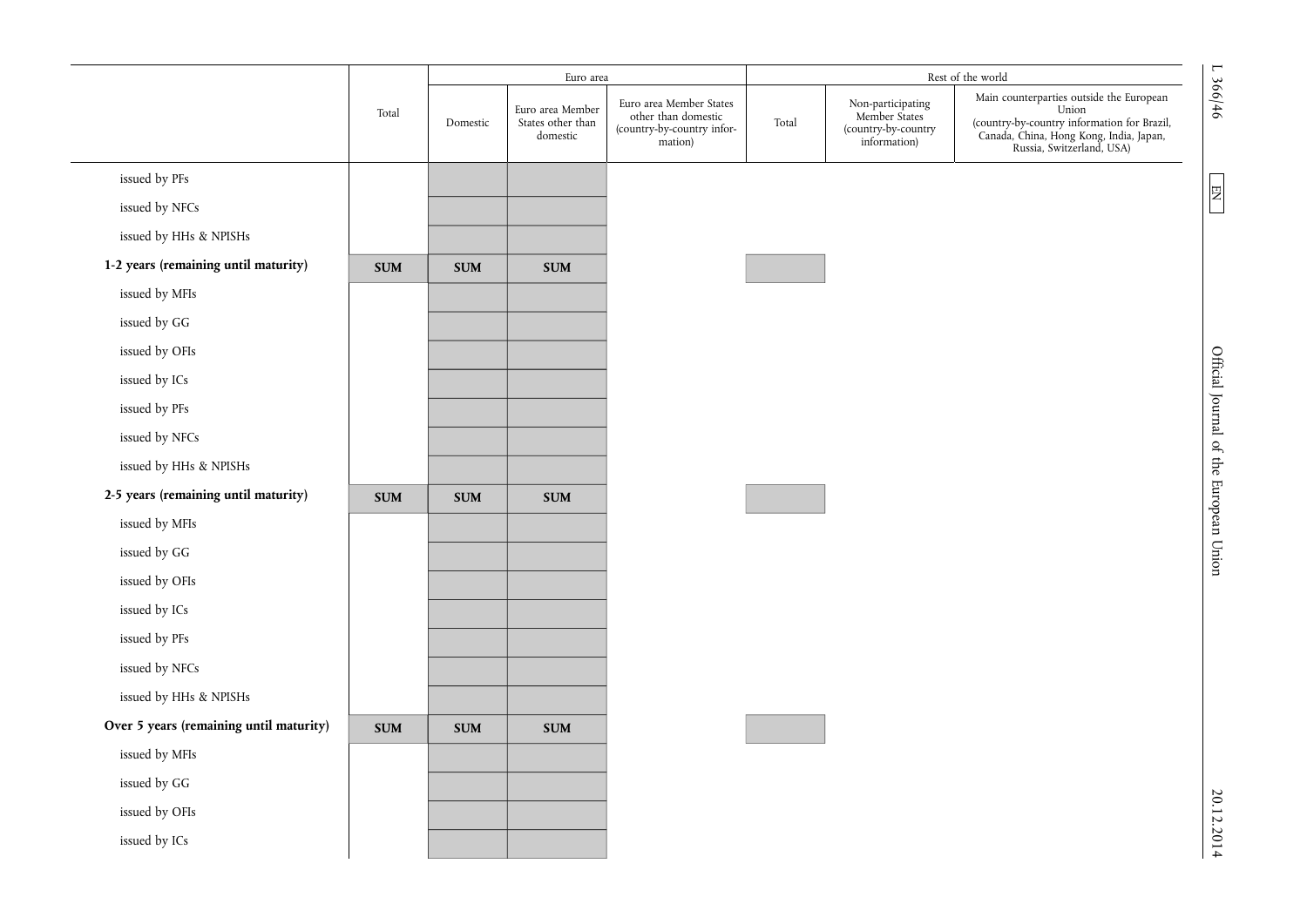|    |                                                |                          |            | Euro area                                         |                                                                                         | Rest of the world |                                                                           |                                                                                                                                                                          |  |
|----|------------------------------------------------|--------------------------|------------|---------------------------------------------------|-----------------------------------------------------------------------------------------|-------------------|---------------------------------------------------------------------------|--------------------------------------------------------------------------------------------------------------------------------------------------------------------------|--|
|    |                                                | Total                    | Domestic   | Euro area Member<br>States other than<br>domestic | Euro area Member States<br>other than domestic<br>(country-by-country infor-<br>mation) | Total             | Non-participating<br>Member States<br>(country-by-country<br>information) | Main counterparties outside the European<br>Union<br>(country-by-country information for Brazil,<br>Canada, China, Hong Kong, India, Japan,<br>Russia, Switzerland, USA) |  |
|    | issued by PFs                                  |                          |            |                                                   |                                                                                         |                   |                                                                           |                                                                                                                                                                          |  |
|    | issued by NFCs                                 |                          |            |                                                   |                                                                                         |                   |                                                                           |                                                                                                                                                                          |  |
|    | issued by HHs & NPISHs                         |                          |            |                                                   |                                                                                         |                   |                                                                           |                                                                                                                                                                          |  |
| 3. | Loans (ESA 2010: F.4) $-$ fair value           | $\pmb{\quad \text{SUM}}$ | <b>SUM</b> | <b>SUM</b>                                        |                                                                                         | <b>SUM</b>        |                                                                           |                                                                                                                                                                          |  |
|    | original maturity up to 1 year - fair<br>value | <b>SUM</b>               | <b>SUM</b> | <b>SUM</b>                                        |                                                                                         |                   |                                                                           |                                                                                                                                                                          |  |
|    | to MFIs                                        |                          |            |                                                   |                                                                                         |                   |                                                                           |                                                                                                                                                                          |  |
|    | to GG                                          |                          |            |                                                   |                                                                                         |                   |                                                                           |                                                                                                                                                                          |  |
|    | to IFs                                         |                          |            |                                                   |                                                                                         |                   |                                                                           |                                                                                                                                                                          |  |
|    | to OFIs                                        |                          |            |                                                   |                                                                                         |                   |                                                                           |                                                                                                                                                                          |  |
|    | to ICs                                         |                          |            |                                                   |                                                                                         |                   |                                                                           |                                                                                                                                                                          |  |
|    | to PFs                                         |                          |            |                                                   |                                                                                         |                   |                                                                           |                                                                                                                                                                          |  |
|    | to NFCs                                        |                          |            |                                                   |                                                                                         |                   |                                                                           |                                                                                                                                                                          |  |
|    | to HHs & NPISHs                                |                          |            |                                                   |                                                                                         |                   |                                                                           |                                                                                                                                                                          |  |
|    | original maturity 1-5 years - fair value       | $\pmb{\quad \text{SUM}}$ | <b>SUM</b> | <b>SUM</b>                                        |                                                                                         |                   |                                                                           |                                                                                                                                                                          |  |
|    | to MFIs                                        |                          |            |                                                   |                                                                                         |                   |                                                                           |                                                                                                                                                                          |  |
|    | to GG                                          |                          |            |                                                   |                                                                                         |                   |                                                                           |                                                                                                                                                                          |  |
|    | to IFs                                         |                          |            |                                                   |                                                                                         |                   |                                                                           |                                                                                                                                                                          |  |
|    | to OFIs                                        |                          |            |                                                   |                                                                                         |                   |                                                                           |                                                                                                                                                                          |  |
|    | to ICs                                         |                          |            |                                                   |                                                                                         |                   |                                                                           |                                                                                                                                                                          |  |
|    | to PFs                                         |                          |            |                                                   |                                                                                         |                   |                                                                           |                                                                                                                                                                          |  |
|    | to ${\rm NFCs}$                                |                          |            |                                                   |                                                                                         |                   |                                                                           |                                                                                                                                                                          |  |
|    | to HHs & NPISHs                                |                          |            |                                                   |                                                                                         |                   |                                                                           |                                                                                                                                                                          |  |
|    | original maturity over 5 years - fair<br>value | $\pmb{\quad \text{SUM}}$ | <b>SUM</b> | <b>SUM</b>                                        |                                                                                         |                   |                                                                           |                                                                                                                                                                          |  |
|    | to MFIs                                        |                          |            |                                                   |                                                                                         |                   |                                                                           |                                                                                                                                                                          |  |

20.12.2014 L  $\overline{D}$  D  $\overline{D}$  D  $\overline{D}$  D  $\overline{D}$  D  $\overline{D}$  Official Journal of the European Union Engineer  $\overline{D}$  D  $\overline{D}$  D  $\overline{D}$  D  $\overline{D}$  D  $\overline{D}$  D  $\overline{D}$  D  $\overline{D}$ 

Official Journal of the European Union

 $1.366/47$ 

 $\frac{20.12.2014}{ }$ 

 $\boxed{\text{EN}}$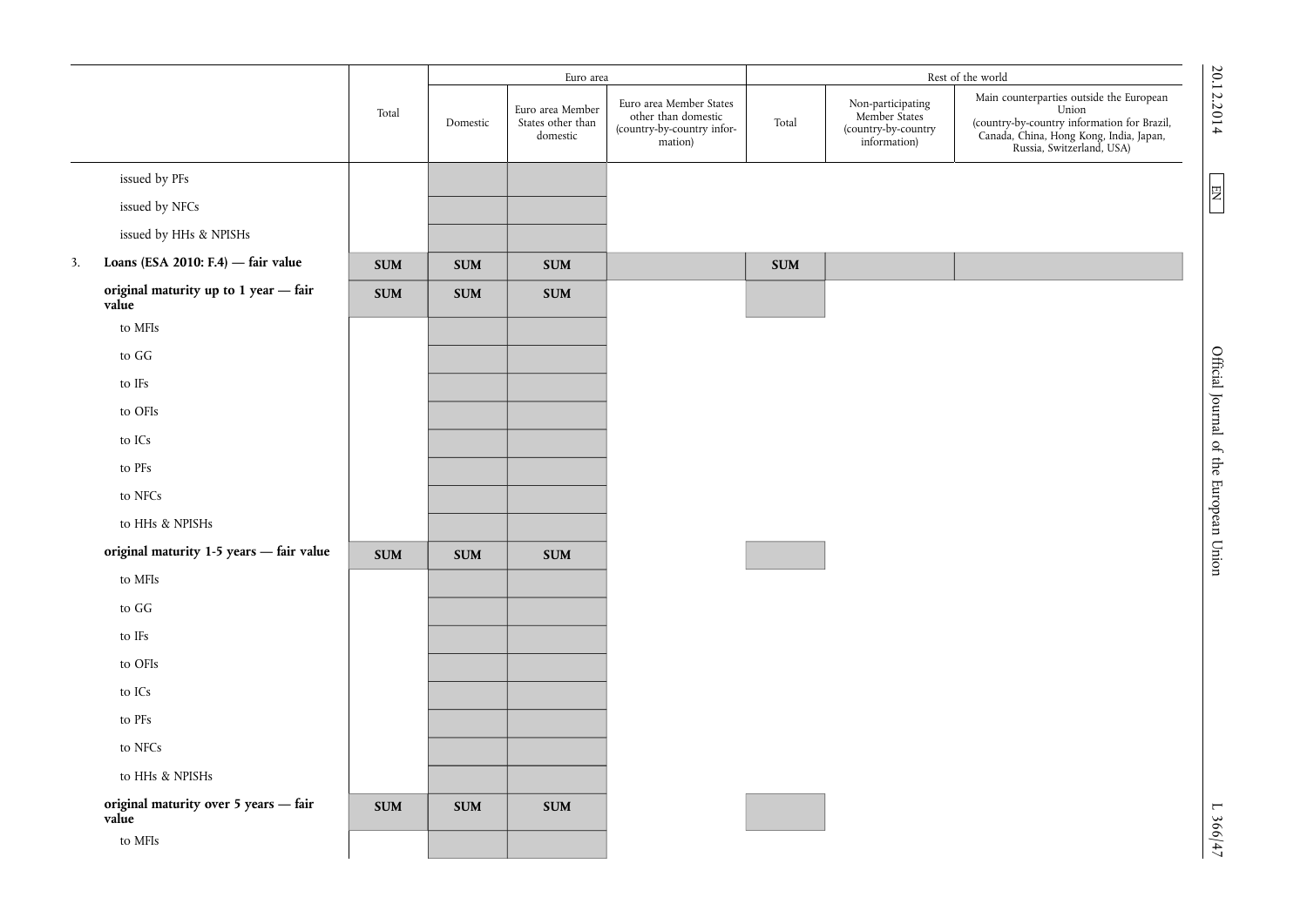|     |                                                                                             |            |            | Euro area                                         |                                                                                         |            |                                                                           | Rest of the world                                                                                                                                                        |                                        |
|-----|---------------------------------------------------------------------------------------------|------------|------------|---------------------------------------------------|-----------------------------------------------------------------------------------------|------------|---------------------------------------------------------------------------|--------------------------------------------------------------------------------------------------------------------------------------------------------------------------|----------------------------------------|
|     |                                                                                             | Total      | Domestic   | Euro area Member<br>States other than<br>domestic | Euro area Member States<br>other than domestic<br>(country-by-country infor-<br>mation) | Total      | Non-participating<br>Member States<br>(country-by-country<br>information) | Main counterparties outside the European<br>Union<br>(country-by-country information for Brazil,<br>Canada, China, Hong Kong, India, Japan,<br>Russia, Switzerland, USA) | $L \frac{366}{48}$                     |
|     | to GG                                                                                       |            |            |                                                   |                                                                                         |            |                                                                           |                                                                                                                                                                          |                                        |
|     | to IFs                                                                                      |            |            |                                                   |                                                                                         |            |                                                                           |                                                                                                                                                                          | 四                                      |
|     | to OFIs                                                                                     |            |            |                                                   |                                                                                         |            |                                                                           |                                                                                                                                                                          |                                        |
|     | to ICs                                                                                      |            |            |                                                   |                                                                                         |            |                                                                           |                                                                                                                                                                          |                                        |
|     | to PFs                                                                                      |            |            |                                                   |                                                                                         |            |                                                                           |                                                                                                                                                                          |                                        |
|     | to NFCs                                                                                     |            |            |                                                   |                                                                                         |            |                                                                           |                                                                                                                                                                          |                                        |
|     | to HHs & NPISHs                                                                             |            |            |                                                   |                                                                                         |            |                                                                           |                                                                                                                                                                          |                                        |
|     | up to 1 year remaining until maturity $-$<br>fair value                                     | <b>SUM</b> |            |                                                   |                                                                                         |            |                                                                           |                                                                                                                                                                          | Official Journal of the European Union |
|     | 1-2 years remaining until maturity - fair<br>value                                          | <b>SUM</b> |            |                                                   |                                                                                         |            |                                                                           |                                                                                                                                                                          |                                        |
|     | 2-5 years remaining until maturity - fair<br>value                                          | <b>SUM</b> |            |                                                   |                                                                                         |            |                                                                           |                                                                                                                                                                          |                                        |
|     | over 5 years remaining until maturity -<br>fair value                                       | <b>SUM</b> |            |                                                   |                                                                                         |            |                                                                           |                                                                                                                                                                          |                                        |
| 3x. | Loans o/w deposit guarantees in connec-<br>tion with reinsurance business $-$ fair<br>value | <b>SUM</b> |            | <b>SUM</b>                                        |                                                                                         |            |                                                                           |                                                                                                                                                                          |                                        |
| 3.  | Loans (ESA 2010: F.4) $-$ nominal value                                                     | <b>SUM</b> | <b>SUM</b> | <b>SUM</b>                                        |                                                                                         | <b>SUM</b> |                                                                           |                                                                                                                                                                          |                                        |
|     | original maturity up to 1 year - nominal<br>value                                           | <b>SUM</b> |            |                                                   |                                                                                         |            |                                                                           |                                                                                                                                                                          |                                        |
|     | original maturity 1-5 years - nominal<br>value                                              | <b>SUM</b> |            |                                                   |                                                                                         |            |                                                                           |                                                                                                                                                                          |                                        |
|     | original maturity over 5 years - nominal<br>value                                           | <b>SUM</b> |            |                                                   |                                                                                         |            |                                                                           |                                                                                                                                                                          |                                        |
| 4.  | Equity (ESA 2010: F.51)                                                                     | <b>SUM</b> | <b>SUM</b> | <b>SUM</b>                                        | $\pmb{\quad \text{SUM}}$                                                                | <b>SUM</b> | <b>SUM</b>                                                                | <b>SUM</b>                                                                                                                                                               |                                        |
| 4a. | Equity of which listed shares                                                               | <b>SUM</b> | <b>SUM</b> | <b>SUM</b>                                        | <b>SUM</b>                                                                              |            | <b>SUM</b>                                                                |                                                                                                                                                                          |                                        |
|     | issued by MFIs                                                                              |            |            | <b>SUM</b>                                        |                                                                                         |            |                                                                           |                                                                                                                                                                          | 20.12.2014                             |
|     | issued by GG                                                                                |            |            | <b>SUM</b>                                        |                                                                                         |            |                                                                           |                                                                                                                                                                          |                                        |

20.12.2014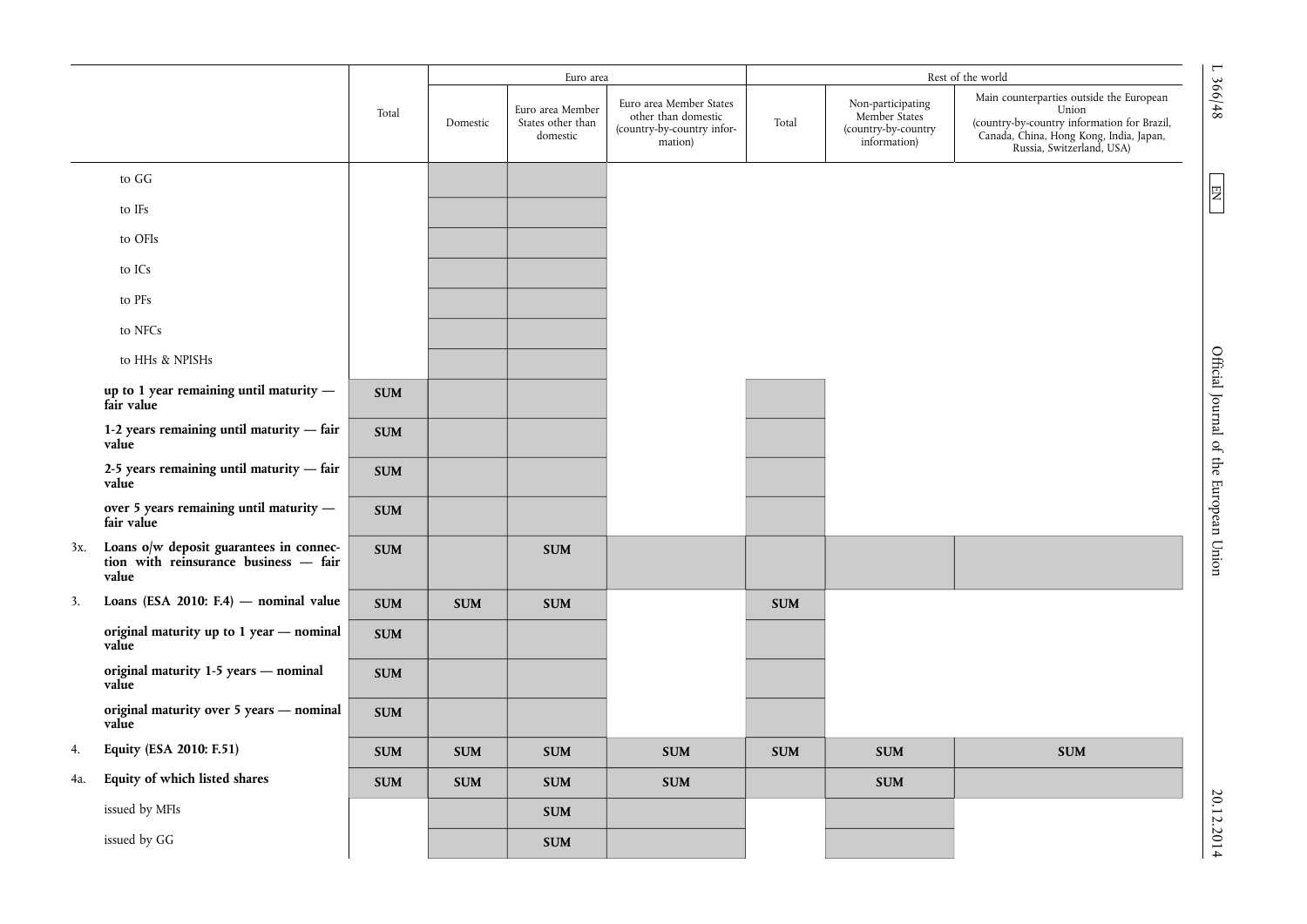|     |                                                               |            |            | Euro area                                         |                                                                                         | Rest of the world |                                                                           |                                                                                                                                                                          |                                        |
|-----|---------------------------------------------------------------|------------|------------|---------------------------------------------------|-----------------------------------------------------------------------------------------|-------------------|---------------------------------------------------------------------------|--------------------------------------------------------------------------------------------------------------------------------------------------------------------------|----------------------------------------|
|     |                                                               | Total      | Domestic   | Euro area Member<br>States other than<br>domestic | Euro area Member States<br>other than domestic<br>(country-by-country infor-<br>mation) | Total             | Non-participating<br>Member States<br>(country-by-country<br>information) | Main counterparties outside the European<br>Union<br>(country-by-country information for Brazil,<br>Canada, China, Hong Kong, India, Japan,<br>Russia, Switzerland, USA) | 20.12.2014                             |
|     | issued by OFIs                                                |            |            | <b>SUM</b>                                        |                                                                                         |                   |                                                                           |                                                                                                                                                                          |                                        |
|     | issued by ICs                                                 |            |            | <b>SUM</b>                                        |                                                                                         |                   |                                                                           |                                                                                                                                                                          | 罔                                      |
|     | issued by PFs                                                 |            |            | <b>SUM</b>                                        |                                                                                         |                   |                                                                           |                                                                                                                                                                          |                                        |
|     | issued by NFCs                                                |            |            | <b>SUM</b>                                        |                                                                                         |                   |                                                                           |                                                                                                                                                                          |                                        |
| 4b. | Equity of which unlisted shares                               | <b>SUM</b> | <b>SUM</b> | <b>SUM</b>                                        | <b>SUM</b>                                                                              |                   | <b>SUM</b>                                                                |                                                                                                                                                                          |                                        |
|     | issued by MFIs                                                |            |            | <b>SUM</b>                                        |                                                                                         |                   |                                                                           |                                                                                                                                                                          |                                        |
|     | issued by GG                                                  |            |            | <b>SUM</b>                                        |                                                                                         |                   |                                                                           |                                                                                                                                                                          |                                        |
|     | issued by OFIs                                                |            |            | <b>SUM</b>                                        |                                                                                         |                   |                                                                           |                                                                                                                                                                          |                                        |
|     | issued by ICs                                                 |            |            | <b>SUM</b>                                        |                                                                                         |                   |                                                                           |                                                                                                                                                                          |                                        |
|     | issued by PFs                                                 |            |            | <b>SUM</b>                                        |                                                                                         |                   |                                                                           |                                                                                                                                                                          |                                        |
|     | issued by NFCs                                                |            |            | <b>SUM</b>                                        |                                                                                         |                   |                                                                           |                                                                                                                                                                          |                                        |
| 4c. | Equity of which other equity                                  | <b>SUM</b> | <b>SUM</b> | <b>SUM</b>                                        | <b>SUM</b>                                                                              |                   | <b>SUM</b>                                                                |                                                                                                                                                                          | Official Journal of the European Union |
|     | issued by MFIs                                                |            |            | <b>SUM</b>                                        |                                                                                         |                   |                                                                           |                                                                                                                                                                          |                                        |
|     | issued by GG                                                  |            |            | <b>SUM</b>                                        |                                                                                         |                   |                                                                           |                                                                                                                                                                          |                                        |
|     | issued by OFIs                                                |            |            | <b>SUM</b>                                        |                                                                                         |                   |                                                                           |                                                                                                                                                                          |                                        |
|     | issued by ICs                                                 |            |            | <b>SUM</b>                                        |                                                                                         |                   |                                                                           |                                                                                                                                                                          |                                        |
|     | issued by PFs                                                 |            |            | <b>SUM</b>                                        |                                                                                         |                   |                                                                           |                                                                                                                                                                          |                                        |
|     | issued by NFCs                                                |            |            | <b>SUM</b>                                        |                                                                                         |                   |                                                                           |                                                                                                                                                                          |                                        |
| 5.  | Investment funds shares/units (ESA<br>2010: F.52)             | <b>SUM</b> | <b>SUM</b> | <b>SUM</b>                                        |                                                                                         | <b>SUM</b>        |                                                                           |                                                                                                                                                                          |                                        |
|     | MMF shares/units<br>5a.                                       | <b>SUM</b> |            |                                                   |                                                                                         |                   |                                                                           |                                                                                                                                                                          |                                        |
|     | Non-MMF shares/units<br>5b.                                   | <b>SUM</b> |            |                                                   |                                                                                         |                   |                                                                           |                                                                                                                                                                          |                                        |
| 6.  | Financial derivatives (ESA 2010: F.7)                         |            |            |                                                   |                                                                                         |                   |                                                                           |                                                                                                                                                                          | $\mathbf{r}$                           |
| 7.  | Non-life insurance technical reserves<br>(ESA 2010: F.61) (1) | <b>SUM</b> |            | <b>SUM</b>                                        |                                                                                         |                   |                                                                           |                                                                                                                                                                          | 366/49                                 |

20.12.2014

20.12.2014 L  $\overline{D}$  EN  $\overline{D}$  B  $\overline{D}$  EV  $\overline{D}$  B  $\overline{D}$  B  $\overline{D}$  B  $\overline{D}$  EV  $\overline{D}$  B  $\overline{D}$  EV  $\overline{D}$  EV  $\overline{D}$  B  $\overline{D}$  B  $\overline{D}$  B  $\overline{D}$  B  $\overline{D}$  B  $\overline{D}$  B  $\overline{D}$  B  $\overline{D}$  B  $\overline{$ Official Journal of the European Union

 $L \frac{366}{49}$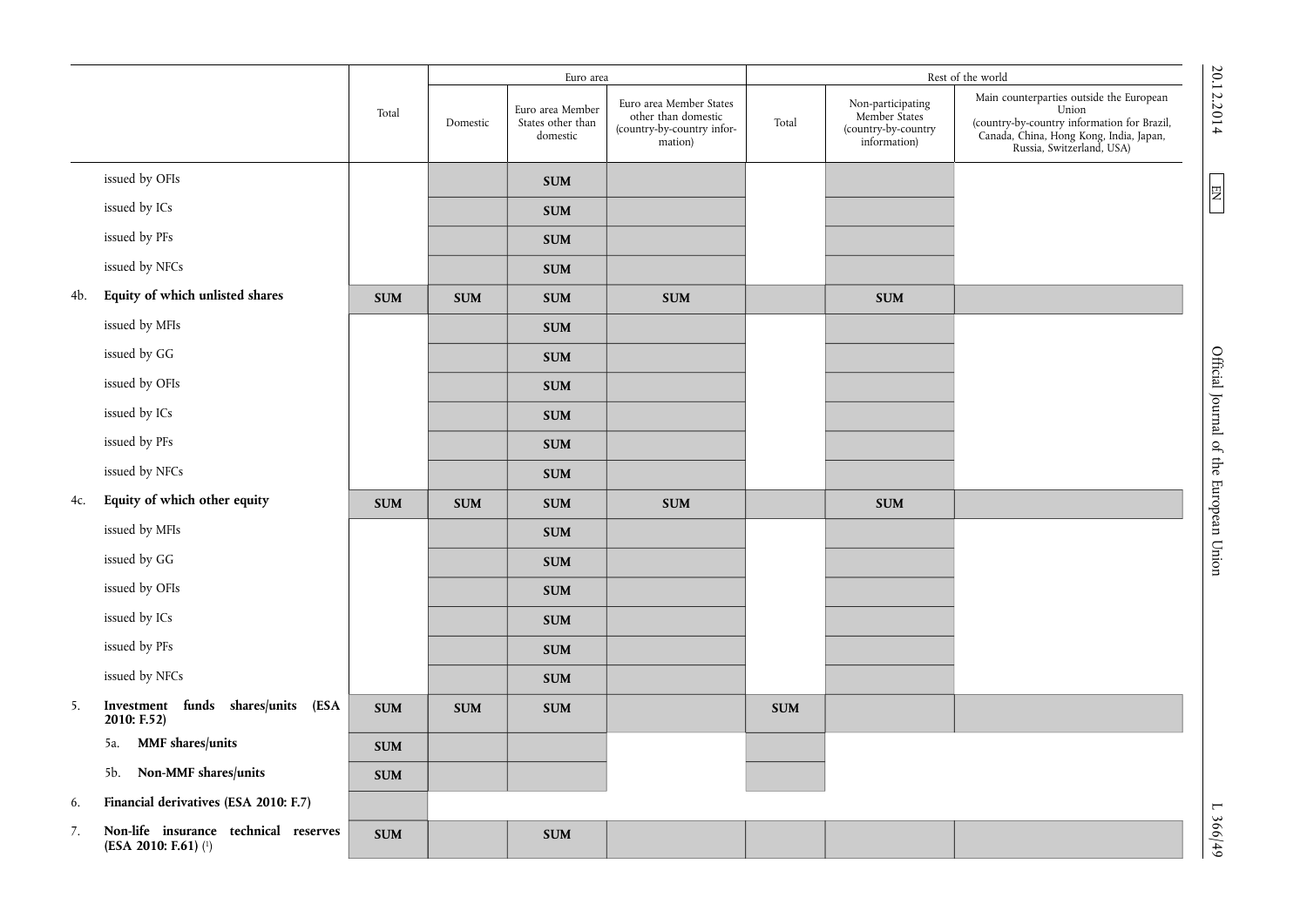|     |                                     |            | Euro area |                                                   |                                                                                         |       | Rest of the world                                                         |                                                                                                                                                                          |  |
|-----|-------------------------------------|------------|-----------|---------------------------------------------------|-----------------------------------------------------------------------------------------|-------|---------------------------------------------------------------------------|--------------------------------------------------------------------------------------------------------------------------------------------------------------------------|--|
|     |                                     | Total      | Domestic  | Euro area Member<br>States other than<br>domestic | Euro area Member States<br>other than domestic<br>(country-by-country infor-<br>mation) | Total | Non-participating<br>Member States<br>(country-by-country<br>information) | Main counterparties outside the European<br>Union<br>(country-by-country information for Brazil,<br>Canada, China, Hong Kong, India, Japan,<br>Russia, Switzerland, USA) |  |
| 8.  | Non-financial assets (ESA 2010: AN) |            |           |                                                   |                                                                                         |       |                                                                           |                                                                                                                                                                          |  |
| 9.  | <b>Remaining assets</b>             |            |           |                                                   |                                                                                         |       |                                                                           |                                                                                                                                                                          |  |
| 10. | <b>Total assets</b>                 | <b>SUM</b> |           |                                                   |                                                                                         |       |                                                                           |                                                                                                                                                                          |  |

**SUM Cells** which can be derived from more detailed breakdowns

Abbreviations used in this table: o/w = of which, MFI = monetary financial institution, GG = general government, IF = investment fund, OFI = other financial intermediary, IC = insurance corporation, PF = pension fund, NFC = non-financial corporation, HH = household, NPISH = non-profit institution serving households, MMF = money market fund

( 1) If the reporting agent is not in a position to directly identify the residence of the counterparty, it may derive approximations or, alternatively, report other information requested by the relevant NCB so that the relevant NCB can derive approximations (as provided for by Part 2 of Annex I to this Regulation).

# *Table 1b*

## **Quarterly stocks** ( 1)

|      |                                                                           |            |          | Euro area                                         |                                                                                         | Rest of the world |                                                                           |                                                                                                                                                                          |  |
|------|---------------------------------------------------------------------------|------------|----------|---------------------------------------------------|-----------------------------------------------------------------------------------------|-------------------|---------------------------------------------------------------------------|--------------------------------------------------------------------------------------------------------------------------------------------------------------------------|--|
|      |                                                                           | Total      | Domestic | Euro area Member<br>States other than<br>domestic | Euro area Member States<br>other than domestic<br>(country-by-country infor-<br>mation) | Total             | Non-participating<br>Member States<br>(country-by-country<br>information) | Main counterparties outside the European<br>Union<br>(country-by-country information for Brazil,<br>Canada, China, Hong Kong, India, Japan,<br>Russia, Switzerland, USA) |  |
|      | <b>LIABILITIES (F)</b>                                                    |            |          |                                                   |                                                                                         |                   |                                                                           |                                                                                                                                                                          |  |
| 1.   | Debt securities issued (ESA 2010: F.3)                                    |            |          |                                                   |                                                                                         |                   |                                                                           |                                                                                                                                                                          |  |
| 2.   | Loans (ESA 2010: F.4)                                                     |            |          |                                                   |                                                                                         |                   |                                                                           |                                                                                                                                                                          |  |
|      | issued by monetary financial institutions<br>(MFIs) $(2)$                 | <b>SUM</b> |          |                                                   |                                                                                         |                   |                                                                           |                                                                                                                                                                          |  |
|      | issued by non-MFIs $(2)$                                                  | <b>SUM</b> |          |                                                   |                                                                                         |                   |                                                                           |                                                                                                                                                                          |  |
| 2.x. | Loans o/w deposit guarantees in connec-<br>tion with reinsurance business |            |          |                                                   |                                                                                         |                   |                                                                           |                                                                                                                                                                          |  |
| 3.   | Equity (ESA 2010: F.51)                                                   | <b>SUM</b> |          |                                                   |                                                                                         |                   |                                                                           |                                                                                                                                                                          |  |

 $20.20121$  L  $\text{N}$  D  $\text{N}$  D  $\text{N}$  D  $\text{N}$  D  $\text{N}$  D  $\text{N}$  D  $\text{N}$  D  $\text{N}$  D  $\text{N}$  D  $\text{N}$  D  $\text{N}$  D  $\text{N}$  D  $\text{N}$  D  $\text{N}$  D  $\text{N}$  D  $\text{N}$  D  $\text{N}$  D  $\text{N}$  D  $\text{N}$  D  $\text{N}$  D  $\text{N}$ Official Journal of the European Union

L 366/50

 $\boxed{\phantom{1}}$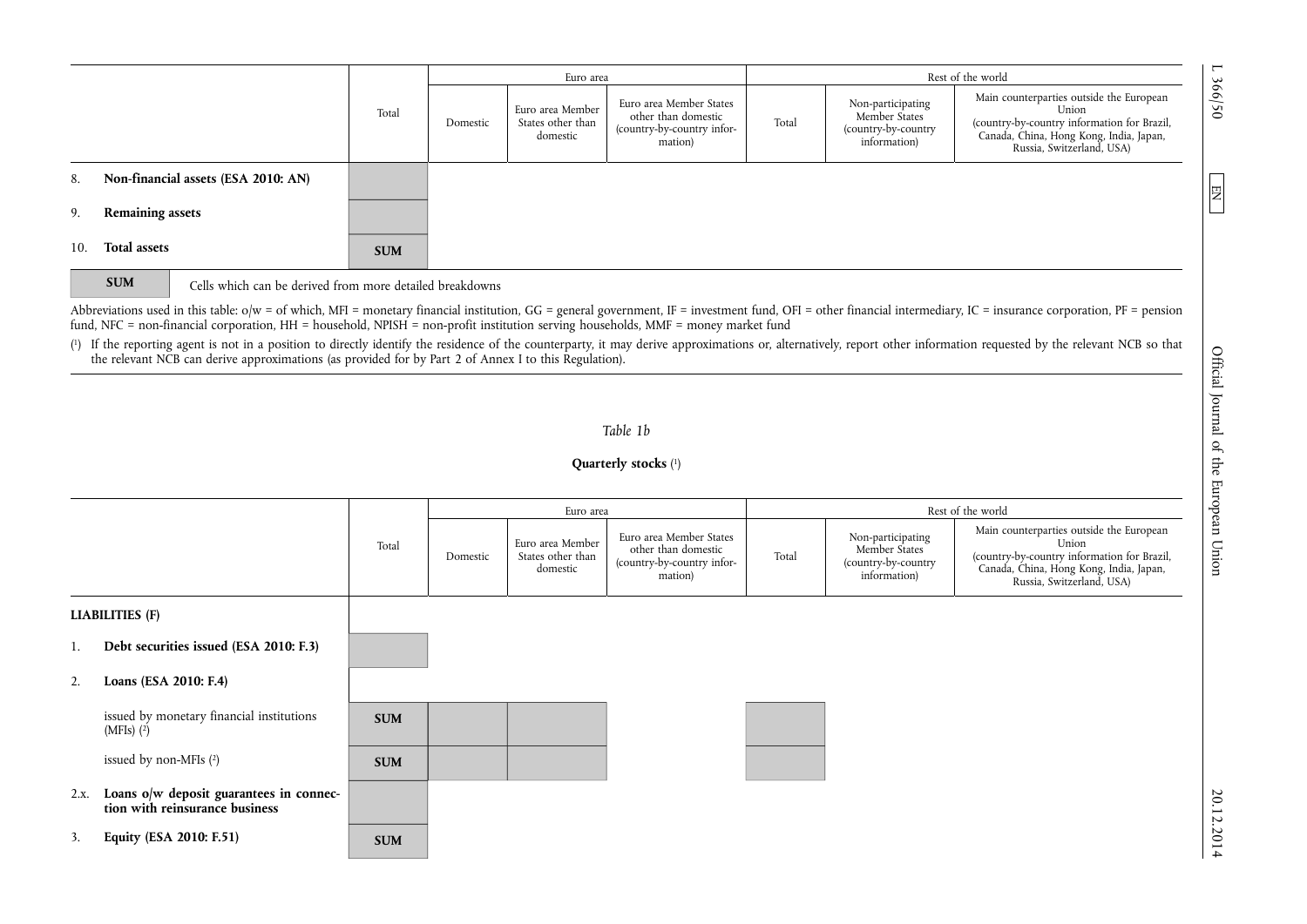|                |                                                               |            |          | Euro area                                         |                                                                                         | Rest of the world |                                                                           |                                                                                                                                                                          |                                        |
|----------------|---------------------------------------------------------------|------------|----------|---------------------------------------------------|-----------------------------------------------------------------------------------------|-------------------|---------------------------------------------------------------------------|--------------------------------------------------------------------------------------------------------------------------------------------------------------------------|----------------------------------------|
|                |                                                               | Total      | Domestic | Euro area Member<br>States other than<br>domestic | Euro area Member States<br>other than domestic<br>(country-by-country infor-<br>mation) | Total             | Non-participating<br>Member States<br>(country-by-country<br>information) | Main counterparties outside the European<br>Union<br>(country-by-country information for Brazil,<br>Canada, China, Hong Kong, India, Japan,<br>Russia, Switzerland, USA) | 20.12.2014                             |
| 3a.            | Equity o/w listed shares                                      |            |          |                                                   |                                                                                         |                   |                                                                           |                                                                                                                                                                          |                                        |
| 3b.            | Equity o/w unlisted shares                                    |            |          |                                                   |                                                                                         |                   |                                                                           |                                                                                                                                                                          | 团                                      |
| 3c.            | Equity o/w other equity                                       |            |          |                                                   |                                                                                         |                   |                                                                           |                                                                                                                                                                          |                                        |
| $\overline{4}$ | Insurance technical reserves (ESA 2010:<br><b>F.6</b> ) $(3)$ | <b>SUM</b> |          |                                                   |                                                                                         |                   |                                                                           |                                                                                                                                                                          |                                        |
| 4.1            | Life insurance technical reserves                             | <b>SUM</b> |          | <b>SUM</b>                                        |                                                                                         |                   |                                                                           |                                                                                                                                                                          |                                        |
|                | o/w unit-linked                                               |            |          |                                                   |                                                                                         |                   |                                                                           |                                                                                                                                                                          |                                        |
|                | o/w non-unit linked                                           |            |          |                                                   |                                                                                         |                   |                                                                           |                                                                                                                                                                          |                                        |
|                | o/w Pension entitlements                                      | <b>SUM</b> |          |                                                   |                                                                                         |                   |                                                                           |                                                                                                                                                                          |                                        |
|                | o/w defined contribution schemes                              |            |          |                                                   |                                                                                         |                   |                                                                           |                                                                                                                                                                          |                                        |
|                | o/w defined benefit schemes                                   |            |          |                                                   |                                                                                         |                   |                                                                           |                                                                                                                                                                          |                                        |
|                | o/w hybrid schemes                                            |            |          |                                                   |                                                                                         |                   |                                                                           |                                                                                                                                                                          |                                        |
| 4.2            | Non-life insurance technical reserves                         | <b>SUM</b> |          | <b>SUM</b>                                        |                                                                                         |                   |                                                                           |                                                                                                                                                                          | Official Journal of the European Union |
|                | by line of business                                           |            |          |                                                   |                                                                                         |                   |                                                                           |                                                                                                                                                                          |                                        |
|                | Medical expense insurance                                     |            | Annual   |                                                   | Annual                                                                                  |                   | Annual                                                                    | Annual                                                                                                                                                                   |                                        |
|                | Income protection insurance                                   |            | Annual   |                                                   | Annual                                                                                  |                   | Annual                                                                    | Annual                                                                                                                                                                   |                                        |
|                | Workers' compensation insurance                               |            | Annual   |                                                   | Annual                                                                                  |                   | Annual                                                                    | Annual                                                                                                                                                                   |                                        |
|                | Motor vehicle liability insurance                             |            | Annual   |                                                   | Annual                                                                                  |                   | Annual                                                                    | Annual                                                                                                                                                                   |                                        |
|                | Other motor insurance                                         |            | Annual   |                                                   | Annual                                                                                  |                   | Annual                                                                    | Annual                                                                                                                                                                   |                                        |
|                | Marine, aviation and transport insurance                      |            | Annual   |                                                   | Annual                                                                                  |                   | Annual                                                                    | Annual                                                                                                                                                                   |                                        |
|                | Fire and other damage to property insurance                   |            | Annual   |                                                   | Annual                                                                                  |                   | Annual                                                                    | Annual                                                                                                                                                                   |                                        |
|                | General liability insurance                                   |            | Annual   |                                                   | Annual                                                                                  |                   | Annual                                                                    | Annual                                                                                                                                                                   | L 366/51                               |

L 366/51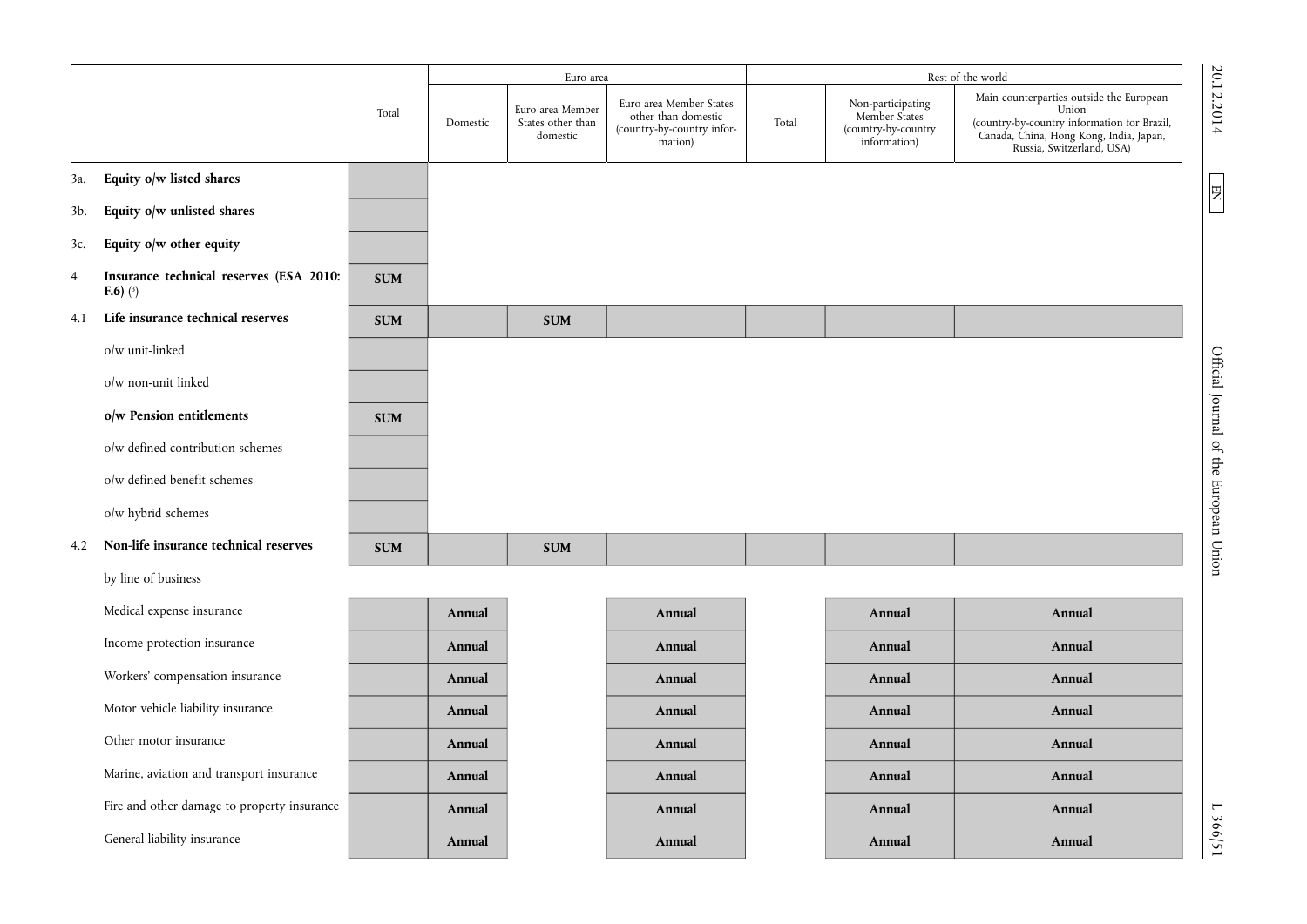|   |                                       |       | Euro area |                                                   |                                                                                         |       | Rest of the world                                                         |                                                                                                                                                                          |  |
|---|---------------------------------------|-------|-----------|---------------------------------------------------|-----------------------------------------------------------------------------------------|-------|---------------------------------------------------------------------------|--------------------------------------------------------------------------------------------------------------------------------------------------------------------------|--|
|   |                                       | Total | Domestic  | Euro area Member<br>States other than<br>domestic | Euro area Member States<br>other than domestic<br>(country-by-country infor-<br>mation) | Total | Non-participating<br>Member States<br>(country-by-country<br>information) | Main counterparties outside the European<br>Union<br>(country-by-country information for Brazil,<br>Canada, China, Hong Kong, India, Japan,<br>Russia, Switzerland, USA) |  |
|   | Credit and suretyship insurance       |       | Annual    |                                                   | Annual                                                                                  |       | Annual                                                                    | Annual                                                                                                                                                                   |  |
|   | Legal expenses insurance              |       | Annual    |                                                   | Annual                                                                                  |       | Annual                                                                    | Annual                                                                                                                                                                   |  |
|   | Assistance                            |       | Annual    |                                                   | Annual                                                                                  |       | Annual                                                                    | Annual                                                                                                                                                                   |  |
|   | Miscellaneous financial loss          |       | Annual    |                                                   | Annual                                                                                  |       | Annual                                                                    | Annual                                                                                                                                                                   |  |
|   | Reinsurance                           |       | Annual    |                                                   | Annual                                                                                  |       | Annual                                                                    | Annual                                                                                                                                                                   |  |
| 5 | Financial derivatives (ESA 2010: F.7) |       |           |                                                   |                                                                                         |       |                                                                           |                                                                                                                                                                          |  |
| 6 | <b>Remaining liabilities</b>          |       |           |                                                   |                                                                                         |       |                                                                           |                                                                                                                                                                          |  |

**Abbreviation used in this table: o/w = of which.** 

( 1) Unless annual frequency indicated.

( 2) In the case of non-euro area Member States, 'MFIs' and 'non-MFIs' refer to 'banks' and 'non-banks'.

( 3) If the reporting agent is not in a position to directly identify the information, it may derive approximations or, alternatively, report other information requested by the relevant NCB so that the relevant NCB can derive approximations (as provided for by Part 2 of Annex I to this Regulation).

L 366/52

 $\boxed{\phantom{1}}$ 

20.12.2014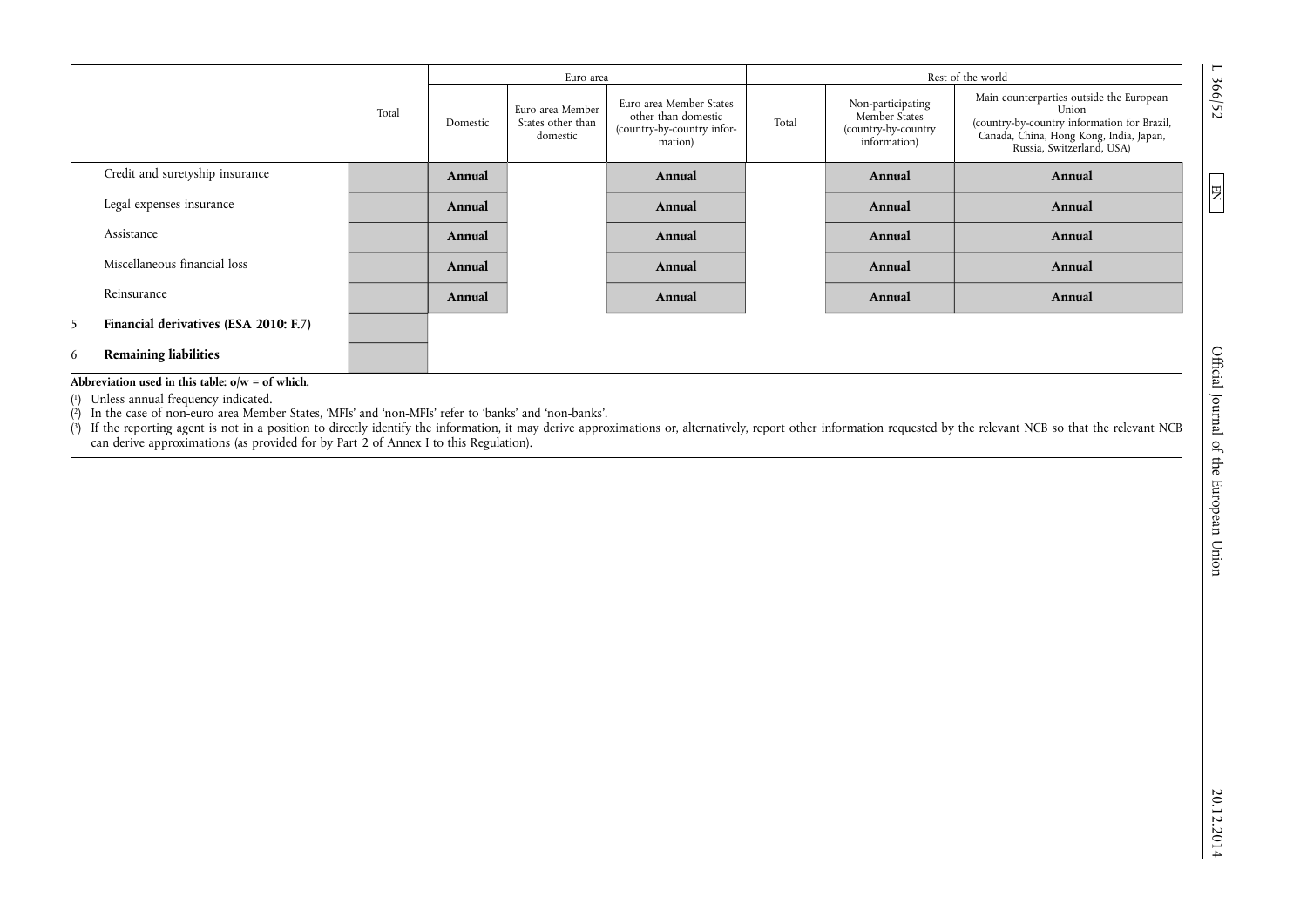#### *Table 2*

## **Required security-by-security data**

Data for the fields in Table 2.1 and Table 2.2 must be reported for each security classified under the instrument categories 'debt securities', 'equity' and 'investment fund shares/units' (as defined in Table A of Part 1 of Annex II). While Table 2.1 refers to securities that have been assigned an ISIN code, Table 2.2 refers to securities without an ISIN code.

## *Table 2.1*

## **Holdings of securities with an ISIN code**

Data for each field must be reported for each security in accordance with the following rules:

- 1. Data for field 1 must be reported.
- 2. If the relevant NCB does not directly collect security-by-security data on financial transactions, data for two out of the three fields 2, 3 and 4 must be reported (i.e. fields 2 and 3; fields 2 and 4; or fields 3 and 4). If data are collected for field 3, data must also be collected for field 3b.
- 3. If the relevant NCB directly collects security-by-security data on financial transactions, data for the following fields must also be reported:
	- (a) field 5; or fields 6 and 7; and
	- (b) field 4; or fields 2 and 3.
- 4. The relevant NCB may also require reporting agents to report data for fields 8, 9, 10 and 11.

| Field          | Title                                        |
|----------------|----------------------------------------------|
| $\mathbf{1}$   | ISIN code                                    |
| $\overline{2}$ | Number of units or aggregated nominal amount |
| 3              | Price                                        |
| 3 <sub>b</sub> | Quotation basis                              |
| $\overline{4}$ | Total amount at market value                 |
| 5              | Financial transactions                       |
| 6              | Securities purchased                         |
| 7              | Securities sold                              |
| 8              | Currency in which the security is recorded   |
| 9              | Other changes in volume at nominal value     |
| 10             | Other changes in volume at market value      |
| 11             | Portfolio investment or direct investment    |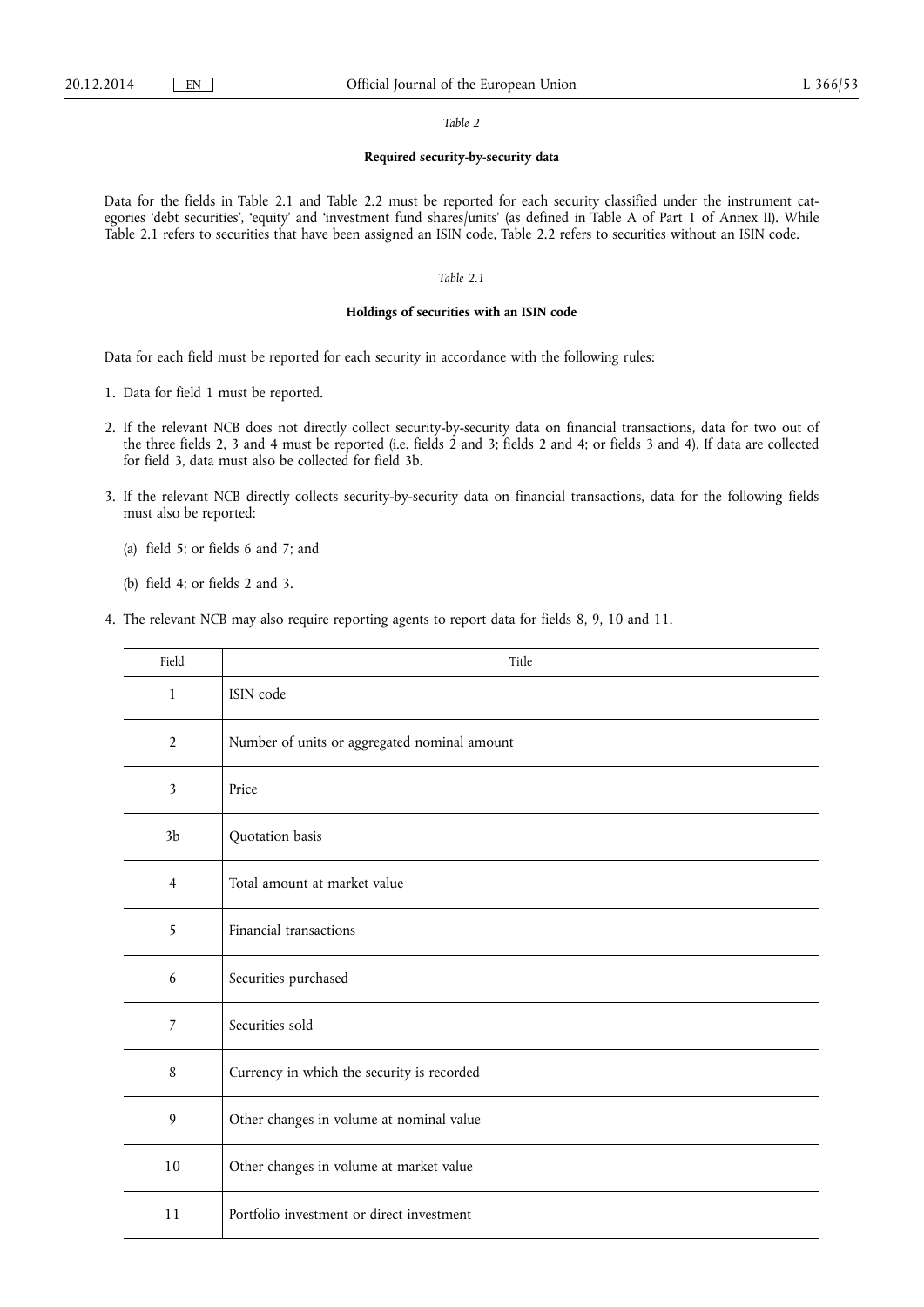## *Table 2.2*

#### **Holdings of securities without an ISIN code**

Data for each field must be reported either: (a) for each security; or (b) by aggregating any number of securities as a single item.

In the case of (a) the following rules apply:

- 1. Data for fields 1, 12, 13, 14 and 15 must be reported.
- 2. If the relevant NCB does not directly collect security-by-security data on financial transactions, data for two out of the three fields 2, 3 and 4 must be reported (i.e. fields 2 and 3; fields 2 and 4; or fields 3 and 4). If data are collected for field 3, data must also be collected for field 3b.
- 3. If the relevant NCB directly collects security-by-security information on financial transactions, data for the following fields must also be reported:
	- (a) field 5; or fields 6 and 7; and
	- (b) field 4; or fields 2 and 3.
- 4. The relevant NCB may also require reporting agents to report data for fields 3b, 8, 9, 10 and 11.

In the case of (b) the following rules apply:

- 1. Data for fields 4, 12, 13, 14, 15 must be reported.
- 2. Data for either field 5 or both fields 10 and 16 must be reported.
- 3. The relevant NCB may also require reporting agents to report data for fields 8, 9 and 11.

| Field          | Title                                       |
|----------------|---------------------------------------------|
| $\mathbf{1}$   | Security identifier code                    |
| 2              | Number of units or aggregated nominal value |
| 3              | Price                                       |
| 3 <sub>b</sub> | Quotation basis                             |
| $\overline{4}$ | Total amount at market value                |
| 5              | Financial transactions                      |
| 6              | Securities purchased                        |
| 7              | Securities sold                             |
| 8              | Currency in which the security is recorded  |
| 9              | Other changes in volume at nominal value    |
| $10\,$         | Other changes in volume at market value     |
| 11             | Portfolio investment or direct investment   |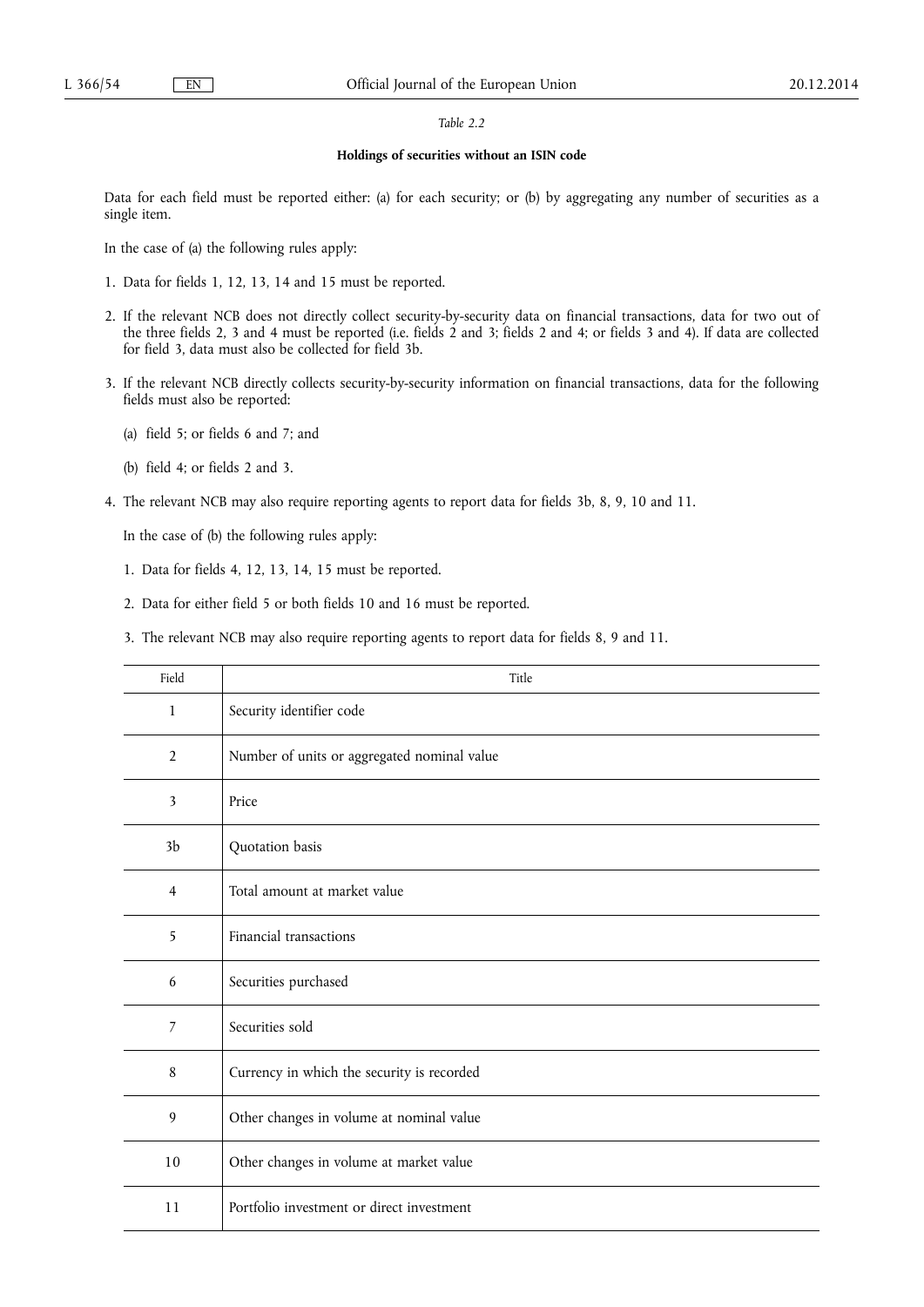| Field | Title                                                                                                                                                                                                                                                                                                                                                                                                                                                                                                                                                                                                                                                                                                                                                                                                                                 |
|-------|---------------------------------------------------------------------------------------------------------------------------------------------------------------------------------------------------------------------------------------------------------------------------------------------------------------------------------------------------------------------------------------------------------------------------------------------------------------------------------------------------------------------------------------------------------------------------------------------------------------------------------------------------------------------------------------------------------------------------------------------------------------------------------------------------------------------------------------|
| 12    | Instrument (with financial transaction classification):<br>- debt securities (F.3)<br>$-$ equity (F.51)<br>$-$ o/w listed shares (F.511)<br>$-$ o/w unlisted shares (F.512)<br>— o/w other equity (F.519)<br>- investment funds shares or units (F.52)                                                                                                                                                                                                                                                                                                                                                                                                                                                                                                                                                                                |
| 13    | Issue date and maturity date for debt securities. Alternatively, breakdown by maturity brackets as<br>follows: original maturity up to one year, one to two years, over two years and remaining maturity<br>up to one year, one to two years, two to five years, over five years.                                                                                                                                                                                                                                                                                                                                                                                                                                                                                                                                                     |
| 14    | Sector or subsector of the issuer:<br>$-$ central bank (S.121)<br>— deposit-taking corporations except the central bank (S.122)<br>- money market funds (S.123)<br>- investment funds except money market funds (S.124)<br>- other financial intermediaries, except insurance corporations and pension funds (excluding<br>financial vehicle corporations engaged in securitisation transactions) + financial auxili-<br>aries + captive financial institutions and money lenders (S.125 excluding FVCs + S.126 + S.127)<br>- financial vehicle corporations engaged in securitisation transactions (a subdivision of S.125)<br>$-$ ICs (S.128)<br>$-$ pension funds (S.129)<br>- non-financial corporations (S.11)<br>- general government (S.13)<br>— households and non-profit institutions serving households $(S.14 + S.15)$ (1) |
| 15    | Issuer country                                                                                                                                                                                                                                                                                                                                                                                                                                                                                                                                                                                                                                                                                                                                                                                                                        |
| 16    | Revaluation adjustments                                                                                                                                                                                                                                                                                                                                                                                                                                                                                                                                                                                                                                                                                                                                                                                                               |

( 1) The relevant NCB may require reporting agents to separately identify the subsectors 'households' (S.14) and 'non-profit institutions serving households'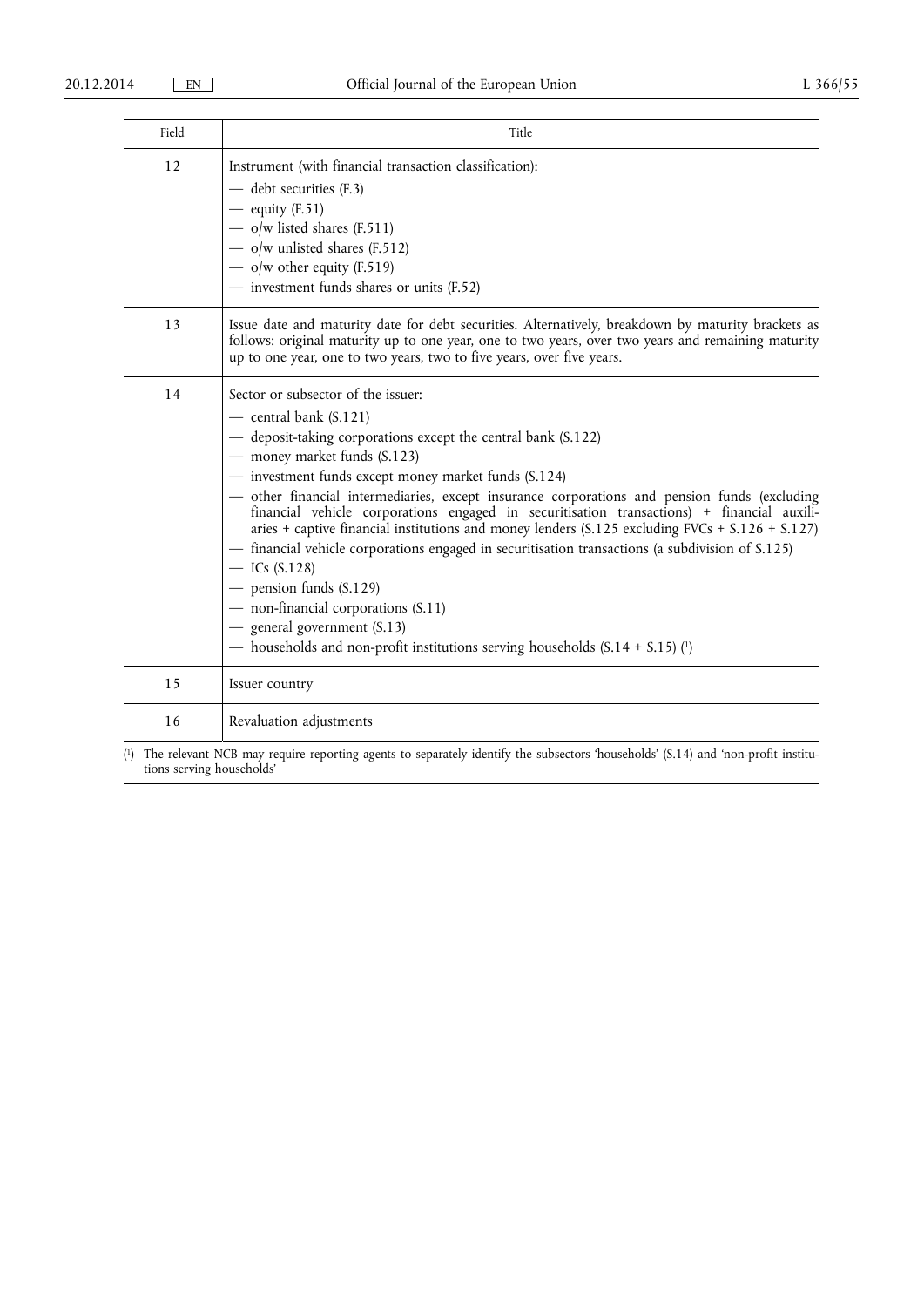L 366/56

 $EM$ 

20.12.2014

# *Table 3a*

**Quarterly revaluation adjustments or financial transactions** 

|     |                                                                          |       |                | Euro area                                         |                                                                                         |                | Rest of the world                                                         |                                                                                                                                                                             |
|-----|--------------------------------------------------------------------------|-------|----------------|---------------------------------------------------|-----------------------------------------------------------------------------------------|----------------|---------------------------------------------------------------------------|-----------------------------------------------------------------------------------------------------------------------------------------------------------------------------|
|     |                                                                          | Total | Domestic       | Euro area Member<br>States other than<br>domestic | Euro area Member States<br>other than domestic<br>(country-by-country infor-<br>mation) | Total          | Non-participating<br>Member States<br>(country-by-country<br>information) | Main counterparties outside the<br>European Union<br>(country-by-country information for<br>Brazil, Canada, China, Hong Kong,<br>India, Japan, Russia, Switzerland,<br>USA) |
|     | ASSETS (F)                                                               |       |                |                                                   |                                                                                         |                |                                                                           |                                                                                                                                                                             |
| 1.  | Currency and deposits (ESA 2010:<br>F.21 + F.22 + F.29) $-$ fair value   |       |                |                                                   |                                                                                         |                |                                                                           |                                                                                                                                                                             |
|     | up to 1 year (remaining until maturity)                                  |       |                |                                                   |                                                                                         |                |                                                                           |                                                                                                                                                                             |
|     | over 1 year (remaining until maturity)                                   |       |                |                                                   |                                                                                         |                |                                                                           |                                                                                                                                                                             |
| 1x. | Currency and deposits o/w transferable<br>deposits (F.22)                |       |                |                                                   |                                                                                         |                |                                                                           |                                                                                                                                                                             |
| 1.  | Currency and deposits (ESA 2010:<br>$F.21 + F.22 + F.29$ – nominal value |       |                |                                                   |                                                                                         |                |                                                                           |                                                                                                                                                                             |
| 2.  | Debt securities (ESA 2010: F.3)                                          |       |                |                                                   |                                                                                         |                |                                                                           |                                                                                                                                                                             |
|     | issued by MFIs                                                           |       |                |                                                   | <b>MINIMUM</b>                                                                          |                | <b>MINIMUM</b>                                                            |                                                                                                                                                                             |
|     | issued by GG                                                             |       |                |                                                   | <b>MINIMUM</b>                                                                          |                | <b>MINIMUM</b>                                                            |                                                                                                                                                                             |
|     | issued by OFIs                                                           |       |                |                                                   | <b>MINIMUM</b>                                                                          |                | <b>MINIMUM</b>                                                            |                                                                                                                                                                             |
|     | issued by ICs                                                            |       |                |                                                   | <b>MINIMUM</b>                                                                          |                | <b>MINIMUM</b>                                                            |                                                                                                                                                                             |
|     | issued by PFs                                                            |       |                |                                                   | <b>MINIMUM</b>                                                                          |                | <b>MINIMUM</b>                                                            |                                                                                                                                                                             |
|     | issued by NFCs                                                           |       |                |                                                   | <b>MINIMUM</b>                                                                          |                | <b>MINIMUM</b>                                                            |                                                                                                                                                                             |
|     | issued by HHs & NPISHs                                                   |       |                |                                                   | <b>MINIMUM</b>                                                                          |                | <b>MINIMUM</b>                                                            |                                                                                                                                                                             |
|     | up to 1 year (original maturity)                                         |       |                |                                                   |                                                                                         | <b>MINIMUM</b> |                                                                           |                                                                                                                                                                             |
|     | issued by MFIs                                                           |       | <b>MINIMUM</b> | <b>MINIMUM</b>                                    |                                                                                         |                |                                                                           |                                                                                                                                                                             |
|     | issued by GG                                                             |       | <b>MINIMUM</b> | <b>MINIMUM</b>                                    |                                                                                         |                |                                                                           |                                                                                                                                                                             |
|     | issued by OFIs                                                           |       | <b>MINIMUM</b> | <b>MINIMUM</b>                                    |                                                                                         |                |                                                                           |                                                                                                                                                                             |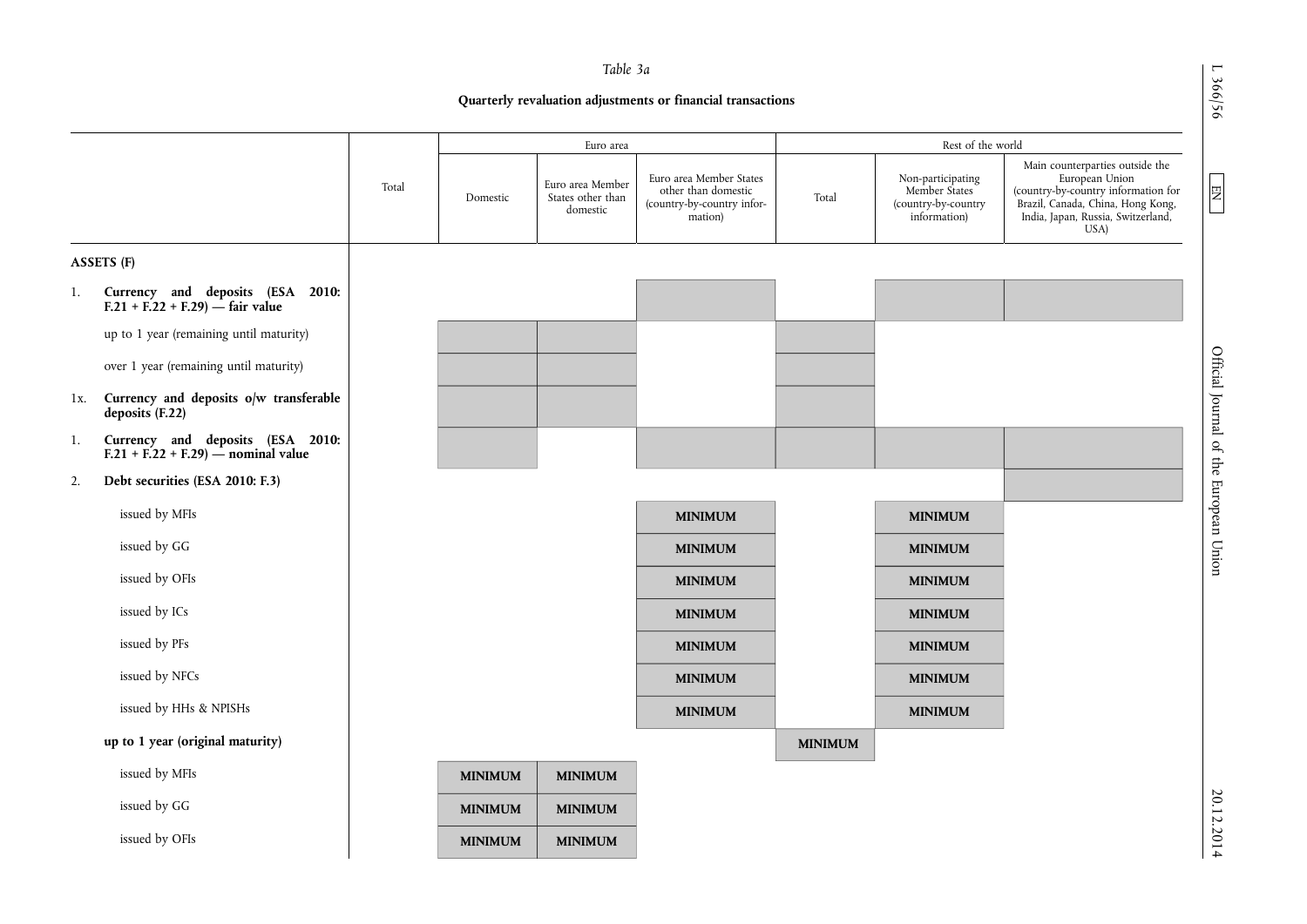|                                         |       |                | Euro area                                         |                                                                                         |                | Rest of the world                                                         |                                                                                                                                                                             |                                          |
|-----------------------------------------|-------|----------------|---------------------------------------------------|-----------------------------------------------------------------------------------------|----------------|---------------------------------------------------------------------------|-----------------------------------------------------------------------------------------------------------------------------------------------------------------------------|------------------------------------------|
|                                         | Total | Domestic       | Euro area Member<br>States other than<br>domestic | Euro area Member States<br>other than domestic<br>(country-by-country infor-<br>mation) | Total          | Non-participating<br>Member States<br>(country-by-country<br>information) | Main counterparties outside the<br>European Union<br>(country-by-country information for<br>Brazil, Canada, China, Hong Kong,<br>India, Japan, Russia, Switzerland,<br>USA) | 20.12.2014                               |
| issued by ICs                           |       | <b>MINIMUM</b> | <b>MINIMUM</b>                                    |                                                                                         |                |                                                                           |                                                                                                                                                                             | $\begin{array}{c} \n\hline\n\end{array}$ |
| issued by PFs                           |       | <b>MINIMUM</b> | <b>MINIMUM</b>                                    |                                                                                         |                |                                                                           |                                                                                                                                                                             |                                          |
| issued by NFCs                          |       | <b>MINIMUM</b> | <b>MINIMUM</b>                                    |                                                                                         |                |                                                                           |                                                                                                                                                                             |                                          |
| issued by HHs & NPISHs                  |       | <b>MINIMUM</b> | <b>MINIMUM</b>                                    |                                                                                         |                |                                                                           |                                                                                                                                                                             |                                          |
| 1-2 years (original maturity)           |       |                |                                                   |                                                                                         | <b>MINIMUM</b> |                                                                           |                                                                                                                                                                             |                                          |
| issued by MFIs                          |       | <b>MINIMUM</b> | <b>MINIMUM</b>                                    |                                                                                         |                |                                                                           |                                                                                                                                                                             |                                          |
| issued by GG                            |       | <b>MINIMUM</b> | <b>MINIMUM</b>                                    |                                                                                         |                |                                                                           |                                                                                                                                                                             |                                          |
| issued by OFIs                          |       | <b>MINIMUM</b> | <b>MINIMUM</b>                                    |                                                                                         |                |                                                                           |                                                                                                                                                                             |                                          |
| issued by ICs                           |       | <b>MINIMUM</b> | <b>MINIMUM</b>                                    |                                                                                         |                |                                                                           |                                                                                                                                                                             |                                          |
| issued by PFs                           |       | <b>MINIMUM</b> | <b>MINIMUM</b>                                    |                                                                                         |                |                                                                           |                                                                                                                                                                             |                                          |
| issued by NFCs                          |       | <b>MINIMUM</b> | <b>MINIMUM</b>                                    |                                                                                         |                |                                                                           |                                                                                                                                                                             |                                          |
| issued by HHs & NPISHs                  |       | <b>MINIMUM</b> | <b>MINIMUM</b>                                    |                                                                                         |                |                                                                           |                                                                                                                                                                             | Official Journal of the European Union   |
| over 2 years (original maturity)        |       |                |                                                   |                                                                                         | <b>MINIMUM</b> |                                                                           |                                                                                                                                                                             |                                          |
| issued by MFIs                          |       | <b>MINIMUM</b> | <b>MINIMUM</b>                                    |                                                                                         |                |                                                                           |                                                                                                                                                                             |                                          |
| issued by GG                            |       | <b>MINIMUM</b> | <b>MINIMUM</b>                                    |                                                                                         |                |                                                                           |                                                                                                                                                                             |                                          |
| issued by OFIs                          |       | <b>MINIMUM</b> | <b>MINIMUM</b>                                    |                                                                                         |                |                                                                           |                                                                                                                                                                             |                                          |
| issued by ICs                           |       | <b>MINIMUM</b> | <b>MINIMUM</b>                                    |                                                                                         |                |                                                                           |                                                                                                                                                                             |                                          |
| issued by PFs                           |       | <b>MINIMUM</b> | <b>MINIMUM</b>                                    |                                                                                         |                |                                                                           |                                                                                                                                                                             |                                          |
| issued by NFCs                          |       | <b>MINIMUM</b> | <b>MINIMUM</b>                                    |                                                                                         |                |                                                                           |                                                                                                                                                                             |                                          |
| issued by HHs & NPISHs                  |       | <b>MINIMUM</b> | <b>MINIMUM</b>                                    |                                                                                         |                |                                                                           |                                                                                                                                                                             |                                          |
| up to 1 year (remaining until maturity) |       |                |                                                   |                                                                                         | <b>MINIMUM</b> |                                                                           |                                                                                                                                                                             |                                          |
| issued by MFIs                          |       | <b>MINIMUM</b> | <b>MINIMUM</b>                                    |                                                                                         |                |                                                                           |                                                                                                                                                                             | L 366/57                                 |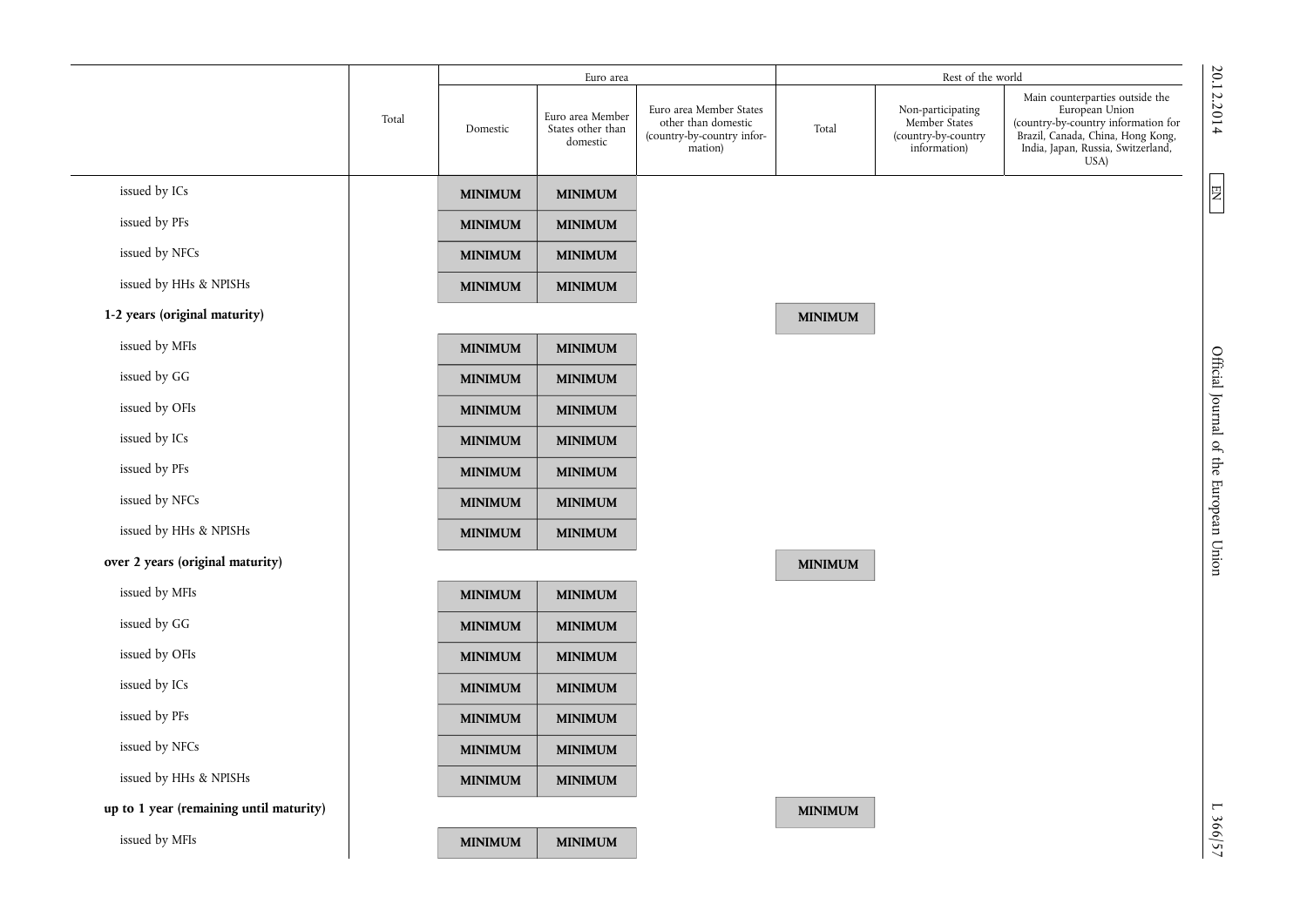|                                      |       |                | Euro area                                         |                                                                                         |                | Rest of the world                                                         |                                                                                                                                                                             |
|--------------------------------------|-------|----------------|---------------------------------------------------|-----------------------------------------------------------------------------------------|----------------|---------------------------------------------------------------------------|-----------------------------------------------------------------------------------------------------------------------------------------------------------------------------|
|                                      | Total | Domestic       | Euro area Member<br>States other than<br>domestic | Euro area Member States<br>other than domestic<br>(country-by-country infor-<br>mation) | Total          | Non-participating<br>Member States<br>(country-by-country<br>information) | Main counterparties outside the<br>European Union<br>(country-by-country information for<br>Brazil, Canada, China, Hong Kong,<br>India, Japan, Russia, Switzerland,<br>USA) |
| issued by GG                         |       | <b>MINIMUM</b> | <b>MINIMUM</b>                                    |                                                                                         |                |                                                                           |                                                                                                                                                                             |
| issued by OFIs                       |       | <b>MINIMUM</b> | <b>MINIMUM</b>                                    |                                                                                         |                |                                                                           |                                                                                                                                                                             |
| issued by ICs                        |       | <b>MINIMUM</b> | <b>MINIMUM</b>                                    |                                                                                         |                |                                                                           |                                                                                                                                                                             |
| issued by PFs                        |       | <b>MINIMUM</b> | <b>MINIMUM</b>                                    |                                                                                         |                |                                                                           |                                                                                                                                                                             |
| issued by NFCs                       |       | <b>MINIMUM</b> | <b>MINIMUM</b>                                    |                                                                                         |                |                                                                           |                                                                                                                                                                             |
| issued by HHs & NPISHs               |       | <b>MINIMUM</b> | <b>MINIMUM</b>                                    |                                                                                         |                |                                                                           |                                                                                                                                                                             |
| 1-2 years (remaining until maturity) |       |                |                                                   |                                                                                         | <b>MINIMUM</b> |                                                                           |                                                                                                                                                                             |
| issued by MFIs                       |       | <b>MINIMUM</b> | <b>MINIMUM</b>                                    |                                                                                         |                |                                                                           |                                                                                                                                                                             |
| issued by GG                         |       | <b>MINIMUM</b> | <b>MINIMUM</b>                                    |                                                                                         |                |                                                                           |                                                                                                                                                                             |
| issued by OFIs                       |       | <b>MINIMUM</b> | <b>MINIMUM</b>                                    |                                                                                         |                |                                                                           |                                                                                                                                                                             |
| issued by ICs                        |       | <b>MINIMUM</b> | <b>MINIMUM</b>                                    |                                                                                         |                |                                                                           |                                                                                                                                                                             |
| issued by PFs                        |       | <b>MINIMUM</b> | <b>MINIMUM</b>                                    |                                                                                         |                |                                                                           |                                                                                                                                                                             |
| issued by NFCs                       |       | <b>MINIMUM</b> | <b>MINIMUM</b>                                    |                                                                                         |                |                                                                           |                                                                                                                                                                             |
| issued by HHs & NPISHs               |       | <b>MINIMUM</b> | <b>MINIMUM</b>                                    |                                                                                         |                |                                                                           |                                                                                                                                                                             |
| 2-5 years (remaining until maturity) |       |                |                                                   |                                                                                         | <b>MINIMUM</b> |                                                                           |                                                                                                                                                                             |
| issued by MFIs                       |       | <b>MINIMUM</b> | <b>MINIMUM</b>                                    |                                                                                         |                |                                                                           |                                                                                                                                                                             |
| issued by GG                         |       | <b>MINIMUM</b> | <b>MINIMUM</b>                                    |                                                                                         |                |                                                                           |                                                                                                                                                                             |
| issued by OFIs                       |       | <b>MINIMUM</b> | <b>MINIMUM</b>                                    |                                                                                         |                |                                                                           |                                                                                                                                                                             |
| issued by ICs                        |       | <b>MINIMUM</b> | <b>MINIMUM</b>                                    |                                                                                         |                |                                                                           |                                                                                                                                                                             |
| issued by PFs                        |       | <b>MINIMUM</b> | <b>MINIMUM</b>                                    |                                                                                         |                |                                                                           |                                                                                                                                                                             |
| issued by NFCs                       |       | <b>MINIMUM</b> | <b>MINIMUM</b>                                    |                                                                                         |                |                                                                           |                                                                                                                                                                             |
|                                      |       |                |                                                   |                                                                                         |                |                                                                           |                                                                                                                                                                             |

20.12.2014 L 366/58 Official Journal of the European Union EN Official Journal of the European Union

L 366/58

 $\boxed{\text{EN}}$ 

20.12.2014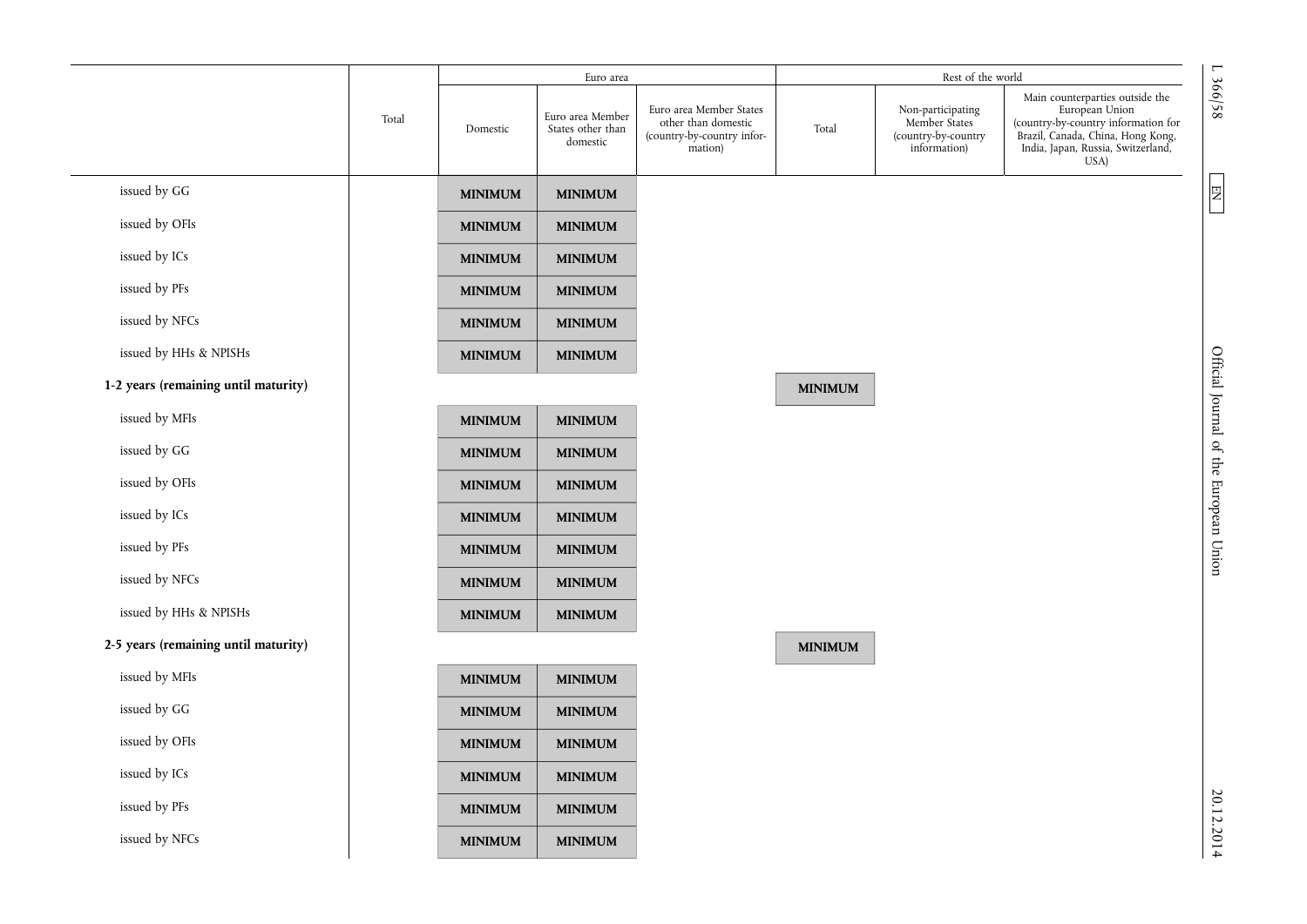|                                                |       |                | Euro area                                         |                                                                                         |                | Rest of the world                                                         |                                                                                                                                                                             |                                                    |
|------------------------------------------------|-------|----------------|---------------------------------------------------|-----------------------------------------------------------------------------------------|----------------|---------------------------------------------------------------------------|-----------------------------------------------------------------------------------------------------------------------------------------------------------------------------|----------------------------------------------------|
|                                                | Total | Domestic       | Euro area Member<br>States other than<br>domestic | Euro area Member States<br>other than domestic<br>(country-by-country infor-<br>mation) | Total          | Non-participating<br>Member States<br>(country-by-country<br>information) | Main counterparties outside the<br>European Union<br>(country-by-country information for<br>Brazil, Canada, China, Hong Kong,<br>India, Japan, Russia, Switzerland,<br>USA) | 20.12.2014                                         |
| issued by HHs & NPISHs                         |       | <b>MINIMUM</b> | <b>MINIMUM</b>                                    |                                                                                         |                |                                                                           |                                                                                                                                                                             | $\begin{array}{c} \hline \text{EM} \\ \end{array}$ |
| Over 5 years (remaining until maturity)        |       |                |                                                   |                                                                                         | <b>MINIMUM</b> |                                                                           |                                                                                                                                                                             |                                                    |
| issued by MFIs                                 |       | <b>MINIMUM</b> | <b>MINIMUM</b>                                    |                                                                                         |                |                                                                           |                                                                                                                                                                             |                                                    |
| issued by GG                                   |       | <b>MINIMUM</b> | <b>MINIMUM</b>                                    |                                                                                         |                |                                                                           |                                                                                                                                                                             |                                                    |
| issued by OFIs                                 |       | <b>MINIMUM</b> | <b>MINIMUM</b>                                    |                                                                                         |                |                                                                           |                                                                                                                                                                             |                                                    |
| issued by ICs                                  |       | <b>MINIMUM</b> | <b>MINIMUM</b>                                    |                                                                                         |                |                                                                           |                                                                                                                                                                             |                                                    |
| issued by PFs                                  |       | <b>MINIMUM</b> | <b>MINIMUM</b>                                    |                                                                                         |                |                                                                           |                                                                                                                                                                             |                                                    |
| issued by NFCs                                 |       | <b>MINIMUM</b> | <b>MINIMUM</b>                                    |                                                                                         |                |                                                                           |                                                                                                                                                                             |                                                    |
| issued by HHs & NPISHs                         |       | <b>MINIMUM</b> | <b>MINIMUM</b>                                    |                                                                                         |                |                                                                           |                                                                                                                                                                             |                                                    |
| Loans (ESA 2010: F.4) $-$ fair value<br>3.     |       |                |                                                   |                                                                                         |                |                                                                           |                                                                                                                                                                             |                                                    |
| original maturity up to 1 year - fair<br>value |       | <b>MINIMUM</b> | <b>MINIMUM</b>                                    |                                                                                         | <b>MINIMUM</b> |                                                                           |                                                                                                                                                                             | Official Journal of the European Union             |
| to MFIs                                        |       |                |                                                   |                                                                                         |                |                                                                           |                                                                                                                                                                             |                                                    |
| to GG                                          |       |                |                                                   |                                                                                         |                |                                                                           |                                                                                                                                                                             |                                                    |
| to IFs                                         |       |                |                                                   |                                                                                         |                |                                                                           |                                                                                                                                                                             |                                                    |
| to OFIs                                        |       |                |                                                   |                                                                                         |                |                                                                           |                                                                                                                                                                             |                                                    |
| to $\text{ICs}$                                |       |                |                                                   |                                                                                         |                |                                                                           |                                                                                                                                                                             |                                                    |
| to PFs                                         |       |                |                                                   |                                                                                         |                |                                                                           |                                                                                                                                                                             |                                                    |
| to NFCs                                        |       |                |                                                   |                                                                                         |                |                                                                           |                                                                                                                                                                             |                                                    |
| to HHs & NPISHs                                |       |                |                                                   |                                                                                         |                |                                                                           |                                                                                                                                                                             |                                                    |
| original maturity 1-5 years - fair value       |       | <b>MINIMUM</b> | <b>MINIMUM</b>                                    |                                                                                         | <b>MINIMUM</b> |                                                                           |                                                                                                                                                                             |                                                    |
| to MFIs                                        |       |                |                                                   |                                                                                         |                |                                                                           |                                                                                                                                                                             | L 366/59                                           |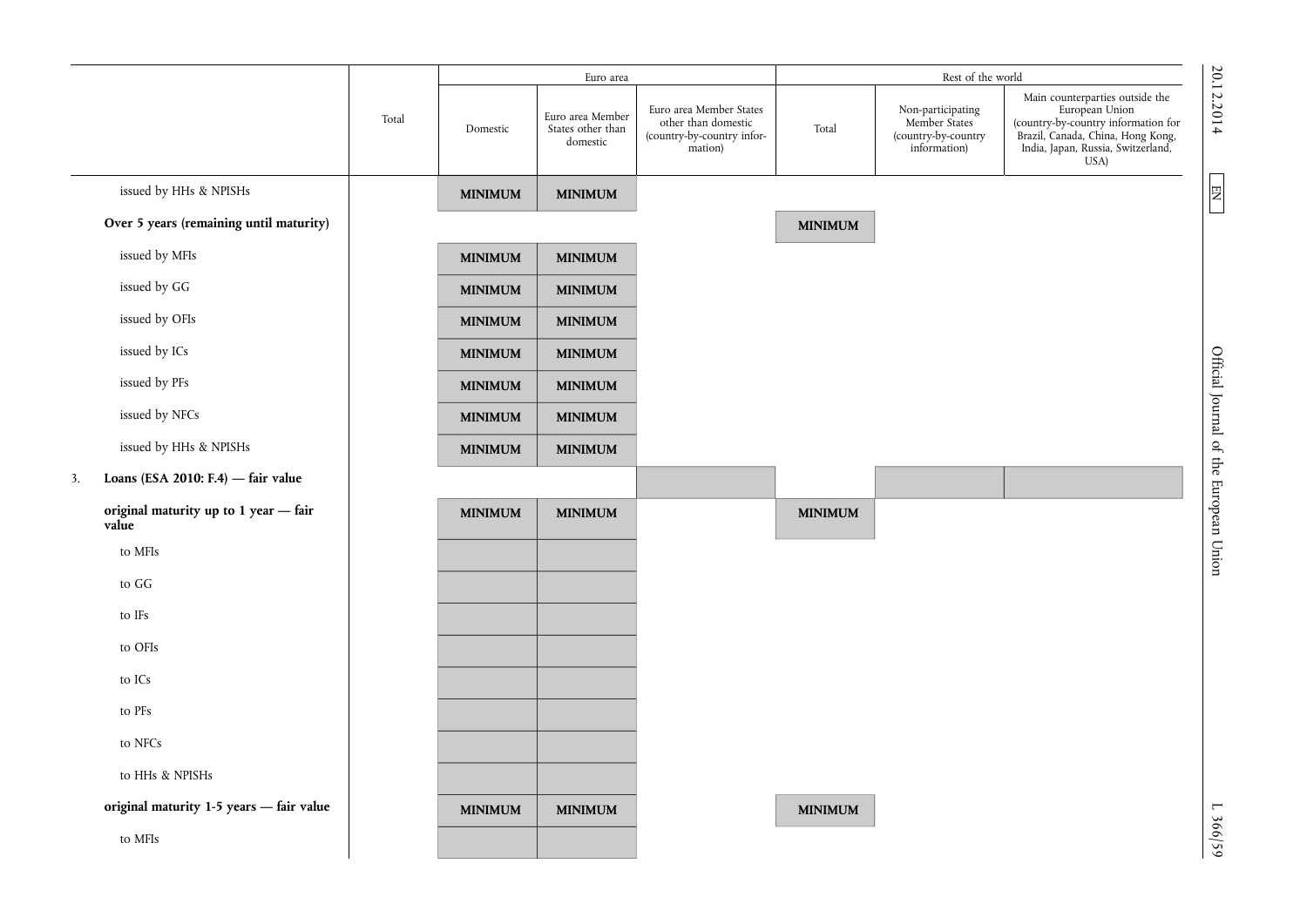|                                                         |       |                | Euro area                                         |                                                                                         |                | Rest of the world                                                         |                                                                                                                                                                             |
|---------------------------------------------------------|-------|----------------|---------------------------------------------------|-----------------------------------------------------------------------------------------|----------------|---------------------------------------------------------------------------|-----------------------------------------------------------------------------------------------------------------------------------------------------------------------------|
|                                                         | Total | Domestic       | Euro area Member<br>States other than<br>domestic | Euro area Member States<br>other than domestic<br>(country-by-country infor-<br>mation) | Total          | Non-participating<br>Member States<br>(country-by-country<br>information) | Main counterparties outside the<br>European Union<br>(country-by-country information for<br>Brazil, Canada, China, Hong Kong,<br>India, Japan, Russia, Switzerland,<br>USA) |
| to GG                                                   |       |                |                                                   |                                                                                         |                |                                                                           | $\overline{\mathbb{E}}$                                                                                                                                                     |
| to IFs                                                  |       |                |                                                   |                                                                                         |                |                                                                           |                                                                                                                                                                             |
| to OFIs                                                 |       |                |                                                   |                                                                                         |                |                                                                           |                                                                                                                                                                             |
| to ICs                                                  |       |                |                                                   |                                                                                         |                |                                                                           |                                                                                                                                                                             |
| to PFs                                                  |       |                |                                                   |                                                                                         |                |                                                                           |                                                                                                                                                                             |
| to NFCs                                                 |       |                |                                                   |                                                                                         |                |                                                                           |                                                                                                                                                                             |
| to HHs & NPISHs                                         |       |                |                                                   |                                                                                         |                |                                                                           |                                                                                                                                                                             |
| original maturity over 5 years - fair<br>value          |       | <b>MINIMUM</b> | <b>MINIMUM</b>                                    |                                                                                         | <b>MINIMUM</b> |                                                                           | Official Journal of the European Union                                                                                                                                      |
| to MFIs                                                 |       |                |                                                   |                                                                                         |                |                                                                           |                                                                                                                                                                             |
| to ${\rm GG}$                                           |       |                |                                                   |                                                                                         |                |                                                                           |                                                                                                                                                                             |
| to IFs                                                  |       |                |                                                   |                                                                                         |                |                                                                           |                                                                                                                                                                             |
| to OFIs                                                 |       |                |                                                   |                                                                                         |                |                                                                           |                                                                                                                                                                             |
| to ICs                                                  |       |                |                                                   |                                                                                         |                |                                                                           |                                                                                                                                                                             |
| to PFs                                                  |       |                |                                                   |                                                                                         |                |                                                                           |                                                                                                                                                                             |
| to NFCs                                                 |       |                |                                                   |                                                                                         |                |                                                                           |                                                                                                                                                                             |
| to HHs & NPISHs                                         |       |                |                                                   |                                                                                         |                |                                                                           |                                                                                                                                                                             |
| up to 1 year remaining until maturity $-$<br>fair value |       | <b>MINIMUM</b> | <b>MINIMUM</b>                                    |                                                                                         | <b>MINIMUM</b> |                                                                           |                                                                                                                                                                             |
| 1-2 years remaining until maturity - fair<br>value      |       | <b>MINIMUM</b> | <b>MINIMUM</b>                                    |                                                                                         | <b>MINIMUM</b> |                                                                           |                                                                                                                                                                             |
| 2-5 years remaining until maturity - fair<br>value      |       | <b>MINIMUM</b> | <b>MINIMUM</b>                                    |                                                                                         | <b>MINIMUM</b> |                                                                           |                                                                                                                                                                             |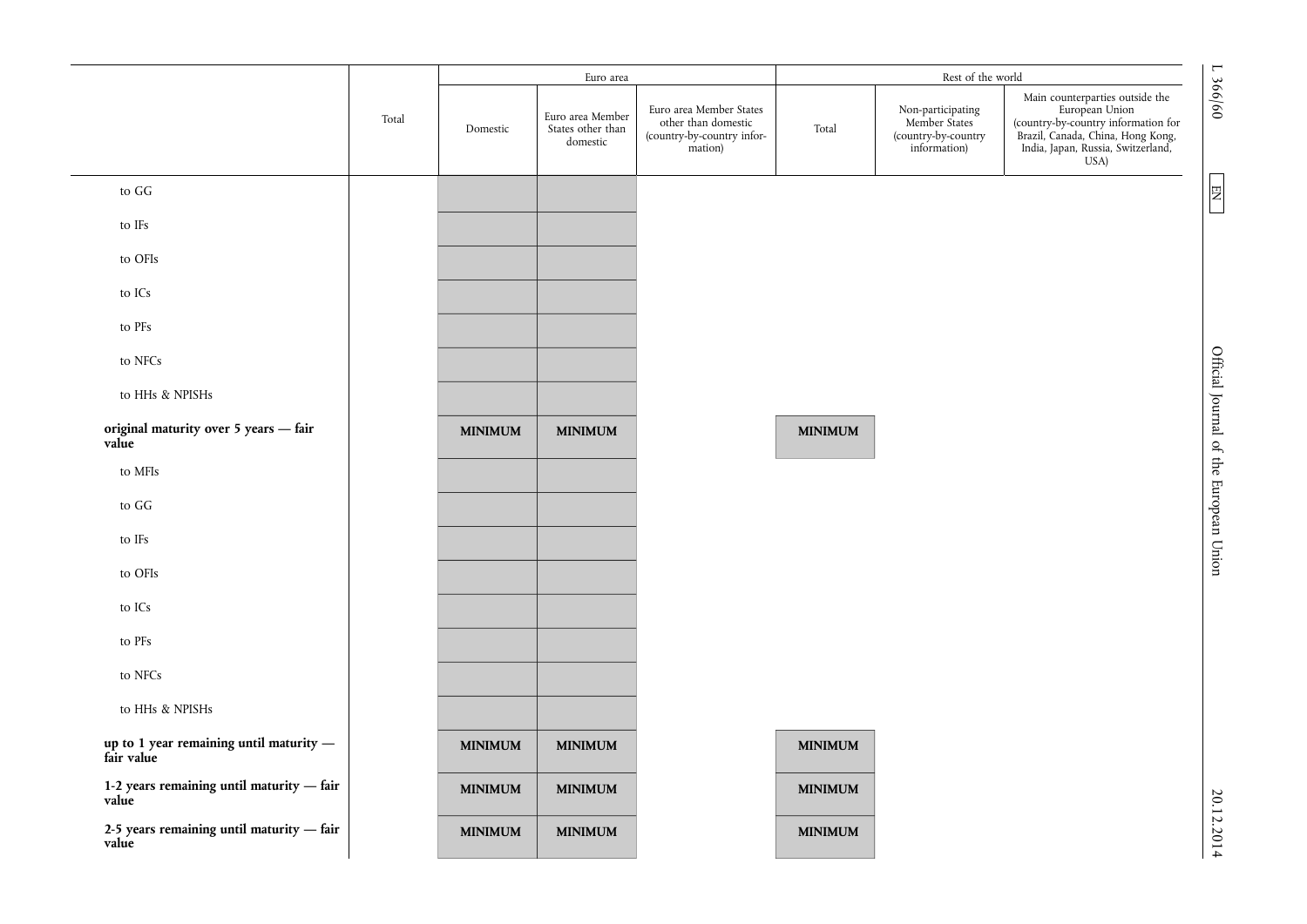|     |                                                                                           |       |                | Euro area                                         |                                                                                         |                | Rest of the world                                                         |                                                                                                                                                                             |                                        |
|-----|-------------------------------------------------------------------------------------------|-------|----------------|---------------------------------------------------|-----------------------------------------------------------------------------------------|----------------|---------------------------------------------------------------------------|-----------------------------------------------------------------------------------------------------------------------------------------------------------------------------|----------------------------------------|
|     |                                                                                           | Total | Domestic       | Euro area Member<br>States other than<br>domestic | Euro area Member States<br>other than domestic<br>(country-by-country infor-<br>mation) | Total          | Non-participating<br>Member States<br>(country-by-country<br>information) | Main counterparties outside the<br>European Union<br>(country-by-country information for<br>Brazil, Canada, China, Hong Kong,<br>India, Japan, Russia, Switzerland,<br>USA) | 20.12.2014                             |
|     | over 5 years remaining until maturity -<br>fair value                                     |       | <b>MINIMUM</b> | <b>MINIMUM</b>                                    |                                                                                         | <b>MINIMUM</b> |                                                                           |                                                                                                                                                                             | 团                                      |
| 3x. | Loans o/w deposit guarantees in connec-<br>tion with reinsurance business - fair<br>value |       | <b>MINIMUM</b> | <b>MINIMUM</b>                                    |                                                                                         | <b>MINIMUM</b> |                                                                           |                                                                                                                                                                             |                                        |
| 3.  | Loans (ESA 2010: F.4) $-$ nominal value                                                   |       |                |                                                   |                                                                                         |                |                                                                           |                                                                                                                                                                             |                                        |
|     | original maturity up to 1 year - nominal<br>value                                         |       | <b>MINIMUM</b> | <b>MINIMUM</b>                                    |                                                                                         | <b>MINIMUM</b> |                                                                           |                                                                                                                                                                             |                                        |
|     | original maturity 1-5 years - nominal<br>value                                            |       | <b>MINIMUM</b> | <b>MINIMUM</b>                                    |                                                                                         | <b>MINIMUM</b> |                                                                           |                                                                                                                                                                             | Official Journal of the European Union |
|     | original maturity over 5 years — nominal<br>value                                         |       | <b>MINIMUM</b> | <b>MINIMUM</b>                                    |                                                                                         | <b>MINIMUM</b> |                                                                           |                                                                                                                                                                             |                                        |
| 4.  | Equity (ESA 2010: F.51)                                                                   |       |                |                                                   |                                                                                         |                |                                                                           |                                                                                                                                                                             |                                        |
| 4a. | Equity o/w listed shares                                                                  |       |                |                                                   |                                                                                         | <b>MINIMUM</b> |                                                                           | <b>MINIMUM</b>                                                                                                                                                              |                                        |
|     | issued by MFIs                                                                            |       | <b>MINIMUM</b> |                                                   | <b>MINIMUM</b>                                                                          |                | <b>MINIMUM</b>                                                            |                                                                                                                                                                             |                                        |
|     | issued by GG                                                                              |       | <b>MINIMUM</b> |                                                   | <b>MINIMUM</b>                                                                          |                | <b>MINIMUM</b>                                                            |                                                                                                                                                                             |                                        |
|     | issued by OFIs                                                                            |       | <b>MINIMUM</b> |                                                   | <b>MINIMUM</b>                                                                          |                | <b>MINIMUM</b>                                                            |                                                                                                                                                                             |                                        |
|     | issued by ICs                                                                             |       | <b>MINIMUM</b> |                                                   | <b>MINIMUM</b>                                                                          |                | <b>MINIMUM</b>                                                            |                                                                                                                                                                             |                                        |
|     | issued by PFs                                                                             |       | <b>MINIMUM</b> |                                                   | <b>MINIMUM</b>                                                                          |                | <b>MINIMUM</b>                                                            |                                                                                                                                                                             |                                        |
|     | issued by NFCs                                                                            |       | <b>MINIMUM</b> |                                                   | <b>MINIMUM</b>                                                                          |                | <b>MINIMUM</b>                                                            |                                                                                                                                                                             |                                        |
| 4b. | Equity o/w unlisted shares                                                                |       |                |                                                   |                                                                                         | <b>MINIMUM</b> |                                                                           | <b>MINIMUM</b>                                                                                                                                                              |                                        |
|     | issued by MFIs                                                                            |       | <b>MINIMUM</b> |                                                   | <b>MINIMUM</b>                                                                          |                | <b>MINIMUM</b>                                                            |                                                                                                                                                                             |                                        |
|     | issued by GG                                                                              |       | <b>MINIMUM</b> |                                                   | <b>MINIMUM</b>                                                                          |                | <b>MINIMUM</b>                                                            |                                                                                                                                                                             |                                        |
|     | issued by OFIs                                                                            |       | <b>MINIMUM</b> |                                                   | <b>MINIMUM</b>                                                                          |                | <b>MINIMUM</b>                                                            |                                                                                                                                                                             |                                        |
|     | issued by ICs                                                                             |       | <b>MINIMUM</b> |                                                   | <b>MINIMUM</b>                                                                          |                | <b>MINIMUM</b>                                                            |                                                                                                                                                                             | L 366/61                               |

L 366/61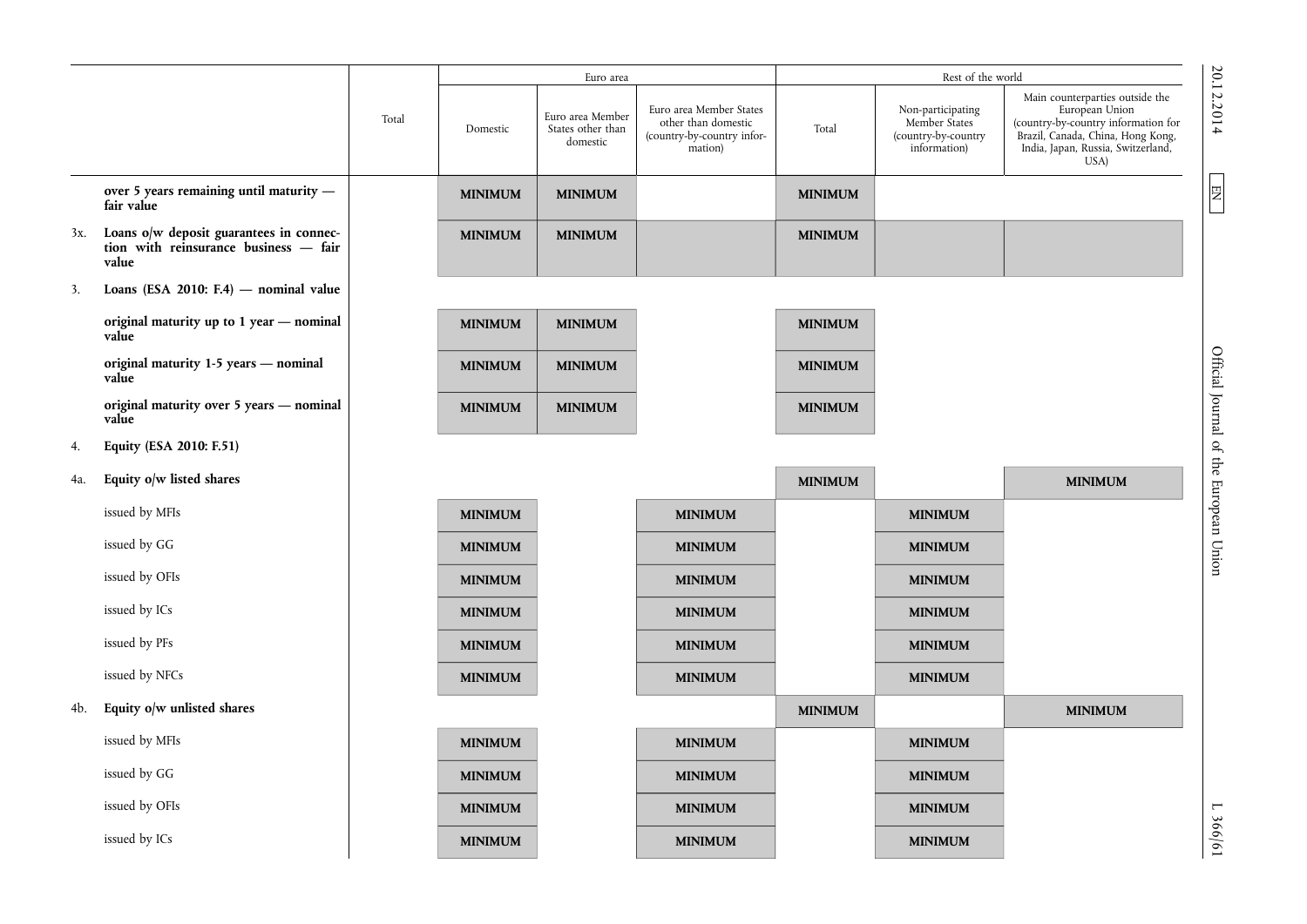|     |                                                                                                                                                                                                                                                                                                                                                                                                                                                                                                                                                                                                                                                                                                                                                                                                                                                                                                                         |                |                | Euro area                                         |                                                                                         |                | Rest of the world                                                         | $\mathsf{L}$                                                                                                                                                                          |
|-----|-------------------------------------------------------------------------------------------------------------------------------------------------------------------------------------------------------------------------------------------------------------------------------------------------------------------------------------------------------------------------------------------------------------------------------------------------------------------------------------------------------------------------------------------------------------------------------------------------------------------------------------------------------------------------------------------------------------------------------------------------------------------------------------------------------------------------------------------------------------------------------------------------------------------------|----------------|----------------|---------------------------------------------------|-----------------------------------------------------------------------------------------|----------------|---------------------------------------------------------------------------|---------------------------------------------------------------------------------------------------------------------------------------------------------------------------------------|
|     |                                                                                                                                                                                                                                                                                                                                                                                                                                                                                                                                                                                                                                                                                                                                                                                                                                                                                                                         | Total          | Domestic       | Euro area Member<br>States other than<br>domestic | Euro area Member States<br>other than domestic<br>(country-by-country infor-<br>mation) | Total          | Non-participating<br>Member States<br>(country-by-country<br>information) | 366/62<br>Main counterparties outside the<br>European Union<br>(country-by-country information for<br>Brazil, Canada, China, Hong Kong,<br>India, Japan, Russia, Switzerland,<br>USA) |
|     | issued by PFs                                                                                                                                                                                                                                                                                                                                                                                                                                                                                                                                                                                                                                                                                                                                                                                                                                                                                                           |                | <b>MINIMUM</b> |                                                   | <b>MINIMUM</b>                                                                          |                | <b>MINIMUM</b>                                                            | 国                                                                                                                                                                                     |
|     | issued by NFCs                                                                                                                                                                                                                                                                                                                                                                                                                                                                                                                                                                                                                                                                                                                                                                                                                                                                                                          |                | <b>MINIMUM</b> |                                                   | <b>MINIMUM</b>                                                                          |                | <b>MINIMUM</b>                                                            |                                                                                                                                                                                       |
| 4c. | Equity $o/w$ other equity                                                                                                                                                                                                                                                                                                                                                                                                                                                                                                                                                                                                                                                                                                                                                                                                                                                                                               |                |                |                                                   |                                                                                         | <b>MINIMUM</b> |                                                                           | <b>MINIMUM</b>                                                                                                                                                                        |
|     | issued by MFIs                                                                                                                                                                                                                                                                                                                                                                                                                                                                                                                                                                                                                                                                                                                                                                                                                                                                                                          |                | <b>MINIMUM</b> |                                                   | <b>MINIMUM</b>                                                                          |                | <b>MINIMUM</b>                                                            |                                                                                                                                                                                       |
|     | issued by GG                                                                                                                                                                                                                                                                                                                                                                                                                                                                                                                                                                                                                                                                                                                                                                                                                                                                                                            |                | <b>MINIMUM</b> |                                                   | <b>MINIMUM</b>                                                                          |                | <b>MINIMUM</b>                                                            |                                                                                                                                                                                       |
|     | issued by OFIs                                                                                                                                                                                                                                                                                                                                                                                                                                                                                                                                                                                                                                                                                                                                                                                                                                                                                                          |                | <b>MINIMUM</b> |                                                   | <b>MINIMUM</b>                                                                          |                | <b>MINIMUM</b>                                                            |                                                                                                                                                                                       |
|     | issued by ICs                                                                                                                                                                                                                                                                                                                                                                                                                                                                                                                                                                                                                                                                                                                                                                                                                                                                                                           |                | <b>MINIMUM</b> |                                                   | <b>MINIMUM</b>                                                                          |                | <b>MINIMUM</b>                                                            |                                                                                                                                                                                       |
|     | issued by PFs                                                                                                                                                                                                                                                                                                                                                                                                                                                                                                                                                                                                                                                                                                                                                                                                                                                                                                           |                | <b>MINIMUM</b> |                                                   | <b>MINIMUM</b>                                                                          |                | <b>MINIMUM</b>                                                            |                                                                                                                                                                                       |
|     | issued by NFCs                                                                                                                                                                                                                                                                                                                                                                                                                                                                                                                                                                                                                                                                                                                                                                                                                                                                                                          |                | <b>MINIMUM</b> |                                                   | <b>MINIMUM</b>                                                                          |                | <b>MINIMUM</b>                                                            |                                                                                                                                                                                       |
| 5.  | Investment funds shares/units (ESA<br>2010: F.52                                                                                                                                                                                                                                                                                                                                                                                                                                                                                                                                                                                                                                                                                                                                                                                                                                                                        |                |                |                                                   |                                                                                         |                |                                                                           | Official Journal of the European Union                                                                                                                                                |
|     | <b>MMF</b> shares/units<br>5a.                                                                                                                                                                                                                                                                                                                                                                                                                                                                                                                                                                                                                                                                                                                                                                                                                                                                                          |                |                |                                                   |                                                                                         |                |                                                                           |                                                                                                                                                                                       |
|     | <b>Non-MMF</b> shares/units<br>5b.                                                                                                                                                                                                                                                                                                                                                                                                                                                                                                                                                                                                                                                                                                                                                                                                                                                                                      |                | <b>MINIMUM</b> | <b>MINIMUM</b>                                    |                                                                                         | <b>MINIMUM</b> |                                                                           |                                                                                                                                                                                       |
| 6.  | Financial derivatives (ESA 2010: F.7)                                                                                                                                                                                                                                                                                                                                                                                                                                                                                                                                                                                                                                                                                                                                                                                                                                                                                   |                |                |                                                   |                                                                                         |                |                                                                           |                                                                                                                                                                                       |
| 7.  | Non-life insurance technical reserves<br>(ESA 2010: F.61) $(1)$                                                                                                                                                                                                                                                                                                                                                                                                                                                                                                                                                                                                                                                                                                                                                                                                                                                         |                | <b>MINIMUM</b> | <b>MINIMUM</b>                                    |                                                                                         | <b>MINIMUM</b> |                                                                           |                                                                                                                                                                                       |
| 8.  | Non-financial assets (ESA 2010: AN)                                                                                                                                                                                                                                                                                                                                                                                                                                                                                                                                                                                                                                                                                                                                                                                                                                                                                     | <b>MINIMUM</b> |                |                                                   |                                                                                         |                |                                                                           |                                                                                                                                                                                       |
| 9.  | <b>Remaining assets</b>                                                                                                                                                                                                                                                                                                                                                                                                                                                                                                                                                                                                                                                                                                                                                                                                                                                                                                 |                |                |                                                   |                                                                                         |                |                                                                           |                                                                                                                                                                                       |
| 10. | <b>Total assets</b>                                                                                                                                                                                                                                                                                                                                                                                                                                                                                                                                                                                                                                                                                                                                                                                                                                                                                                     |                |                |                                                   |                                                                                         |                |                                                                           |                                                                                                                                                                                       |
|     | Abbreviations used in this table: o/w = of which, MFI = monetary financial institution, GG = general government, IF = investment fund, OFI = other financial intermediary, IC=insurance corporation, PF = pension<br>20.12.2014<br>fund, NFC = non-financial corporation, HH = household, NPISH = non-profit institution serving households, MMF = money market fund<br>IC's report: fields are marked 'MINIMUM' where data on instrument categories is not collected on an item-by-item basis. NCBs may extend this practice to data fields that do not contain the word 'MINIMUM'.<br>(1) If the reporting agent is not in a position to directly identify the residence of the counterparty, it may derive approximations or, alternatively, report other information requested by the relevant NCB so that<br>the relevant NCB can derive approximations (as provided for by Part 2 of Annex I to this Regulation). |                |                |                                                   |                                                                                         |                |                                                                           |                                                                                                                                                                                       |

Official Journal of the European Union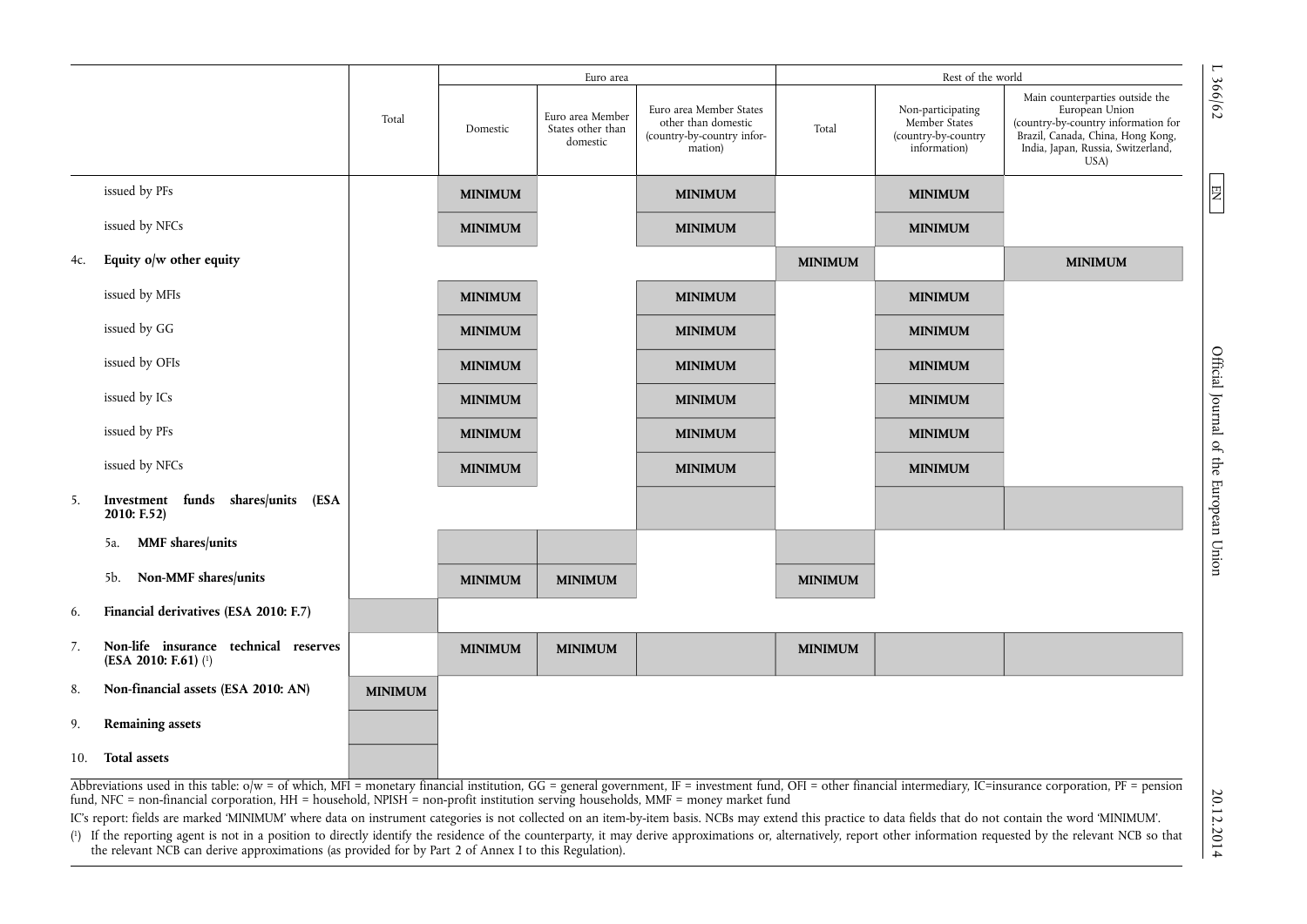20.12.2014

EN

20.12.2014 L  $\Box$  EN  $\Box$   $\Box$  D  $\Box$  D  $\Box$  D  $\Box$  D  $\Box$  D  $\Box$  D  $\Box$  D  $\Box$  D  $\Box$  D  $\Box$  D  $\Box$  D  $\Box$  D  $\Box$  D  $\Box$  D  $\Box$  D  $\Box$  D  $\Box$  D  $\Box$  D  $\Box$  D  $\Box$  D  $\Box$  D  $\Box$  D  $\Box$  D  $\Box$  D  $\Box$  D  $\Box$  D  $\Box$  D  $\Box$  D Official Journal of the European Union

## *Table 3b*

## **Quarterly revaluation adjustments or financial transactions**

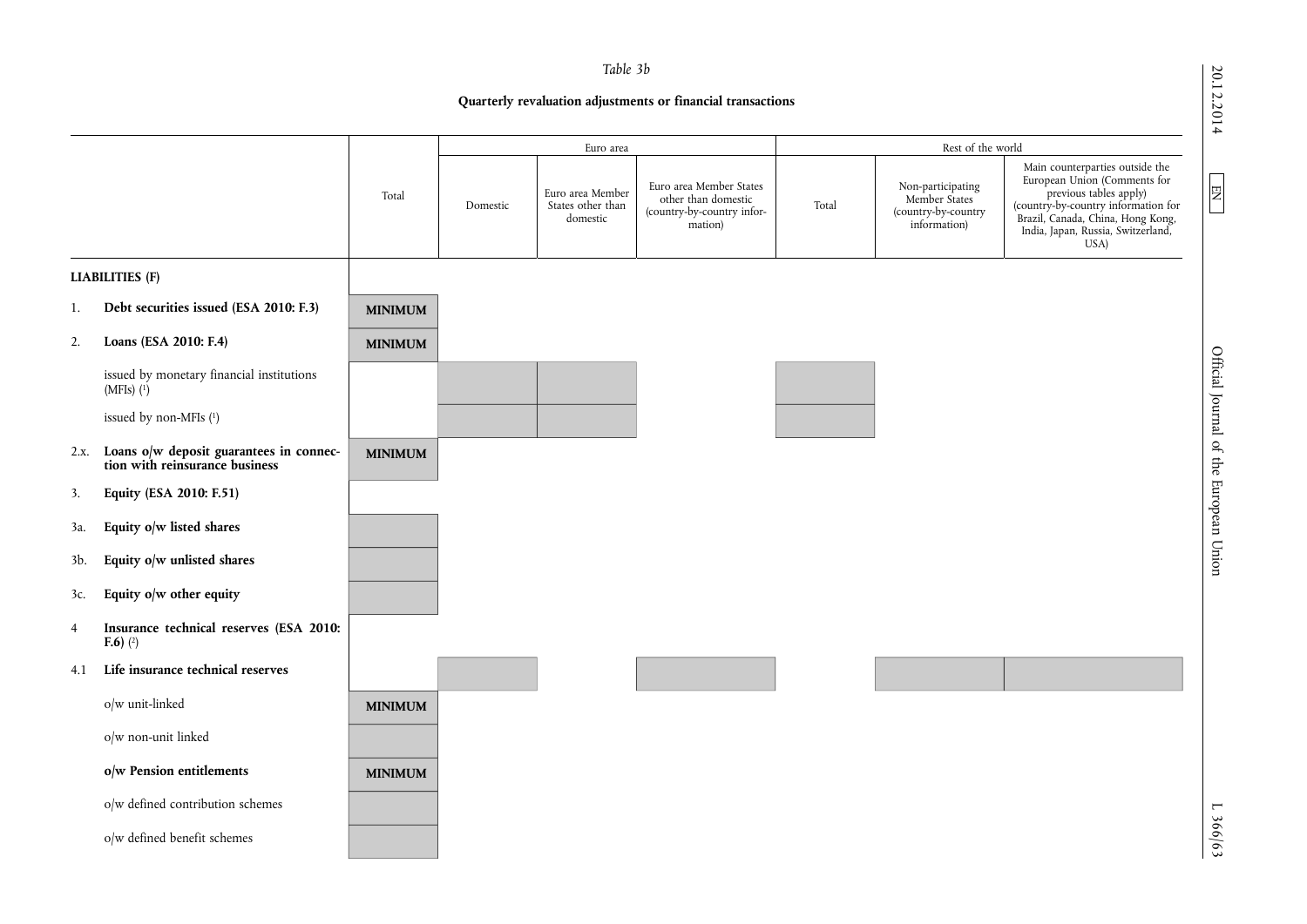|     |                                             |                |          | Euro area                                         |                                                                                         |       | Rest of the world                                                         | $\overline{a}$                                                                                                                                                                                                                |
|-----|---------------------------------------------|----------------|----------|---------------------------------------------------|-----------------------------------------------------------------------------------------|-------|---------------------------------------------------------------------------|-------------------------------------------------------------------------------------------------------------------------------------------------------------------------------------------------------------------------------|
|     |                                             | Total          | Domestic | Euro area Member<br>States other than<br>domestic | Euro area Member States<br>other than domestic<br>(country-by-country infor-<br>mation) | Total | Non-participating<br>Member States<br>(country-by-country<br>information) | 366/64<br>Main counterparties outside the<br>European Union (Comments for<br>previous tables apply)<br>(country-by-country information for<br>Brazil, Canada, China, Hong Kong,<br>India, Japan, Russia, Switzerland,<br>USA) |
|     | o/w hybrid schemes                          |                |          |                                                   |                                                                                         |       |                                                                           | $\overline{\textrm{H}}$                                                                                                                                                                                                       |
| 4.2 | Non-life insurance technical reserves       |                |          |                                                   |                                                                                         |       |                                                                           |                                                                                                                                                                                                                               |
|     | by line of business                         |                |          |                                                   |                                                                                         |       |                                                                           |                                                                                                                                                                                                                               |
|     | Medical expense insurance                   |                |          |                                                   |                                                                                         |       |                                                                           |                                                                                                                                                                                                                               |
|     | Income protection insurance                 |                |          |                                                   |                                                                                         |       |                                                                           |                                                                                                                                                                                                                               |
|     | Workers' compensation insurance             |                |          |                                                   |                                                                                         |       |                                                                           |                                                                                                                                                                                                                               |
|     | Motor vehicle liability insurance           |                |          |                                                   |                                                                                         |       |                                                                           | Official Journal of the European Union                                                                                                                                                                                        |
|     | Other motor insurance                       |                |          |                                                   |                                                                                         |       |                                                                           |                                                                                                                                                                                                                               |
|     | Marine, aviation and transport insurance    |                |          |                                                   |                                                                                         |       |                                                                           |                                                                                                                                                                                                                               |
|     | Fire and other damage to property insurance |                |          |                                                   |                                                                                         |       |                                                                           |                                                                                                                                                                                                                               |
|     | General liability insurance                 |                |          |                                                   |                                                                                         |       |                                                                           |                                                                                                                                                                                                                               |
|     | Credit and suretyship insurance             |                |          |                                                   |                                                                                         |       |                                                                           |                                                                                                                                                                                                                               |
|     | Legal expenses insurance                    |                |          |                                                   |                                                                                         |       |                                                                           |                                                                                                                                                                                                                               |
|     | Assistance                                  |                |          |                                                   |                                                                                         |       |                                                                           |                                                                                                                                                                                                                               |
|     | Miscellaneous financial loss                |                |          |                                                   |                                                                                         |       |                                                                           |                                                                                                                                                                                                                               |
|     | Reinsurance                                 |                |          |                                                   |                                                                                         |       |                                                                           |                                                                                                                                                                                                                               |
| 5   | Financial derivatives (ESA 2010: F.7)       | <b>MINIMUM</b> |          |                                                   |                                                                                         |       |                                                                           |                                                                                                                                                                                                                               |
| 6   | <b>Remaining liabilities</b>                |                |          |                                                   |                                                                                         |       |                                                                           |                                                                                                                                                                                                                               |

IC's report: fields are marked 'MINIMUM' where data on instrument categories is not collected on an item-by-item basis. The NCBs may extend this practice to data fields that do not contain the word 'MINIMUM'.

( 1) In the case of non-euro area Member States, 'MFIs' and 'non-MFIs' refer to 'banks' and 'non-banks'.

( 2) If the reporting agent is not in a position to directly identify the residence of the counterparty, it may derive approximations or, alternatively, report other information requested by the relevant NCB so that the relevant NCB can derive approximations (as provided for by Part 2 of Annex I to this Regulation).

 $20.2012$  L  $\approx 2000$  Demonstrangled of the European Union Englishment D. 2011-12014 20.12.2014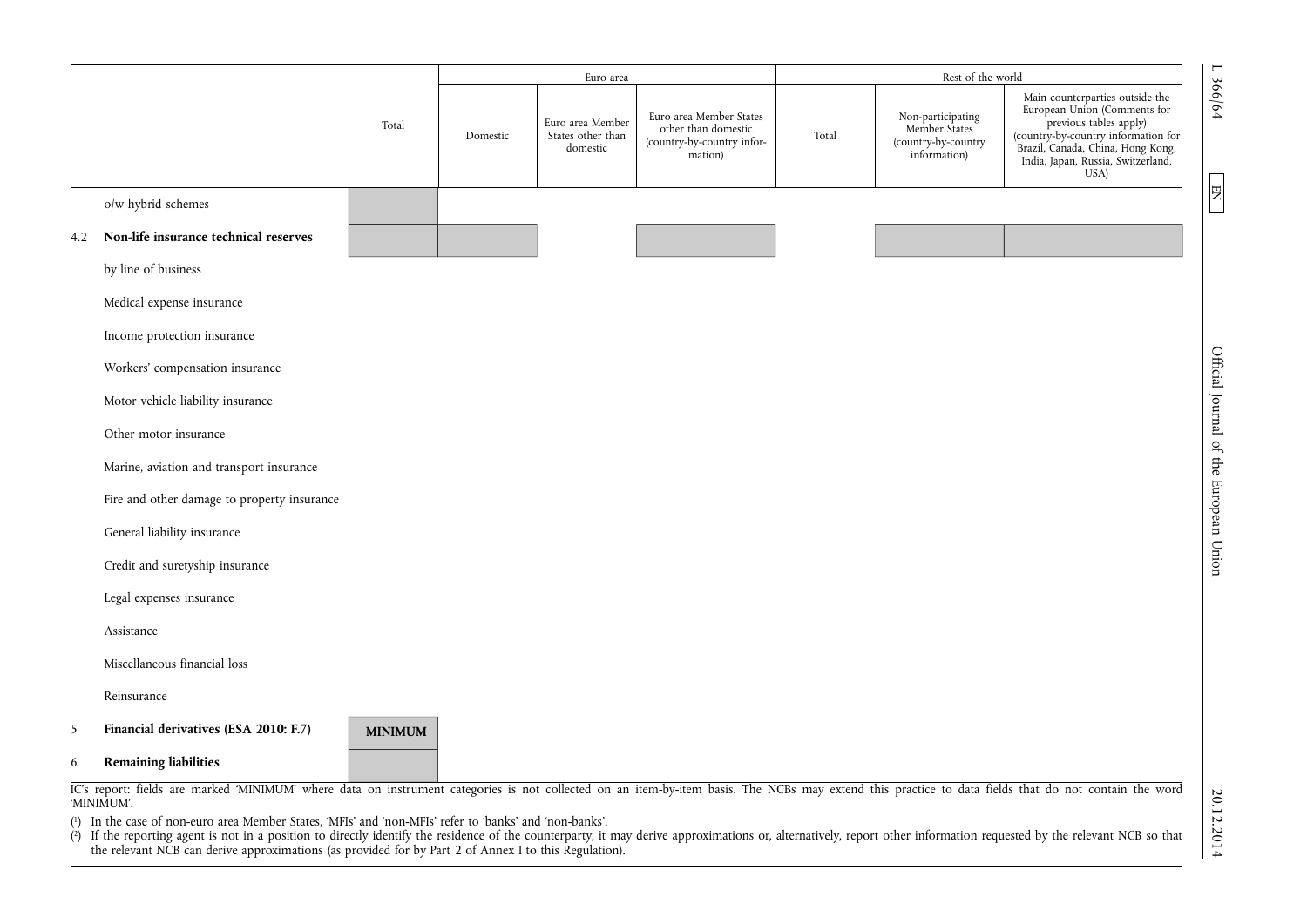# *Table 4*  **Annual premiums, claims and commissions**

|                                                                                                                 | Total $(1)$ | Of which: domestic | Of which: branches inside the EEA (country-<br>by-country information) | Of which: branches outside the EEA (total) |
|-----------------------------------------------------------------------------------------------------------------|-------------|--------------------|------------------------------------------------------------------------|--------------------------------------------|
| Premiums                                                                                                        |             |                    |                                                                        |                                            |
| Claims                                                                                                          |             |                    |                                                                        |                                            |
| Commissions                                                                                                     |             |                    |                                                                        |                                            |
| the contract of the contract of the contract of the contract of the contract of the contract of the contract of |             |                    |                                                                        |                                            |

( 1) The total includes business carried out by exercising the freedom to provide services under Article 56 of the Treaty.

20.12.2014

 $\boxed{\text{EN}}$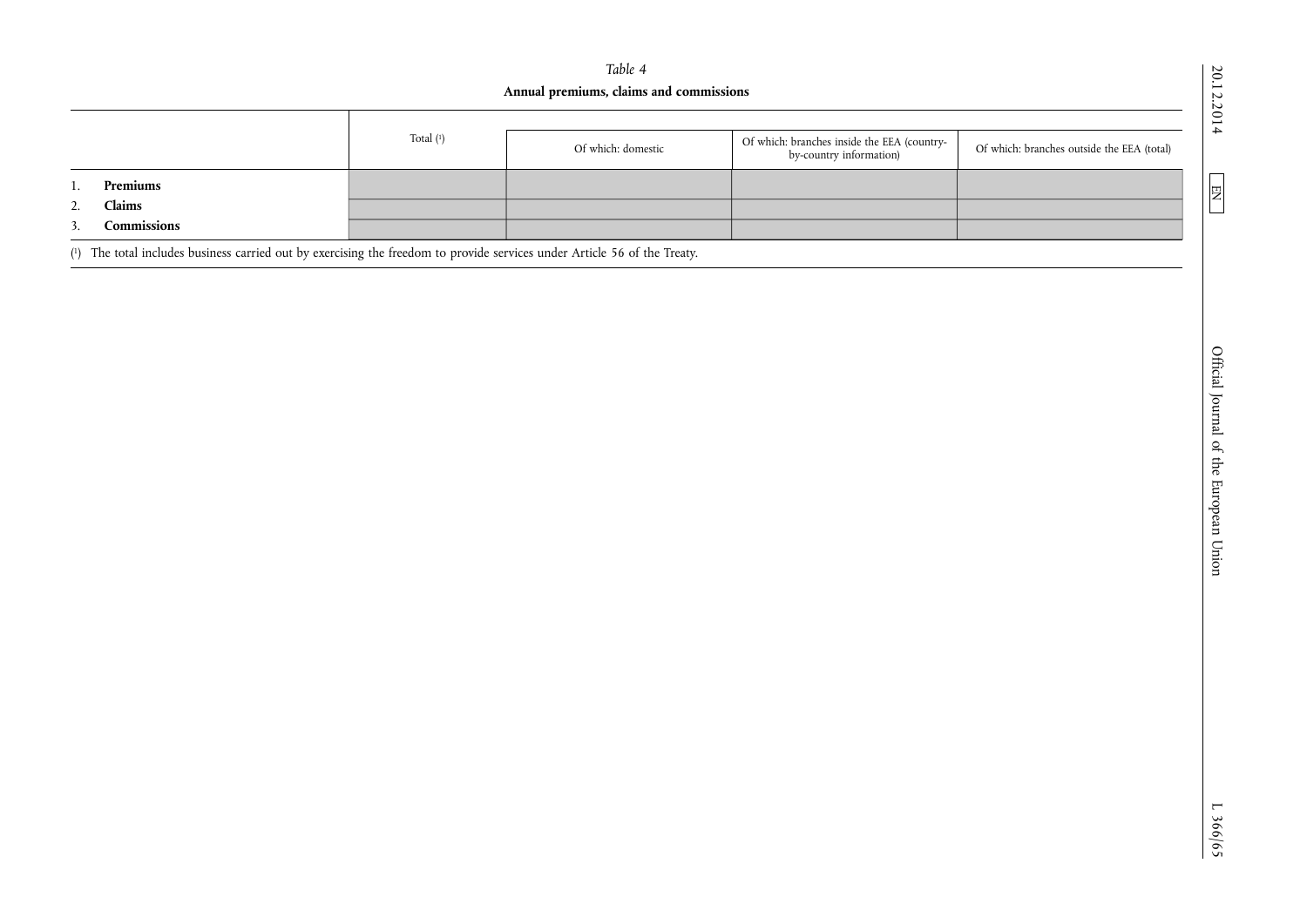## *ANNEX II*

## **DESCRIPTIONS**

#### PART 1

#### **Descriptions of instrument categories**

- 1. Table A provides a detailed standard description of the instrument categories which national central banks (NCBs) must transpose into their national categories in accordance with this Regulation. Neither the list of individual financial instruments in the table nor their corresponding descriptions are intended to be exhaustive. The descriptions refer to the European system of accounts set up by Regulation (EU) No 549/2013 (hereinafter the 'ESA 2010').
- 2. For some of the instrument categories, maturity breakdowns are required. These refer to:
	- (a) original maturity, i.e. maturity at issue, which is the fixed period of life of a financial instrument before which it cannot be redeemed, e.g. debt securities, or before which it can only be redeemed with a penalty, e.g. some types of deposits; or
	- (b) remaining maturity, i.e. the remaining period of life of a financial instrument at the end of the reporting period, before which it cannot be redeemed, e.g. debt securities, or before which it can only be redeemed with a penalty, e.g. some types of deposits.
- 3. Financial claims can be distinguished by whether they are negotiable or not. A claim is negotiable if its ownership is readily capable of being transferred from one party to another by delivery or endorsement or of being offset in the case of financial derivatives. While any financial instrument can be traded, negotiable instruments are designed to be traded on an organised exchange or 'over-the-counter', although actual trading is not a necessary condition for negotiability.

## *Table A*

## **Description of instrument categories in the assets and liabilities of insurance corporations (ICs)**

#### ASSETS

| <b>Instrument Category</b> | Description of main features                                                                                                                                                                                                                                                                                                                                                                                                                                                                                                                                                           |
|----------------------------|----------------------------------------------------------------------------------------------------------------------------------------------------------------------------------------------------------------------------------------------------------------------------------------------------------------------------------------------------------------------------------------------------------------------------------------------------------------------------------------------------------------------------------------------------------------------------------------|
| 1. Currency and deposits   | Holdings of euro and foreign currency banknotes and coins in circulation that are<br>commonly used to make payments and deposits placed by the IC with monetary financial<br>institutions (MFIs). They may include overnight deposits, deposits with agreed maturity<br>and deposits redeemable at notice, as well as claims under reverse repos or securities<br>borrowing against cash collateral.                                                                                                                                                                                   |
| 1.1 Transferable deposits  | Transferable deposits are deposits which are directly transferable on demand to make<br>payments to other economic agents by commonly used means of payment, such as credit<br>transfer and direct debit, possibly also by credit or debit card, e-money transactions,<br>cheques, or similar means, without significant delay, restriction or penalty. Deposits that<br>can only be used for cash withdrawal and/or deposits from which funds can only be<br>withdrawn or transferred through another account of the same owner are not to be<br>included as transferable deposits.   |
| 2. Debt securities         | Holdings of debt securities, which are negotiable financial instruments serving as<br>evidence of debt, are usually traded on secondary markets. They can also be offset on the<br>market and do not grant the holder any ownership rights over the issuing institution.<br>This instrument category includes:<br>- holdings of securities which give the holder the unconditional right to a fixed or<br>contractually determined income in the form of coupon payments and/or a stated<br>fixed sum at a specific date or dates, or starting from a date fixed at the time of issue, |

 $\mathbf l$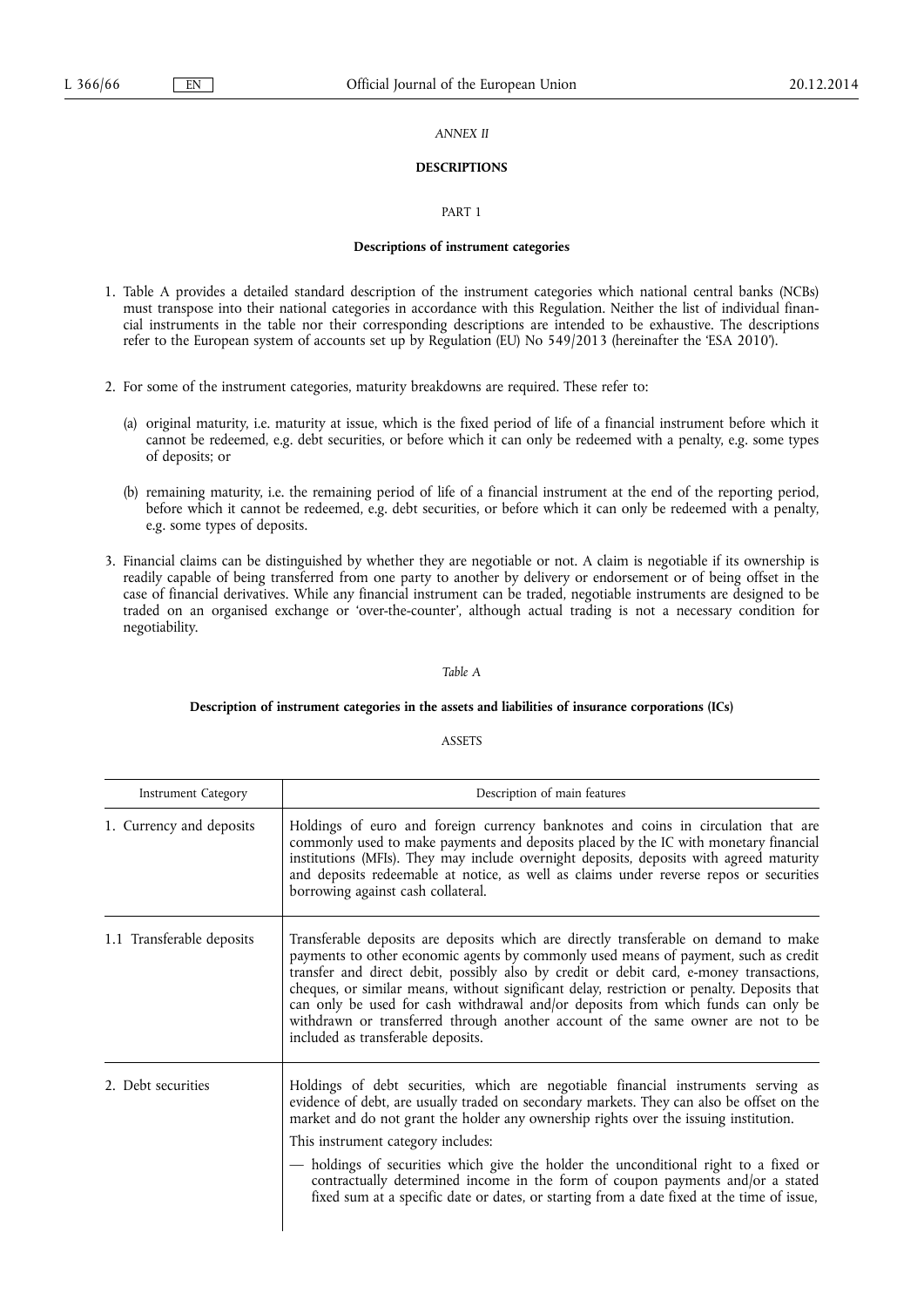| Instrument Category                                                    | Description of main features                                                                                                                                                                                                                                                                                                                                                                                                                                                                                                                                                                                                                                                                                                                          |
|------------------------------------------------------------------------|-------------------------------------------------------------------------------------------------------------------------------------------------------------------------------------------------------------------------------------------------------------------------------------------------------------------------------------------------------------------------------------------------------------------------------------------------------------------------------------------------------------------------------------------------------------------------------------------------------------------------------------------------------------------------------------------------------------------------------------------------------|
|                                                                        | — loans which have become negotiable on an organised market, i.e. traded loans,<br>provided that there is evidence of secondary market trading, including the existence<br>of market makers, and frequent pricing of the financial asset, such as demonstrated<br>by bid-offer spreads. Where these criteria are not fulfilled the loans should be classi-<br>fied under instrument category 3 'Loans' (see also 'traded loans' in the same cat-<br>egory),                                                                                                                                                                                                                                                                                           |
|                                                                        | - subordinated debt in the form of debt securities (see also 'subordinated debt in the<br>form of loans' in instrument category 3 'Loans').                                                                                                                                                                                                                                                                                                                                                                                                                                                                                                                                                                                                           |
|                                                                        | Securities lent out under securities lending operations or sold under a repurchase agree-<br>ment remain on the original owner's balance sheet (and are not to be recorded in the<br>balance sheet of the temporary acquirer) where there is a firm commitment to reverse<br>the operation, and not simply an option to do so. Where the temporary acquirer sells the<br>securities received, this sale must be recorded as an outright transaction in securities and<br>entered in the balance sheet of the temporary acquirer as a negative position in the secu-<br>rities portfolio.                                                                                                                                                              |
| 3. Loans                                                               | For the purposes of the reporting scheme, this category consists of funds lent by ICs to<br>borrowers, or loans acquired by ICs, which are either evidenced by non-negotiable docu-<br>ments or not evidenced by documents.<br>The following items are included:                                                                                                                                                                                                                                                                                                                                                                                                                                                                                      |
|                                                                        | - holdings of non-negotiable securities: holdings of debt securities which are not nego-                                                                                                                                                                                                                                                                                                                                                                                                                                                                                                                                                                                                                                                              |
|                                                                        | tiable and cannot be traded on secondary markets,<br>- traded loans: loans that have de facto become negotiable are classified under the cat-<br>egory 'loans' provided that there is no evidence of secondary market trading. Other-<br>wise, they are classified as debt securities (instrument category 2),                                                                                                                                                                                                                                                                                                                                                                                                                                        |
|                                                                        | subordinated debt in the form of loans: subordinated debt instruments provide a<br>subsidiary claim on the issuing institution that can only be exercised after all claims<br>with a higher status have been satisfied, giving them some of the characteristics of<br>equity. For statistical purposes, subordinated debt is classified as either 'loans' or 'debt<br>securities' according to the nature of the instrument. Where an IC's holdings of all<br>forms of subordinated debt are identified as a single figure for statistical purposes, it<br>is to be classified under the category 'debt securities', on the grounds that subordi-<br>nated debt is predominantly constituted in the form of debt securities, rather than as<br>loans, |
|                                                                        | — claims under reverse repos or securities borrowing against cash collateral: counterpart<br>of cash paid out in exchange for securities purchased by reporting agents at a given<br>price under a firm commitment to resell the same or similar securities at a fixed price<br>on a specified future date, or securities borrowing against cash collateral.                                                                                                                                                                                                                                                                                                                                                                                          |
|                                                                        | This category excludes assets in the form of deposits placed by ICs (which are included in<br>category 1).                                                                                                                                                                                                                                                                                                                                                                                                                                                                                                                                                                                                                                            |
| 3.1 Deposit guarantees in<br>connection with rein-<br>surance business | Deposits placed by reinsurance corporations as collateral for ICs acting as ceding<br>corporations in reinsurance transactions.                                                                                                                                                                                                                                                                                                                                                                                                                                                                                                                                                                                                                       |
| 4. Equity                                                              | Financial assets that represent ownership rights in corporations or quasi-corporations.<br>Such financial assets generally entitle the holders to a share in the profits of the corpora-<br>tions or quasi-corporations, and to a share in their net assets in the event of liquidation.<br>This category includes listed and unlisted shares and other equity.<br>Equity securities lent out under securities lending operations or sold under repurchase<br>agreements are treated in accordance with category 2 'Debt securities'.                                                                                                                                                                                                                 |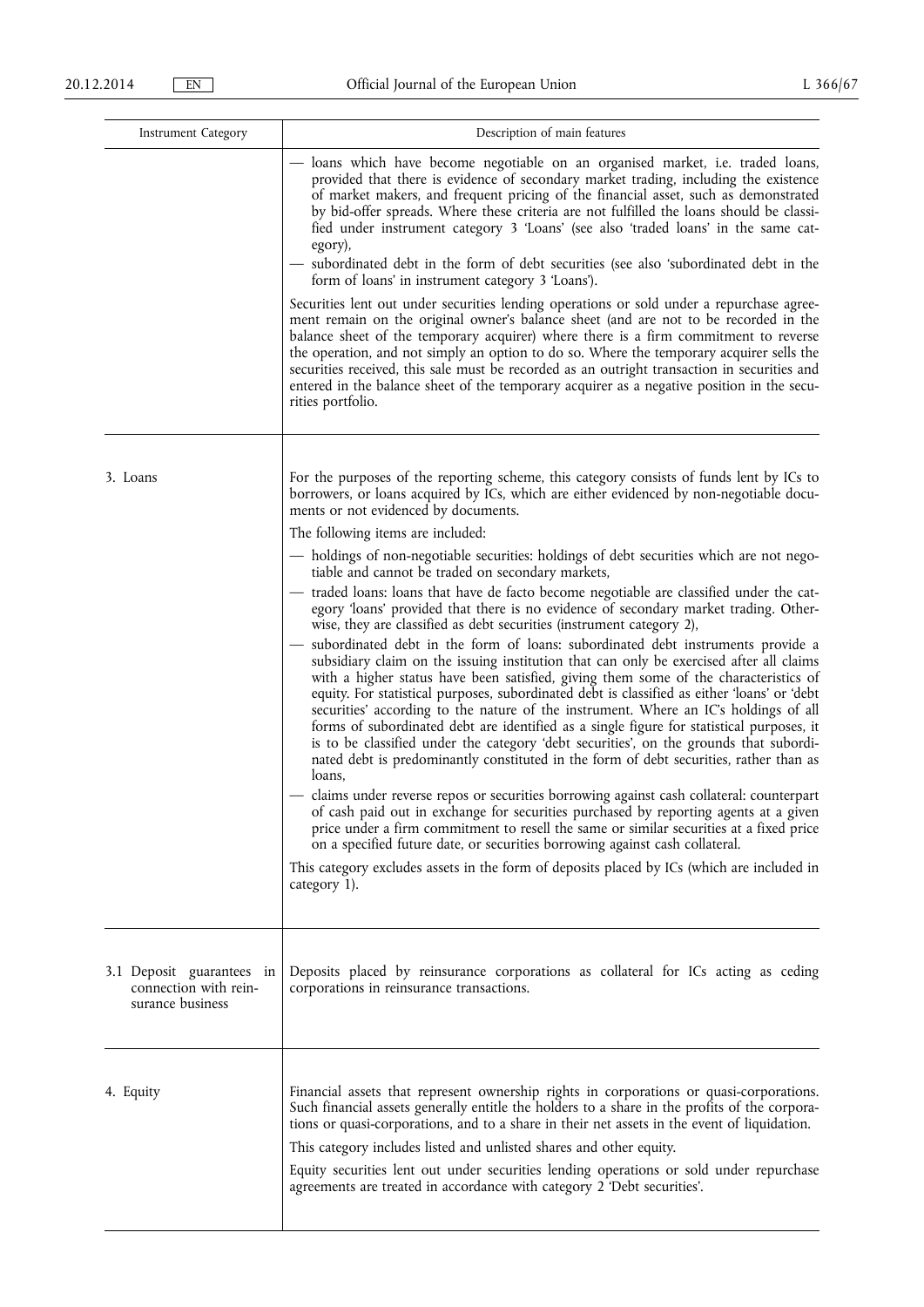| <b>Instrument Category</b>                    | Description of main features                                                                                                                                                                                                                                                                                                                                                                                                                                                                                                                                                                                                                                                                                                                                                                                                                                                                                                  |
|-----------------------------------------------|-------------------------------------------------------------------------------------------------------------------------------------------------------------------------------------------------------------------------------------------------------------------------------------------------------------------------------------------------------------------------------------------------------------------------------------------------------------------------------------------------------------------------------------------------------------------------------------------------------------------------------------------------------------------------------------------------------------------------------------------------------------------------------------------------------------------------------------------------------------------------------------------------------------------------------|
| 4.1 Listed shares                             | Equity securities listed on an exchange. The exchange may be a recognised stock<br>exchange or any other form of secondary market. Listed shares are also referred to as<br>'quoted shares'.                                                                                                                                                                                                                                                                                                                                                                                                                                                                                                                                                                                                                                                                                                                                  |
| 4.2 Unlisted shares                           | Unlisted shares are equity securities not listed on an exchange.                                                                                                                                                                                                                                                                                                                                                                                                                                                                                                                                                                                                                                                                                                                                                                                                                                                              |
| 4.3 Other equity                              | Other equity comprises all forms of equity other than listed shares and unlisted shares.                                                                                                                                                                                                                                                                                                                                                                                                                                                                                                                                                                                                                                                                                                                                                                                                                                      |
| 5. Investment fund shares<br>units            | This category includes holdings of shares or units issued by money market funds (MMFs)<br>and non-MMF investment funds (i.e. investment funds other than MMFs) included in the<br>ECB's lists of MFIs and investment funds (IFs) for statistical purposes.                                                                                                                                                                                                                                                                                                                                                                                                                                                                                                                                                                                                                                                                    |
| 5.1 MMF shares/units                          | Holdings of shares or units issued by MMFs as defined in Article 2 of Regulation (EU)<br>No 1071/2013 (ECB/2013/33).                                                                                                                                                                                                                                                                                                                                                                                                                                                                                                                                                                                                                                                                                                                                                                                                          |
| 5.2 Non-MMF shares/units                      | Holdings of shares or units issued by IFs other than MMFs as defined in Article 1 of<br>Regulation (EU) No 1073/2013 (ECB/2013/38).                                                                                                                                                                                                                                                                                                                                                                                                                                                                                                                                                                                                                                                                                                                                                                                           |
| 6. Financial derivatives                      | Financial derivatives are financial instruments linked to a specified financial instrument,<br>indicator, or commodity, through which specific financial risks can be traded in financial<br>markets in their own right.<br>This category includes:<br>- options,<br>- warrants,<br>- futures,<br>- forwards,<br>- swaps,<br>— credit derivatives.<br>Financial derivatives are recorded at market value on the balance sheet on a gross basis.<br>Individual derivative contracts with positive market values are recorded on the asset side<br>of the balance sheet and contracts with negative market values on the liability side of the<br>balance sheet.<br>Gross future commitments arising from derivative contracts should not be entered as on-<br>balance-sheet items.<br>This category does not include financial derivatives that are not subject to on-balance-<br>sheet recording according to national rules. |
| 7. Non-life insurance tech-<br>nical reserves | Financial claims of ICs against reinsurance corporations based on life and non-life rein-<br>surance policies.                                                                                                                                                                                                                                                                                                                                                                                                                                                                                                                                                                                                                                                                                                                                                                                                                |
| 8. Non-financial assets                       | Tangible and intangible assets, other than financial assets.<br>This category includes dwellings, other buildings and structures, machinery and equip-<br>ment, valuables, and intellectual property products such as computer software and data-<br>bases.                                                                                                                                                                                                                                                                                                                                                                                                                                                                                                                                                                                                                                                                   |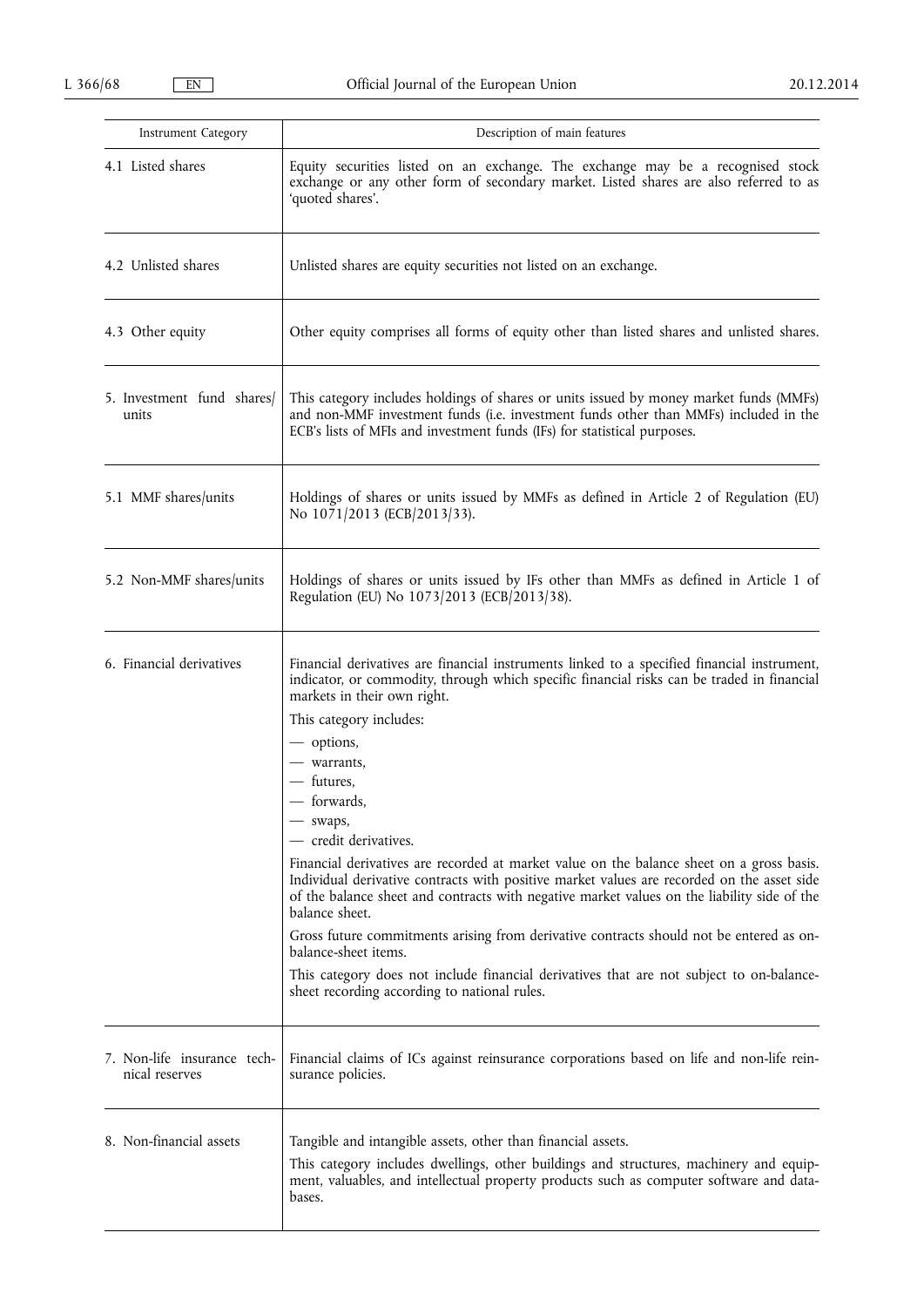| Instrument Category | Description of main features                                                                                                                                                                                                                                                                                                                                                                                  |
|---------------------|---------------------------------------------------------------------------------------------------------------------------------------------------------------------------------------------------------------------------------------------------------------------------------------------------------------------------------------------------------------------------------------------------------------|
| 9. Remaining assets | This is the residual category on the asset side of the balance sheet, defined as 'assets not<br>included elsewhere'. NCBs may require the reporting of specific sub-positions included in<br>this category. Remaining assets may include:<br>- dividends receivable,<br>- accrued rent receivable,<br>- reinsurance claims receivable,<br>- amounts receivable which do not relate to the IC's main business. |

## LIABILITIES

| Instrument Category                                                     | Description of main features                                                                                                                                                                                                                                                                                                                                                                                                                                                                                                                                                                                                                                                                                                                                                                                                                                                                                                                                                          |
|-------------------------------------------------------------------------|---------------------------------------------------------------------------------------------------------------------------------------------------------------------------------------------------------------------------------------------------------------------------------------------------------------------------------------------------------------------------------------------------------------------------------------------------------------------------------------------------------------------------------------------------------------------------------------------------------------------------------------------------------------------------------------------------------------------------------------------------------------------------------------------------------------------------------------------------------------------------------------------------------------------------------------------------------------------------------------|
| 10. Debt securities issued                                              | Securities issued by the IC, other than equity, that are usually negotiable instruments and<br>traded on secondary markets, or that can be offset on the market, and do not grant the<br>holder any ownership rights in respect of the issuing institution.                                                                                                                                                                                                                                                                                                                                                                                                                                                                                                                                                                                                                                                                                                                           |
| 11. Loans received                                                      | Amounts owed to creditors by the IC, other than those arising from the issue of negoti-<br>able securities. This category consists of:                                                                                                                                                                                                                                                                                                                                                                                                                                                                                                                                                                                                                                                                                                                                                                                                                                                |
|                                                                         | - loans: loans granted to the ICs which are either evidenced by non-negotiable docu-<br>ments or not evidenced by documents,                                                                                                                                                                                                                                                                                                                                                                                                                                                                                                                                                                                                                                                                                                                                                                                                                                                          |
|                                                                         | - repos and repo-type operations against cash collateral: counterpart of cash received<br>in exchange for securities sold by the IC at a given price under a firm commitment to<br>repurchase the same (or similar) securities at a fixed price on a specified future date.<br>Amounts received by the IC in exchange for securities transferred to a third party (the<br>'temporary acquirer') are to be classified here where there is a firm commitment to<br>reverse the operation and not merely an option to do so. This implies that the IC<br>retains all risks and rewards of the underlying securities during the operation,<br>- cash collateral received in exchange for securities lending: amounts received in<br>exchange for securities temporarily transferred to a third party in the form of securi-<br>ties lending operations against cash collateral,<br>cash collateral received in operations involving the temporary transfer of gold against<br>collateral. |
| 11.1 Deposit guarantees in<br>connection with rein-<br>surance business | Deposits received by ceding corporations as collateral from reinsurance corporations.                                                                                                                                                                                                                                                                                                                                                                                                                                                                                                                                                                                                                                                                                                                                                                                                                                                                                                 |
| 12. Equity                                                              | See category 4.                                                                                                                                                                                                                                                                                                                                                                                                                                                                                                                                                                                                                                                                                                                                                                                                                                                                                                                                                                       |
| 12.1 Listed shares                                                      | See category 4.1.                                                                                                                                                                                                                                                                                                                                                                                                                                                                                                                                                                                                                                                                                                                                                                                                                                                                                                                                                                     |
| 12.2 Unlisted shares                                                    | See category 4.2.                                                                                                                                                                                                                                                                                                                                                                                                                                                                                                                                                                                                                                                                                                                                                                                                                                                                                                                                                                     |
| 12.3 Other equity                                                       | See category 4.3.                                                                                                                                                                                                                                                                                                                                                                                                                                                                                                                                                                                                                                                                                                                                                                                                                                                                                                                                                                     |
| technical<br>13. Insurance<br>reserves                                  | The amount of capital that the IC holds in order to meet the future insurance claims of<br>its policyholders.                                                                                                                                                                                                                                                                                                                                                                                                                                                                                                                                                                                                                                                                                                                                                                                                                                                                         |
| tech-<br>13.1 Life<br>insurance<br>nical reserves                       | The amount of capital that the IC holds in order to meet the future insurance claims of<br>its life insurance policyholders.                                                                                                                                                                                                                                                                                                                                                                                                                                                                                                                                                                                                                                                                                                                                                                                                                                                          |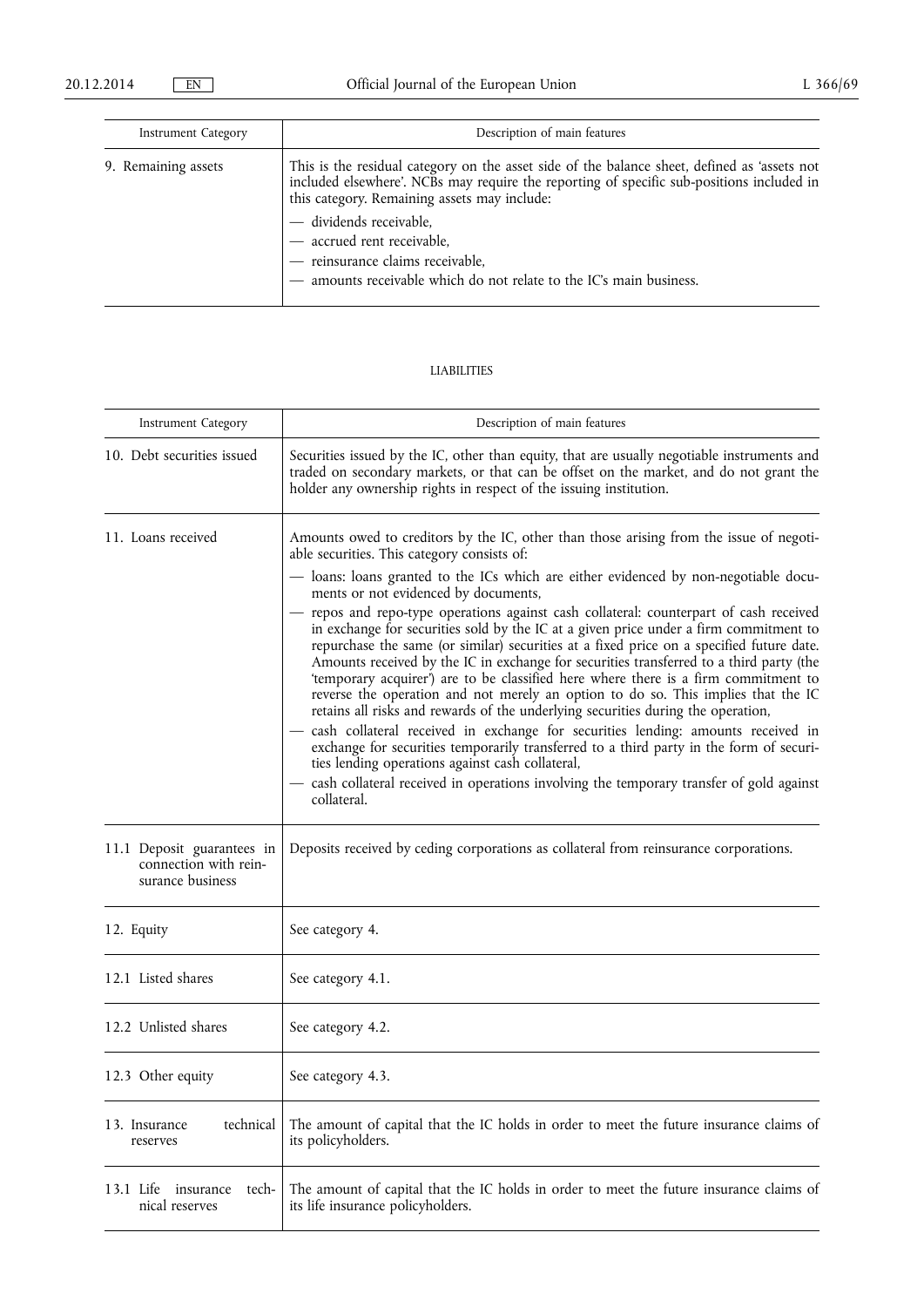| Instrument Category                                                                 | Description of main features                                                                                                                                                                                                                                                                                                                                                                                  |
|-------------------------------------------------------------------------------------|---------------------------------------------------------------------------------------------------------------------------------------------------------------------------------------------------------------------------------------------------------------------------------------------------------------------------------------------------------------------------------------------------------------|
| 13.1.1 of which Unit-linked<br>life insurance tech-<br>nical reserves               | The amount of capital that the IC holds in order to meet the future insurance claims of<br>its unit-linked life insurance policyholders. The policyholder's future claims under a unit-<br>linked life insurance contract depend on the performance of a pool of assets in which the<br>policyholder's funds are invested.                                                                                    |
| 13.1.2 of which Non-unit-<br>linked life insurance<br>technical reserves            | The amount of capital that the IC holds in order to meet the future insurance claims of<br>its non-unit-linked life insurance policyholders. The policyholder's future claims under a<br>non-unit-linked life insurance contract do not depend on the performance of any defined<br>pool of assets.                                                                                                           |
| $13.1.3 \text{ of }$<br>which<br>Pension<br>entitlements                            | The amount of capital that the IC holds in order to meet the future claims of its pension<br>schemes. This category only refers to occupational pension plans. Individual pension<br>plans that are not linked to an employment relationship do not fall into this category.                                                                                                                                  |
| entitle-<br>13.1.3.1 Pension<br>ments of which<br>Defined contribu-<br>tion schemes | The amount of capital that the IC holds in order to meet the future insurance claims of<br>its defined contribution scheme policyholders.<br>In a defined contribution scheme the benefits paid are dependent on the performance of<br>the assets acquired by the pension scheme. The liability of a defined contribution scheme<br>is the current market value of the fund's assets.                         |
| 13.1.3.2 Pension<br>entitle-<br>ments of which<br>Defined benefit<br>schemes        | The amount of capital that the IC holds in order to meet the future insurance claims of<br>its defined benefit scheme policyholders.<br>In a defined benefit pension scheme the level of pension benefits promised to partici-<br>pating employees is determined by a formula agreed in advance. The liability of a defined<br>benefit pension scheme is equal to the present value of the promised benefits. |
| entitle-<br>13.1.3.3 Pension<br>ments of which<br>Hybrid schemes                    | The amount of capital that the IC holds in order to meet the future insurance claims of<br>its schemes combining elements of defined contribution and defined benefit schemes.                                                                                                                                                                                                                                |
| 13.2 Non-life<br>insurance<br>technical reserves                                    | The amount of capital that the IC holds in order to meet the future insurance claims of<br>its non-life insurance policyholders.                                                                                                                                                                                                                                                                              |
| 13.2.1 Medical<br>expense<br>insurance                                              | Medical expense insurance obligations where the underlying business is not pursued on a<br>similar technical basis to that of life insurance, other than obligations included in line of<br>business 13.2.3.                                                                                                                                                                                                  |
| 13.2.2 Income<br>protection<br>insurance                                            | Income protection insurance obligations where the underlying business is not pursued<br>on a similar technical basis to that of life insurance, other than obligations included in<br>line of business 13.2.3.                                                                                                                                                                                                |
| 13.2.3 Workers' compensa-<br>tion insurance                                         | Health insurance obligations which relate to accidents at work, industrial injury and<br>occupational diseases and where the underlying business is not pursued on a similar tech-<br>nical basis to that of life insurance.                                                                                                                                                                                  |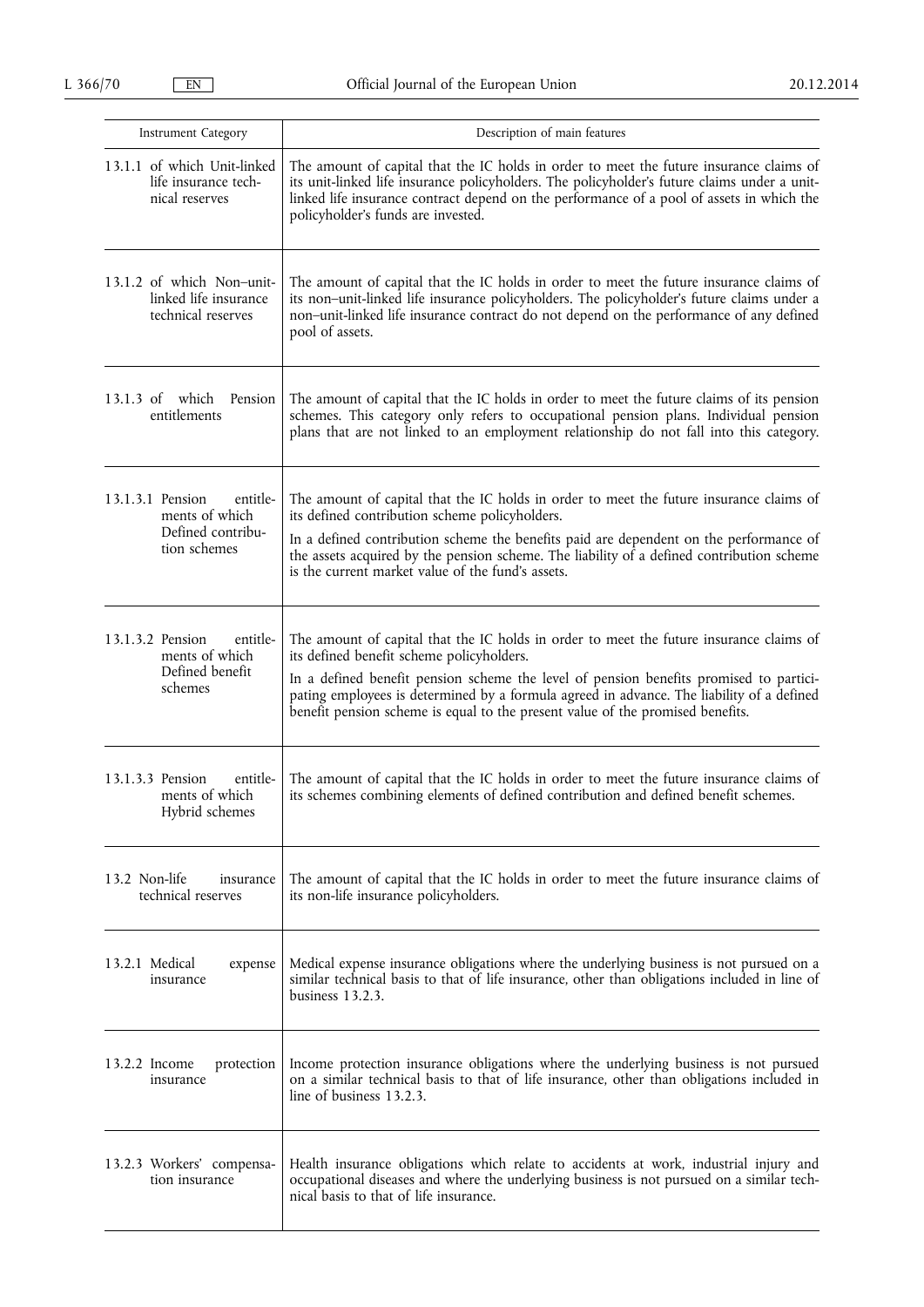| Instrument Category                                            | Description of main features                                                                                                                                                                                                                                                                                                                                                                                                                                                                                                                                                                                                                                     |
|----------------------------------------------------------------|------------------------------------------------------------------------------------------------------------------------------------------------------------------------------------------------------------------------------------------------------------------------------------------------------------------------------------------------------------------------------------------------------------------------------------------------------------------------------------------------------------------------------------------------------------------------------------------------------------------------------------------------------------------|
| vehicle<br>13.2.4 Motor<br>li-<br>ability insurance            | Insurance obligations which cover all liabilities arising out of the use of motor vehicles<br>operating on land (including carrier's liability).                                                                                                                                                                                                                                                                                                                                                                                                                                                                                                                 |
| 13.2.5 Other motor insur-<br>ance                              | Insurance obligations which cover all damage to or loss of land vehicles (including<br>railway rolling stock).                                                                                                                                                                                                                                                                                                                                                                                                                                                                                                                                                   |
| 13.2.6 Marine, aviation and<br>transport insurance             | Insurance obligations which cover all damage or loss to sea, lake, river and canal vessels,<br>aircraft, and damage to or loss of goods in transit or baggage irrespective of the form of<br>transport. Insurance obligations which cover liabilities arising out of the use of aircraft,<br>ships, vessels or boats on the sea, lakes, rivers or canals (including carrier's liability).                                                                                                                                                                                                                                                                        |
| other<br>13.2.7 Fire<br>and<br>damage to property<br>insurance | Insurance obligations which cover all damage to or loss of property, other than those<br>included in lines of business 13.2.5 and 13.2.6, due to fire, explosion, natural forces<br>including storm, hail or frost, nuclear energy, land subsidence and any event such as<br>theft.                                                                                                                                                                                                                                                                                                                                                                              |
| 13.2.8 General<br>liability<br>insurance                       | Insurance obligations which cover all liabilities other than those in lines of busi-<br>ness 13.2.4 and 13.2.6.                                                                                                                                                                                                                                                                                                                                                                                                                                                                                                                                                  |
| 13.2.9 Credit and suretyship<br>insurance                      | Insurance obligations which cover insolvency, export credit, instalment credit, mortgages,<br>agricultural credit and direct and indirect suretyship.                                                                                                                                                                                                                                                                                                                                                                                                                                                                                                            |
| 13.2.10 Legal<br>expenses<br>insurance                         | Insurance obligations which cover legal expenses and the cost of litigation.                                                                                                                                                                                                                                                                                                                                                                                                                                                                                                                                                                                     |
| 13.2.11 Assistance                                             | Insurance obligations which cover assistance for persons who get into difficulties while<br>travelling, while away from home or while away from their habitual residence.                                                                                                                                                                                                                                                                                                                                                                                                                                                                                        |
| 13.2.12 Miscellaneous<br>financial loss                        | Insurance obligations which cover employment risk, insufficiency of income, bad<br>weather, loss of benefit, continuing general expenses, unforeseen trading expenses, loss of<br>market value, loss of rent or revenue, indirect trading losses other than those mentioned<br>above, other financial loss (non-trading) as well as any other risk of non-life insurance<br>not covered by lines of business 13.2.1 to 13.2.11.                                                                                                                                                                                                                                  |
| 13.2.13 Reinsurance                                            | Reinsurance obligations.                                                                                                                                                                                                                                                                                                                                                                                                                                                                                                                                                                                                                                         |
| 14. Financial derivatives                                      | See category 6.                                                                                                                                                                                                                                                                                                                                                                                                                                                                                                                                                                                                                                                  |
| 15. Remaining liabilities                                      | This is the residual item on the liabilities side of the balance sheet, defined as 'liabilities<br>not included elsewhere'. NCBs may require the reporting of specific sub-positions<br>included in this category. Remaining liabilities may include:<br>- amounts payable not related to the IC's main business, i.e. amounts due to suppliers,<br>tax, wages, social contributions, etc.,<br>- provisions representing liabilities against third parties, i.e. pensions, dividends, etc.,<br>- net positions arising from securities lending without cash collateral,<br>- net amounts payable in respect of future settlements of transactions in securities. |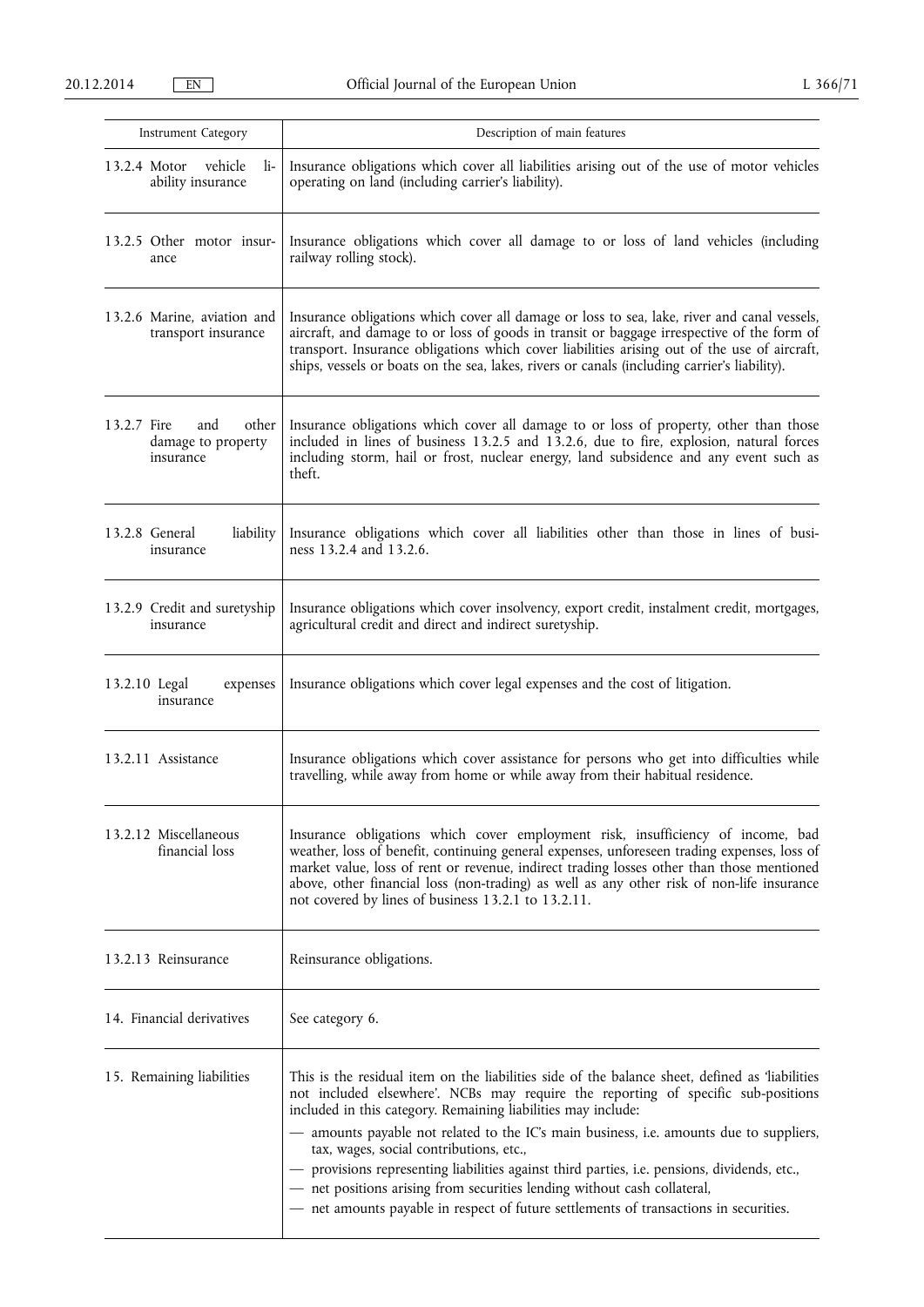# **Descriptions of security-by-security attributes**

*Table B* 

# **Descriptions of security-by-security attributes**

| Field                                             | Description                                                                                                                                                                                                                                                                                                                                                                                                                                                                                                                                                                      |
|---------------------------------------------------|----------------------------------------------------------------------------------------------------------------------------------------------------------------------------------------------------------------------------------------------------------------------------------------------------------------------------------------------------------------------------------------------------------------------------------------------------------------------------------------------------------------------------------------------------------------------------------|
| Security identifier code                          | A code that uniquely identifies a security, subject to the NCB's instructions (e.g. NCB<br>identification number, CUSIP, SEDOL).                                                                                                                                                                                                                                                                                                                                                                                                                                                 |
| Number of units or aggre-<br>gated nominal amount | Number of units of a security, or aggregated nominal amount if the security is traded in<br>amounts rather than in units, excluding accrued interest.                                                                                                                                                                                                                                                                                                                                                                                                                            |
| Price                                             | Market price per unit of a security, or percentage of the aggregated nominal amount if<br>the security is traded in amounts rather than in units. NCBs may also require accrued<br>interest to be reported under this position.                                                                                                                                                                                                                                                                                                                                                  |
| Quotation basis                                   | Indicates whether the security is quoted as a percentage or in units.                                                                                                                                                                                                                                                                                                                                                                                                                                                                                                            |
| Total amount                                      | Total market value of a security. In the case of securities that are traded in units, this<br>amount equals the number of securities multiplied by the price per unit. Where securities<br>are traded in amounts rather than in units, this amount equals the aggregated nominal<br>amount multiplied by the price which is expressed as a percentage of the nominal<br>amount.<br>NCBs must in principle require accrued interest to be reported either under this position<br>or separately. However, NCBs may in their discretion require data excluding accrued<br>interest. |
| Financial transactions                            | The sum of purchases minus sales (securities on the asset side) or issues minus redemp-<br>tions (securities on the liability side) of a security recorded at transaction value in euro.                                                                                                                                                                                                                                                                                                                                                                                         |
| Securities purchased                              | The sum of purchases of a security recorded at transaction value.                                                                                                                                                                                                                                                                                                                                                                                                                                                                                                                |
| Securities sold                                   | The sum of sales of a security recorded at transaction value.                                                                                                                                                                                                                                                                                                                                                                                                                                                                                                                    |
| Currency of recording of the<br>security          | ISO code or equivalent of the currency used to express the price and/or the outstanding<br>amount of the security.                                                                                                                                                                                                                                                                                                                                                                                                                                                               |
| Other changes in volume at<br>nominal value       | Other changes in the volume of the security held, at nominal value in nominal currency/<br>unit or euro.                                                                                                                                                                                                                                                                                                                                                                                                                                                                         |
| Other changes in volume at<br>market value        | Other changes in the volume of the security held, at market value in euro.                                                                                                                                                                                                                                                                                                                                                                                                                                                                                                       |
| Portfolio investment or<br>direct investment      | The function of the investment according to its classification in balance of payment<br>statistics $(1)$ .                                                                                                                                                                                                                                                                                                                                                                                                                                                                       |
| Issuer country                                    | The residence of the issuer. In the case of investment fund shares/units, the issuer<br>country refers to the place where the investment fund is resident and not the residence<br>of the fund manager.                                                                                                                                                                                                                                                                                                                                                                          |
| external statistics (OJ L 65, 3.3.2012, p. 1).    | (1) Guideline ECB/2011/23 of 9 December 2011 on the statistical reporting requirements of the European Central Bank in the field of                                                                                                                                                                                                                                                                                                                                                                                                                                              |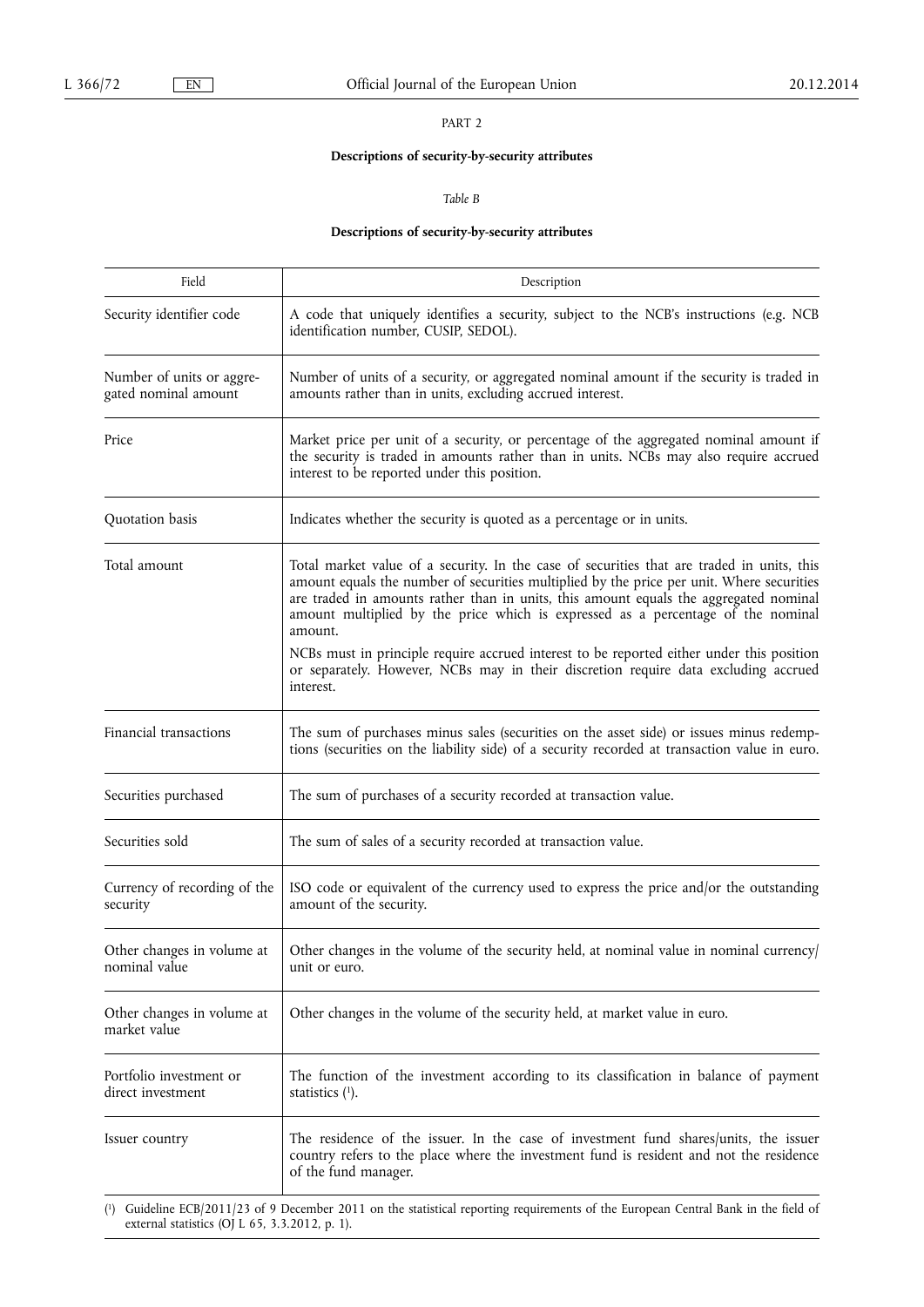## *Table C*

## **Descriptions of premiums, claims and commissions**

| Category         | Description                                                                                                                                                                                                             |
|------------------|-------------------------------------------------------------------------------------------------------------------------------------------------------------------------------------------------------------------------|
| Premiums written | Gross premiums written comprising all amounts due during the financial year in respect<br>of insurance contracts, regardless of the fact that such amounts may relate in whole or in<br>part to a later financial year. |
| Claims incurred  | Sum of the claims paid in respect of the financial year and the provision for claims for that financial year, minus the provision for claims for the preceding financial year.                                          |
| Commissions      | Acquisition expenses paid by ICs to other entities to sell their products.                                                                                                                                              |

#### PART 4

## **Descriptions by sector**

The ESA 2010 provides the standard for sector classification. Table D provides detailed descriptions of those sectors which NCBs must transpose into their national classifications in accordance with this Regulation. Counterparties resident in the territories of the Member States whose currency is the euro are identified according to their sector in accordance with the lists maintained by the European Central Bank (ECB) for statistical purposes and the guidance for the statistical classification of counterparties provided in the ECB's 'Monetary Financial Institutions and Markets Statistics Sector Manual: Guidance for the Statistical Classification of Customers' ( 1 ).

## *Table D*

## **Descriptions by sector**

| Sector                                                                                                                                                                          | Descriptions                                                                                                                                                                                                                                                                                                                                                                                                                                                                                                                                                                                                                                                                      |
|---------------------------------------------------------------------------------------------------------------------------------------------------------------------------------|-----------------------------------------------------------------------------------------------------------------------------------------------------------------------------------------------------------------------------------------------------------------------------------------------------------------------------------------------------------------------------------------------------------------------------------------------------------------------------------------------------------------------------------------------------------------------------------------------------------------------------------------------------------------------------------|
| 1. MFI                                                                                                                                                                          | MFIs are defined in Article 1 of Regulation (EU) No 1071/2013 (ECB/2013/33). The MFI<br>sector consists of NCBs, credit institutions as defined in Union law, MMFs, other financial<br>institutions whose business is to receive deposits and/or close substitutes for deposits<br>from entities other than MFIs and, for their own account, at least in economic terms, to<br>grant loans and/or make investments in securities, and electronic money institutions that<br>are principally engaged in financial intermediation in the form of issuing electronic<br>money.                                                                                                       |
| 2. General government                                                                                                                                                           | The general government sector (S.13) consists of institutional units that are non-market<br>producers whose output is intended for individual and collective consumption and that<br>are financed by compulsory payments made by units belonging to other sectors, and<br>institutional units principally engaged in the redistribution of national income and<br>wealth (the ESA 2010, paragraphs 2.111 to 2.113).                                                                                                                                                                                                                                                               |
| 3. Other financial interme-<br>diaries, except ICs and<br>pension funds + non-<br>MMF IFs $+$ financial<br>auxiliaries + captive<br>financial institutions and<br>money lenders | The other financial intermediaries, except ICs and pension funds subsector (S.125)<br>consists of all financial corporations and quasi-corporations which are principally<br>engaged in financial intermediation by incurring liabilities in forms other than currency,<br>deposits (or close substitutes for deposits), IF shares/units, or in relation to insurance,<br>pension and standardised guarantee schemes from institutional units. FVCs as defined in<br>Regulation (EU) No 1075/2013 (ECB/2013/40) are included in this subsector (the<br>ESA 2010, paragraphs 2.86 to 2.94).<br>Non-MMF IFs are defined in Article 1 of Regulation (EU) No 1073/2013 (ECB/2013/38). |

#### ( 1 ) March 2007, available on the ECB's website at <https://www.ecb.europa.eu/>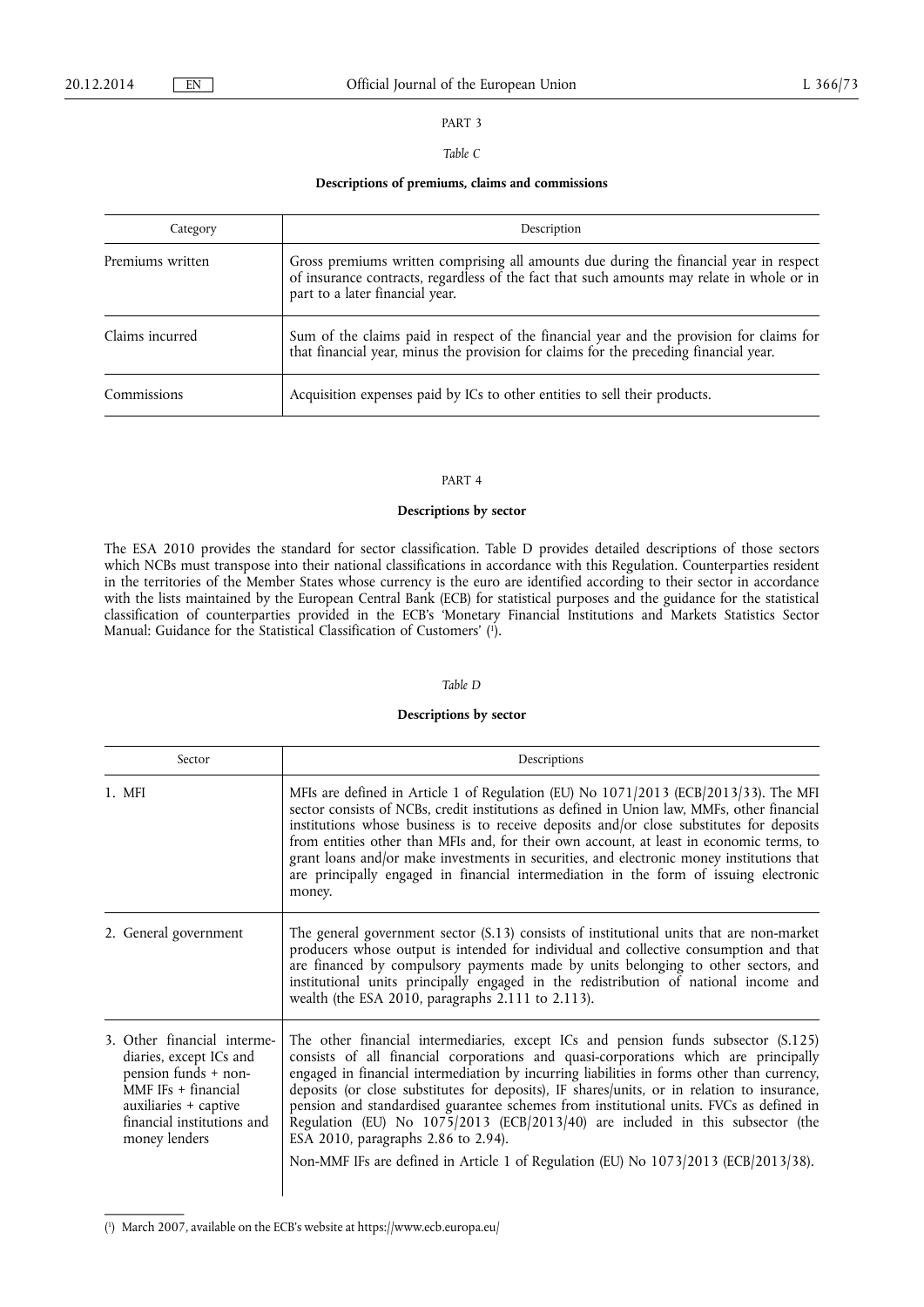| Sector                                                           | Descriptions                                                                                                                                                                                                                                                                                                                                                                                                                                                                                                                                                                                                                                                                                                                                                                                                                                                                                                                                                                                                                                                                                                                                                                                      |
|------------------------------------------------------------------|---------------------------------------------------------------------------------------------------------------------------------------------------------------------------------------------------------------------------------------------------------------------------------------------------------------------------------------------------------------------------------------------------------------------------------------------------------------------------------------------------------------------------------------------------------------------------------------------------------------------------------------------------------------------------------------------------------------------------------------------------------------------------------------------------------------------------------------------------------------------------------------------------------------------------------------------------------------------------------------------------------------------------------------------------------------------------------------------------------------------------------------------------------------------------------------------------|
|                                                                  | The financial auxiliaries subsector (S.126) consists of all financial corporations and quasi-<br>corporations which are principally engaged in activities closely related to financial inter-<br>mediation but which are not financial intermediaries themselves. This subsector also<br>includes head offices whose subsidiaries are all or mostly financial corporations (the<br>ESA 2010, paragraphs 2.95 to 2.97).                                                                                                                                                                                                                                                                                                                                                                                                                                                                                                                                                                                                                                                                                                                                                                            |
|                                                                  | The captive financial institutions and money lenders subsector (S.127) consists of all<br>financial corporations and quasi-corporations which are neither engaged in financial<br>intermediation nor in providing financial auxiliary services, and where most of either<br>their assets or their liabilities are not transacted on open markets. This subsector includes<br>holding companies that hold controlling levels of equity in a group of subsidiary corpora-<br>tions and whose principal activity is owning the group without providing any other<br>service to the businesses in which the equity is held, that is, they do not administer or<br>manage other units (the ESA 2010, paragraphs 2.98 and 2.99).                                                                                                                                                                                                                                                                                                                                                                                                                                                                        |
| 4. ICs                                                           | ICs are defined in Article 1 of this Regulation.                                                                                                                                                                                                                                                                                                                                                                                                                                                                                                                                                                                                                                                                                                                                                                                                                                                                                                                                                                                                                                                                                                                                                  |
| 5. Pension funds                                                 | The pension funds subsector (S.129) consists of all financial corporations and quasi-<br>corporations that are principally engaged in financial intermediation as a consequence of<br>the pooling of social risks and needs of the insured persons (social insurance). Pension<br>funds as social insurance schemes provide income in retirement and often benefits on<br>death and disability (the ESA 2010, paragraphs 2.105 to 2.110). Social security funds<br>falling within the general government sector are excluded.                                                                                                                                                                                                                                                                                                                                                                                                                                                                                                                                                                                                                                                                     |
| 6. Non-financial<br>corpora-<br>tions                            | The non-financial corporations sector (S.11) consists of institutional units that are inde-<br>pendent legal entities and market producers, and whose principal activity is the produc-<br>tion of goods and non-financial services. This sector also includes non-financial quasi-<br>corporations (the ESA 2010, paragraphs 2.45 to 2.50).                                                                                                                                                                                                                                                                                                                                                                                                                                                                                                                                                                                                                                                                                                                                                                                                                                                      |
| 7. Households + non-profit<br>institutions serving<br>households | The households sector (S.14) consists of individuals or groups of individuals, as con-<br>sumers and as entrepreneurs, producing market goods and providing non-financial and<br>financial services (market producers), provided that the production of goods and services<br>is not carried out by separate entities that are quasi-corporations. It also includes indi-<br>viduals or groups of individuals that produce goods and non-financial services for exclu-<br>sively own final use. The household sector includes sole proprietorships and partnerships<br>that are not independent legal entities, other than those treated as quasi-corporations,<br>and that are market producers (the ESA 2010, paragraphs 2.118 to 2.128).<br>The non-profit institutions serving households sector (S.15) consists of non-profit institu-<br>tions that are separate legal entities, serve households and are private non-market produ-<br>cers. Their principal resources are voluntary contributions in cash or in kind from house-<br>holds in their capacity as consumers, from payments made by general government and<br>from property income (the ESA 2010, paragraphs 2.129 and 2.130). |

## **Descriptions of financial transactions and revaluation adjustments for the purposes of this Regulation**

1. 'Financial transactions' are measured in terms of the difference between stock positions at end-period reporting dates, from which the effects of changes resulting from the influence of 'revaluation adjustments' (as a consequence of price and exchange rate changes) and 'reclassifications and other adjustments' are removed. The ECB requires statistical information for the purpose of compiling data on financial transactions in the form of adjustments that involve 'reclassifications and other adjustments' as well as 'price and exchange rate revaluations'.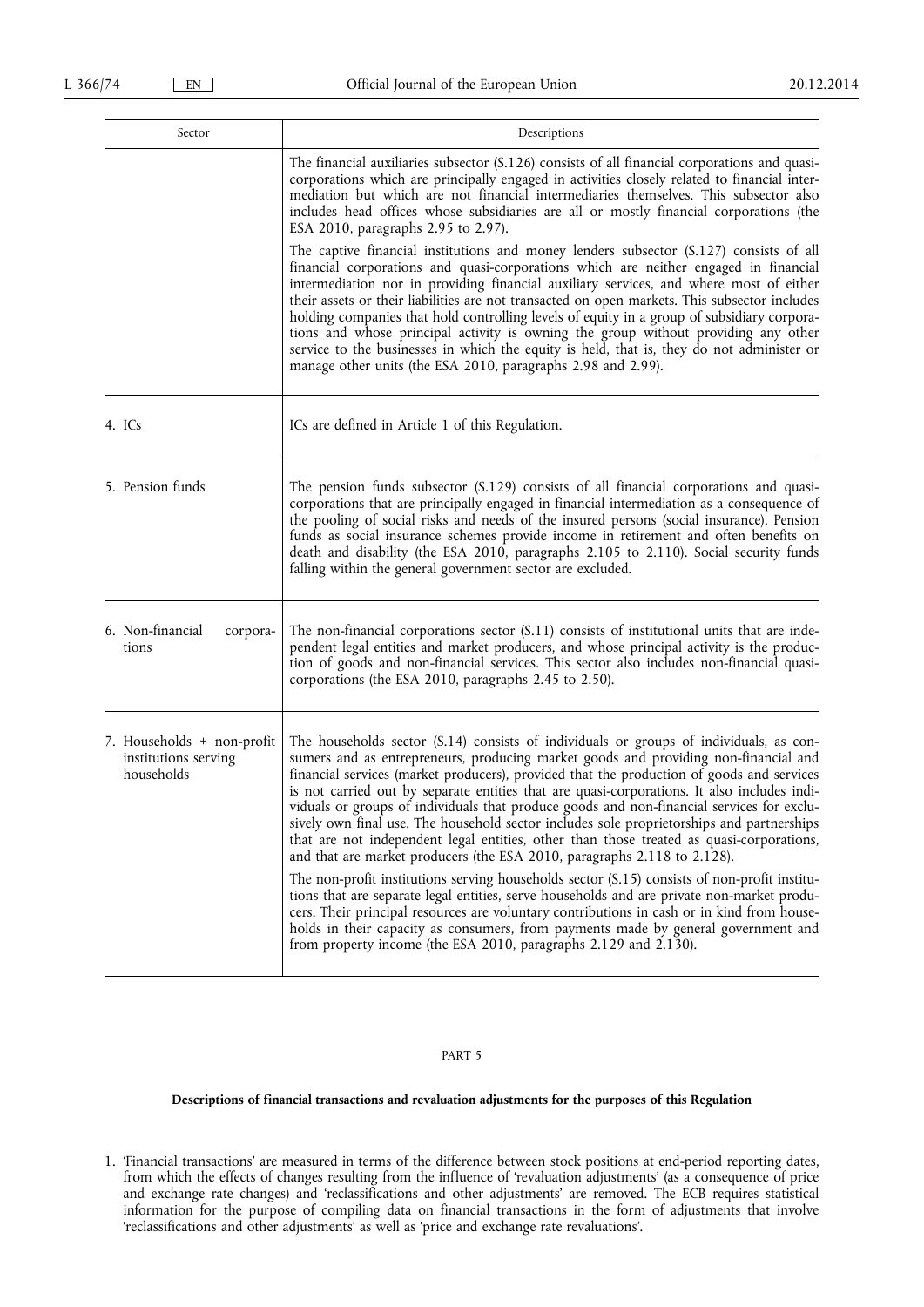2. 'Price and exchange rate revaluations' reflect changes to the valuation of assets/liabilities arising either from changes in the price at which assets/liabilities are recorded or traded, or from changes in exchange rates that affect the values, expressed in euro, of assets and liabilities denominated in a foreign currency. Price revaluations take into account the changes that occur over time in the value of end-period stocks because of changes in the reference values at which such stocks are recorded, i.e. holding gains/losses. Movements in exchange rates against the euro that occur between end-period reporting dates also result in changes in the value of foreign currency assets/liabilities when expressed in euro. As these changes represent holding gains/losses and are not due to financial transactions, these effects need to be removed from the financial transaction data. In principle, 'price and exchange rate revaluations' also takes account of changes in value that result from transactions in assets/liabilities, i.e. realised gains/losses; however, there are different national practices in this regard.